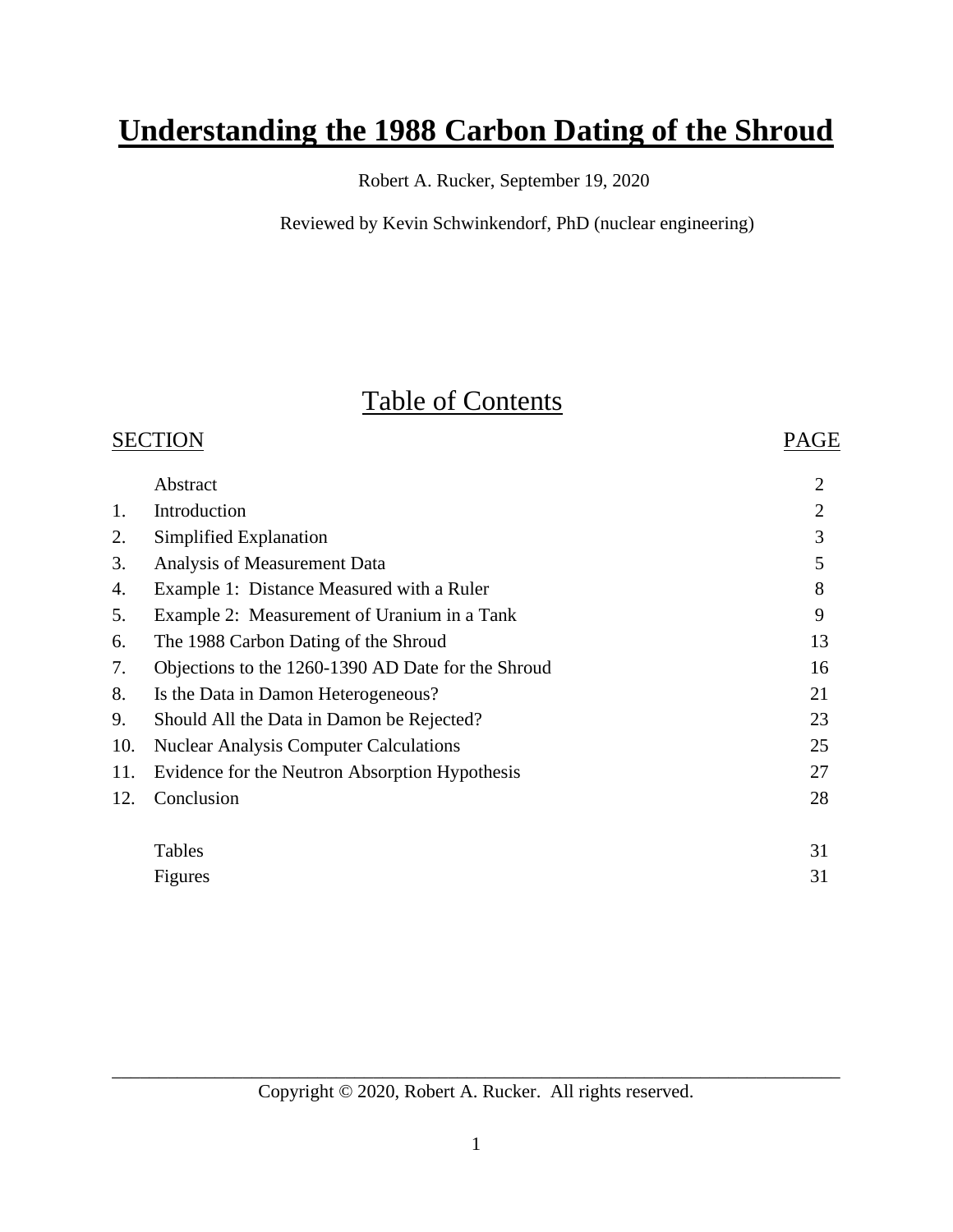## **Abstract**

The carbon dating of the Shroud in 1988 concluded that it dates from 1260 to 1390 AD. This paper explains why this conclusion should be rejected. Two types of errors, random errors and systematic errors, can alter the results of every measurement by altering either the measurement process or the samples. Analysis of the values obtained in the 1988 carbon dating indicates a number of problems: 1) two of the three laboratories obtained statistically different dates, 2) the carbon date is different for different locations on the cloth increasing about 36 years per cm (91 years per inch) as the sample location moves further from the bottom of the cloth, and 3) the probability of obtaining a variation of the dates for the 1988 Shroud samples at least as large as was obtained is only 1.4%, which is below the usual acceptance criteria of 5.0%. To explain the variation of the measured dates most likely requires an unexpected factor to have altered the samples, thus causing a systematic error in all the measurements. According to the neutron absorption hypothesis, this unexpected factor is neutron absorption which would have created new C<sup>14</sup> on the cloth by the  $[N^{14} +$  neutron  $\rightarrow$  C<sup>14</sup> + proton] reaction. These neutrons were evidently included in the burst of radiation from the body that formed the image of the crucified man on the Shroud, so the two effects, image formation and the shift in the carbon date, are related. To change the carbon date from the time of Jesus' death, about 30 AD, to 1260 AD requires neutron absorption to increase the amount of  $C^{14}$  on the samples by only 16%.

## **1. Introduction**

To determine the best explanations for the Shroud's mysteries, including its image, date, and blood, the Shroud has been researched more than any other ancient artifact. Scientific data collected in 1978 by the Shroud of Turin Research Project (STURP) led many to believe it was likely the burial cloth of Jesus, which led many to desire its carbon dating. Carbon dating can also be referred to as radiocarbon dating or  $C^{14}$  dating. Carbon dating is done by measuring the ratio of carbon-14 to carbon-12 ( $C^{14}/C^{12}$ ) in samples removed from the material of interest. The date is then calculated by assuming this ratio has only changed by decay of the  $C^{14}$ , which has a half-life of about 5730 years. Like sand running down in an hourglass, with the amount of sand in the top half decreasing with time, the amount of  $C<sup>14</sup>$  remaining in the sample indicates how long ago the plant was cut down to make the linen cloth. In 1988, samples were cut from the corner of the Shroud and carbon dated at three laboratories in Tucson, Zurich, and Oxford. This resulted in an uncorrected average value of  $1260 \pm 31$  AD. (In statistical analysis terminology, an average value is called a mean value.) This value, when corrected for variations in the  $C^{14}$  in the atmosphere, produced a range of 1260 to 1390 AD with a 95% probability that the true date falls within this range<sup>1</sup>. But multiple issues have convinced most Shroud researchers that this conclusion (1260-1390 AD) should be rejected, i.e. given no credibility.

Science should be an objective pursuit of the truth. However, science is done by human beings, and as such, the process can be affected by what might be called "the human element". This can include considerations of funding and deadlines on the schedule, desire for prestige, professional advancement, and money, as well as envy, bias, faulty assumptions, faulty reasoning, and ridicule. As a result, in our pursuit of the truth, scientists must be careful to follow the evidence where it leads, apart from personal motivations and presuppositions, either

<sup>1.</sup> P.E. Damon, and 20 others, "Radiocarbon Dating of the Shroud of Turin", *Nature*, February 16, 1989.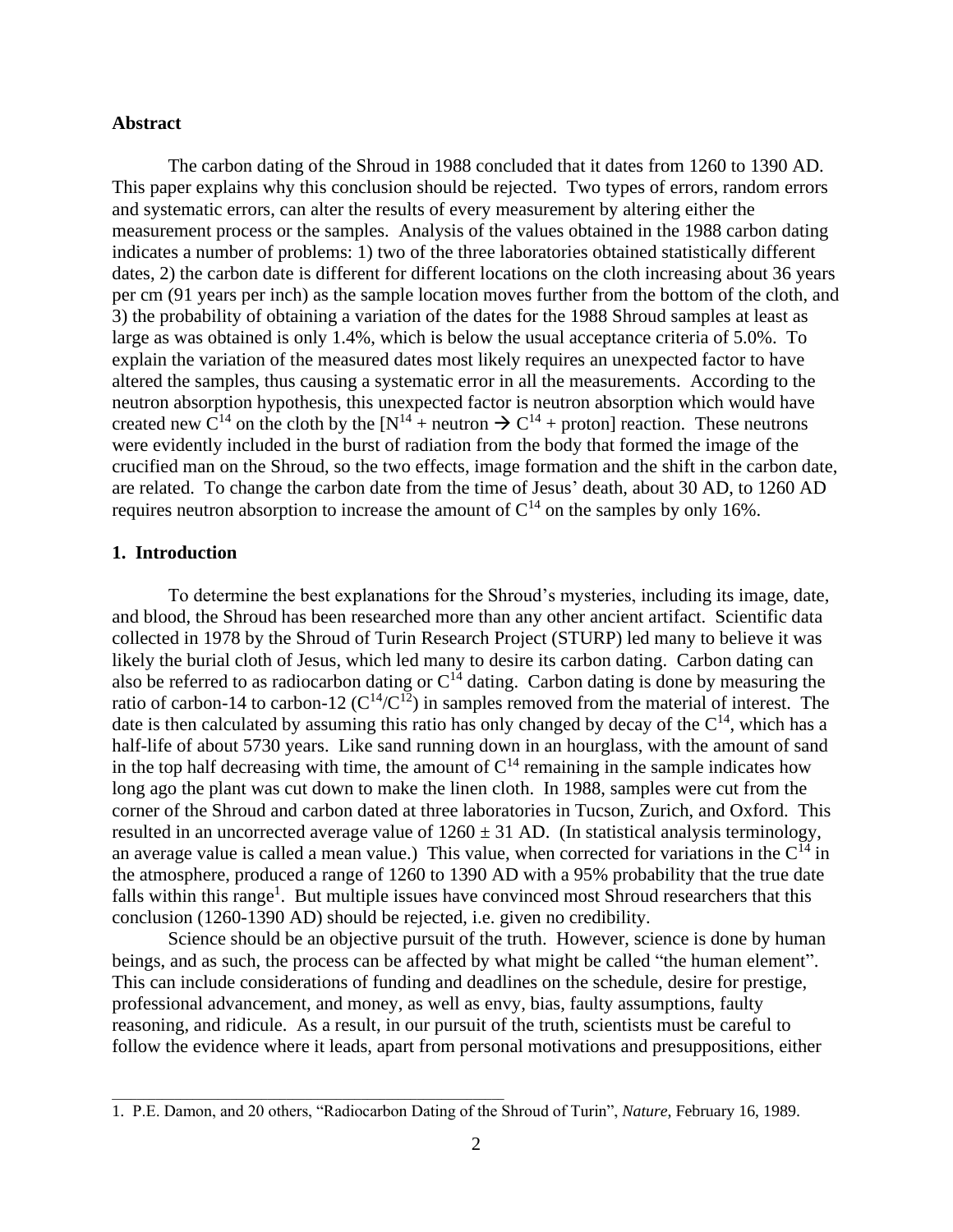religious or naturalistic. And people should always be open to review the process and conclusions of science, and full information should be made available for such a review.

## **2. Nontechnical Explanation**

The carbon dating of the Shroud can be compared to the operation of an hourglass. An hourglass consists of an upper region and a lower region, both being fully enclosed in glass but with a small diameter tube connecting the two regions so that sand in the hourglass can run down from the upper region to the lower region. Assume that all the sand is initially in the lower region. When the hourglass is turned over, all the sand is then initially in the upper region and starts to flow from the upper region to the lower region through the connecting tube. The amount of time that has passed since the hourglass was turned over can be measured by the amount of sand in either region, with the amount of sand in the upper region decreasing and the amount of sand in the lower region increasing. Consider the upper region. The volume of sand in the upper region decreases as time increases, so the height of the sand in the upper region can be marked off on the glass in minutes, thus making a "clock" that gives the time since the hourglass was turned over. At least this is the normal expectation based on the assumption that the amount of sand in the hourglass remains constant. But what if, unknown to the observer, the upper region is not fully enclosed so that more sand can be added to the upper region. If at some point after the hourglass is turned over, additional sand is added to the upper region that the observer is not aware of, this additional sand would cause the time read from this "clock" to shift, i.e. the apparent time since the hourglass was turned over would be shorter than the true time.

This is similar to the carbon dating of the Shroud. The time since the flax plant was cut down, thus ending photosynthesis and the incorporation of new carbon-14  $(C^{14})$  into the plant, can be measured by the amount of  $C^{14}$  remaining in the plant as it gradually decays to  $N^{14}$ . But if, like sand being added to the top region in an hourglass, new  $C^{14}$  is added to the linen threads made from the flax, then this  $C^{14}$  "clock" is shifted to a more recent time reading. The addition of new  $C^{14}$  to the samples from the Shroud explains how a cloth from the first century can be carbon dated to 1260-1390 AD. According to the neutron absorption hypothesis, neutrons were evidently included in the burst of radiation from the body that caused the image. A small fraction of these neutrons would have been absorbed in the trace amount of  $N^{14}$  in the linen to form new C<sup>14</sup> by the [N<sup>14</sup> + neutron  $\rightarrow$  C<sup>14</sup> + proton] reaction. To shift the carbon date for the Shroud from 33 AD to 1260 AD requires absorption of neutrons to increase the  $C^{14}$  in the cloth by only 16%.

Several factors need further explanation. The main objective of the 1988 effort was not the correct dating of the Shroud but was the validation of the small-sample dating technique for Accelerator Mass Spectroscopy (AMS). This was expected to be a significant and lucrative improvement over the older dating technique. Dating the Shroud was probably chosen as the means toward validation of the AMS small-sample dating technique because many people were very interested in the Shroud so that its dating should produce much publicity.

To validate the small sample dating technique, the Shroud had to be dated to what was believed to be the correct date. Two basic assumptions are apparent: 1) the Shroud likely originated in the  $13<sup>th</sup>$  or  $14<sup>th</sup>$  century since many argued that it was first shown in Lirey, France, about 1355, and therefore 2) the Shroud was an ordinary piece of linen cloth that could be carbon dated as any other piece of cloth, so nothing unusual could have altered the  $C^{14}/C^{12}$  ratio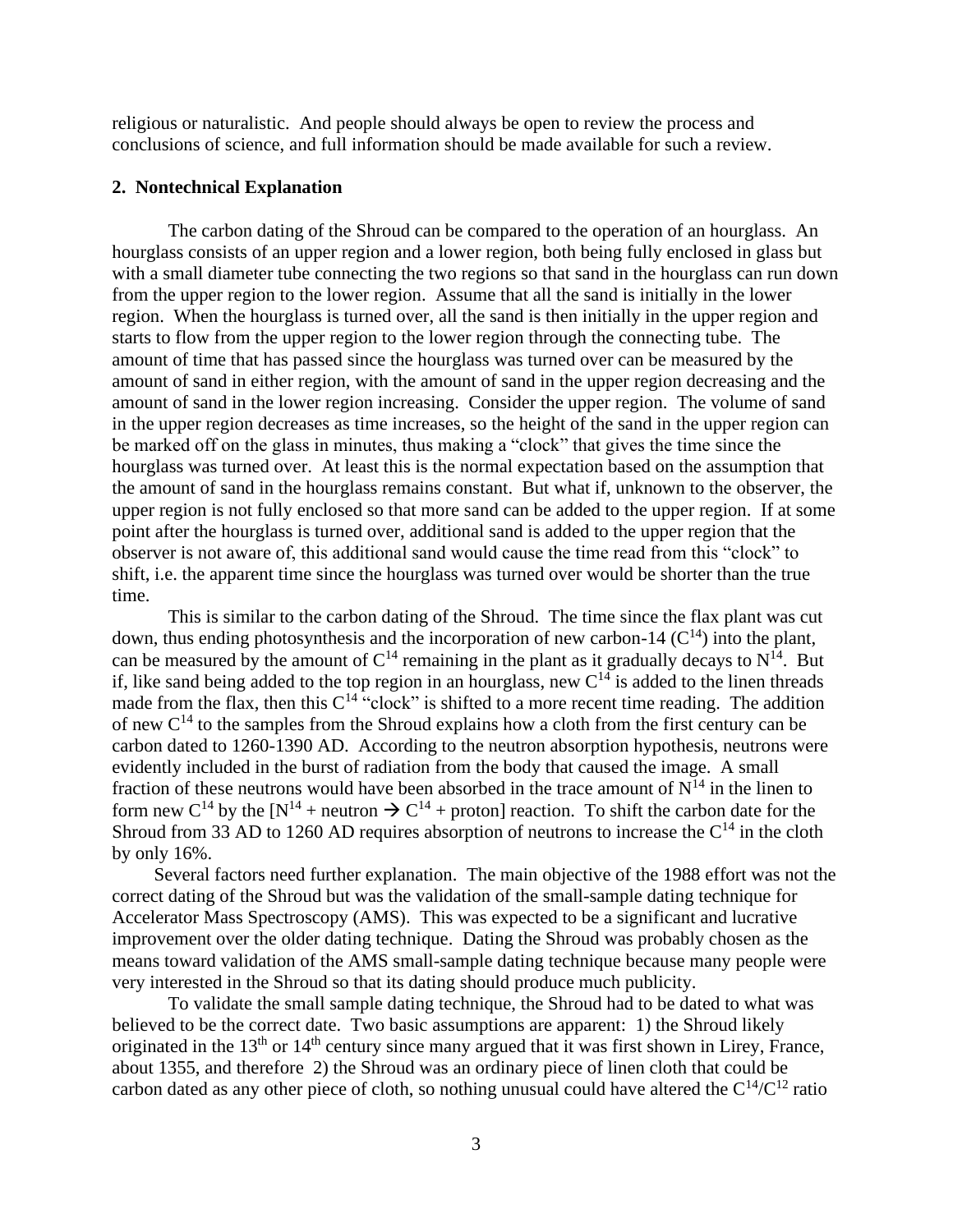of the samples. This means that the possibility that the Shroud could have encountered unique phenomena as it wrapped the dead body of Jesus at the time of his resurrection was assumed to be not credible. This is a common assumption for scientists, i.e. an event cannot have happened if it is contrary to our current understanding of science. For example, Harry Gove, one of the leaders in the 1988 carbon dating of the Shroud, rejected this possibility calling it "fanciful" in the range of "highly improbable to the ludicrous"  $2$ . As a result of this assumption, when the variation of the measured dates was recognized as probably inconsistent with the original measurement uncertainties stated in Damon, the possibility that a unique phenomenon had altered the  $C^{14}/C^{12}$  ratio of the samples was not seriously considered. Rather, to avoid this inconsistency, it was assumed that the original measurement uncertainties in Damon, resulting from the usual measurement and calculation sequence for the  $C^{14}/C^{12}$  ratio measurement process, were under-predicted, i.e. less than the true measurement uncertainties. However, the evidence is against this assumption because the variation of the measured dates for the three standards (three samples of cloth other than the Shroud) that were run at the same time as the Shroud samples were in good agreement with their measurement uncertainties, with these uncertainties also determined from the usual measurement and calculation sequence for the  $C^{14}/C^{12}$  ratio measurement process. Why should the usual methodology for determining the measurement uncertainties work for the three standards but not for the Shroud samples? Thus, it is believed that a wrong assumption (the Shroud is an ordinary piece of linen cloth) produced a wrong conclusion (the Shroud dates to 1260-1390 AD).

To assure the accuracy of measurement data, a statistical analysis of the data is always necessary to prove that an unexpected factor has not affected the measured values by either affecting the measurement process or by affecting the samples. This is because such a factor could alter the measured values by an unknown amount. The above assumption that the measurement uncertainties were underpredicted allowed them to proceed without performing this aspect of the statistical analysis. But if the measurement uncertainties are not assumed away but instead are used to analyze whether the measured dates are consistent with their uncertainties, the conclusion is that they are likely not consistent<sup>3</sup>. This indicates an unexpected factor had likely altered the measured dates.

The dates could have been altered in two general ways based on carbon dating being a two-step process. In step 1, the  $C^{14}/C^{12}$  ratios of the samples are measured. In step 2, these measured  $C^{14}/C^{12}$  ratios are used to calculate the date assuming the  $C^{14}/C^{12}$  ratios have only changed due to the decay of  $C^{14}$ . It is believed that the  $C^{14}/C^{12}$  ratios were measured accurately but that something other than the decay of  $C^{14}$  had altered the  $C^{14}/C^{12}$  ratios of the samples.

<sup>2.</sup> Harry E. Gove, "From Hiroshima to the Iceman, The Development and Applications of Accelerator Mass Spectrometry", 1999, Institute of Physics Publishing, Bristol and Philadelphia, ISBN 0 7503 0558 4, pages 183-185

<sup>3.</sup> Robert A. Rucker, "The Carbon Dating Problem for the Shroud of Turin, Part 2: Statistical Analysis", August 7, 2018, T. Casabianca, E. Marinelli, G. Pernagallo, and B. Torrisi, "Radiocarbon Dating of the Turin Shroud: New Evidence from Raw Data", 2019, *Archaeometry*, 61(5), 1223-1231, Bryan Walsh and Larry Schwalbe, "An Instructive Inter-Laboratory Comparison: The 1988 Radiocarbon Dating of the Shroud of Turin", *[Journal of Archaeological Science: Reports](https://www.sciencedirect.com/science/journal/2352409X)*[, Volume 29,](https://www.sciencedirect.com/science/journal/2352409X/29/supp/C) February 2020, and Paolo Di Lazzaro, Anthony C. Atkinson, Paola Iacomussi, Marco Riani, Marco Ricci, and Peter Wadhams, "Statistical and Proactive Analysis of an Inter-Laboratory Comparison: The Radiocarbon Dating of the Shroud of Turin", *Entropy*, August 24, 2020.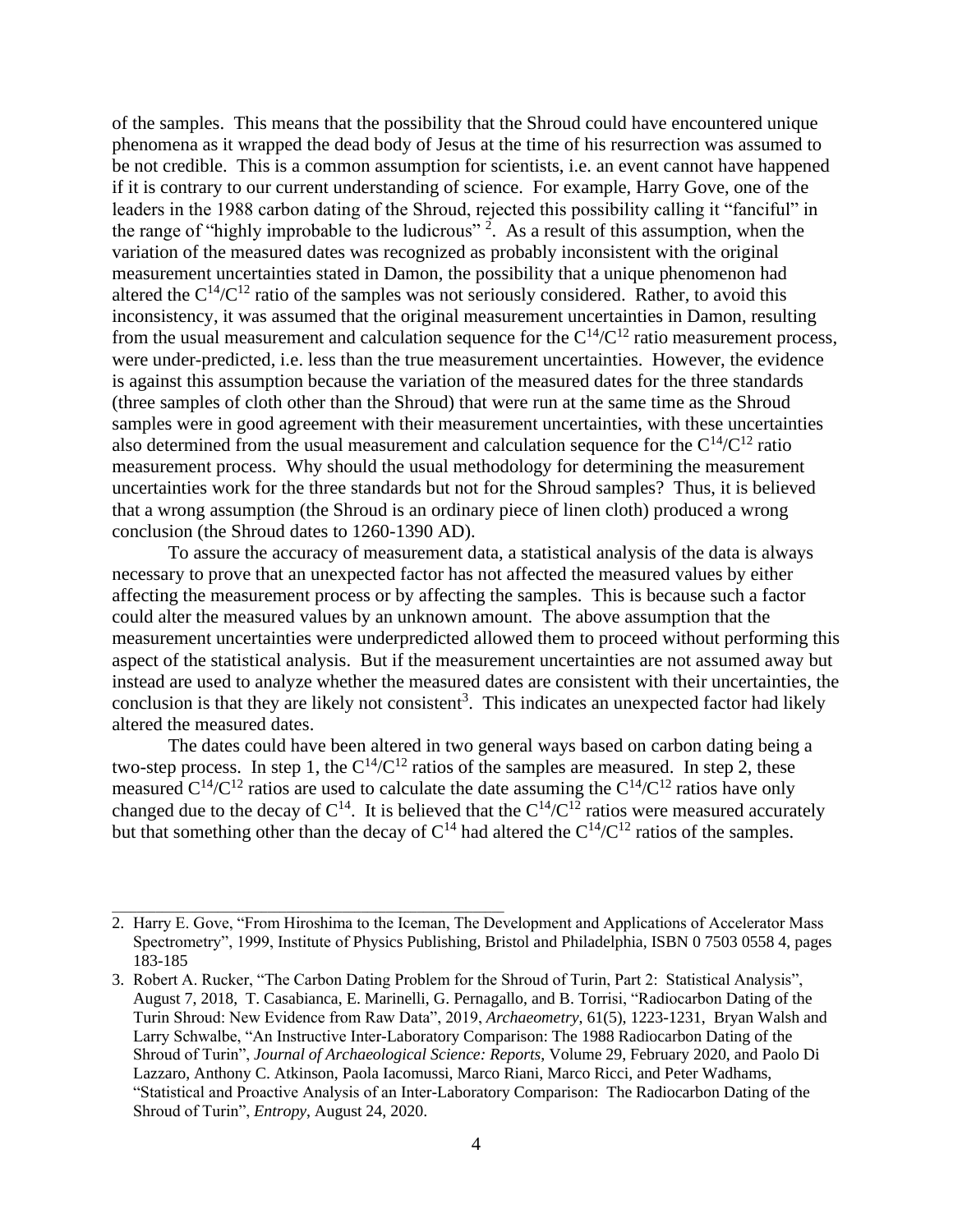Evidence indicates that a burst of radiation from the body formed the image<sup>4</sup>. The neutron absorption hypothesis assumes neutrons were included in this radiation, though they were not involved in forming the image. Absorption of these neutrons in the trace amount of  $N^{14}$  in the fabric would produce new  $C^{14}$  in the threads<sup>5</sup> thus increasing the measured  $C^{14}/C^{12}$  ratio, which could shift the calculated carbon date forward by up to thousands of years, depending on the location on the Shroud. To shift the carbon date from about 30 to 1260 AD requires the  $C^{14}$  in the samples to be increased by only 16%.

## **3. Analysis of Measurement Data**

An important concept in the analysis of measurement data is the difference between random errors and systematic errors. Due to these errors, the measured value of a quantity is usually different than the true value. The "true" value of a quantity is its inherent value, even though we may not be able to know the true value by use of measurements. The difference between a measured value and the true value is called an error or bias. These errors can be either random or systematic. The term "random error" means that the measured value can be a little higher than the true value one time and a little lower than the true value another time. This is typically caused by random changes in the measurements rather than in the item being measured, so these random errors are often called random measurement errors. These random measurement errors create an uncertainty in every measurement, but their effect can be carefully analyzed in the measurement process. The magnitude of the uncertainty of a measurement is specified as the one-sigma standard deviation of the variability of a measurement. This allows each measured value to have a measurement uncertainty associated with it. Since random measurement errors can cause the measured values to be randomly higher or lower than the true value, the effect of these random errors can be minimized by taking many measurements. This is because the randomly positive or negative changes from the true value will tend to cancel each other.

Measurements may sometimes also be affected by a systematic error, which is often called a systematic bias. A systematic error is the opposite of a random error because it can, and usually does, change the measured value from the true value in only one direction. Thus, an equation for the measured value can be written as follows:

The measured value = the true value  $\pm$  the random error + the systematic error

A systematic error is not random because it is a function of (depends on) something such as temperature, pressure, humidity, voltage, materials, gravity, electrical field, magnetic field, etc. As a result, a systematic error can cause a measured value to be in error in only a positive direction or only a negative direction. This means the effect of a systematic error cannot be minimized by taking many measurements. A systematic error in the measured value of a sample can result from a problem in the measurement process or because the sample has been altered in some way. If measurements are affected by a systematic error, and if the magnitude of this error cannot be determined, as is usually the case, then the only option is to reject the measured values from necessarily being the true value because they could be in error by an unknown amount.

<sup>4.</sup> Robert A. Rucker, "Holistic Solution to the Mysteries of the Shroud of Turin", July 16, 2020, and "Image Formation on the Shroud of Turin", July 14, 2019.

<sup>5.</sup> A. C. Lind, "Production of Radiocarbon by Neutron Radiation on Linen", available at <https://www.testtheshroud.org/articles>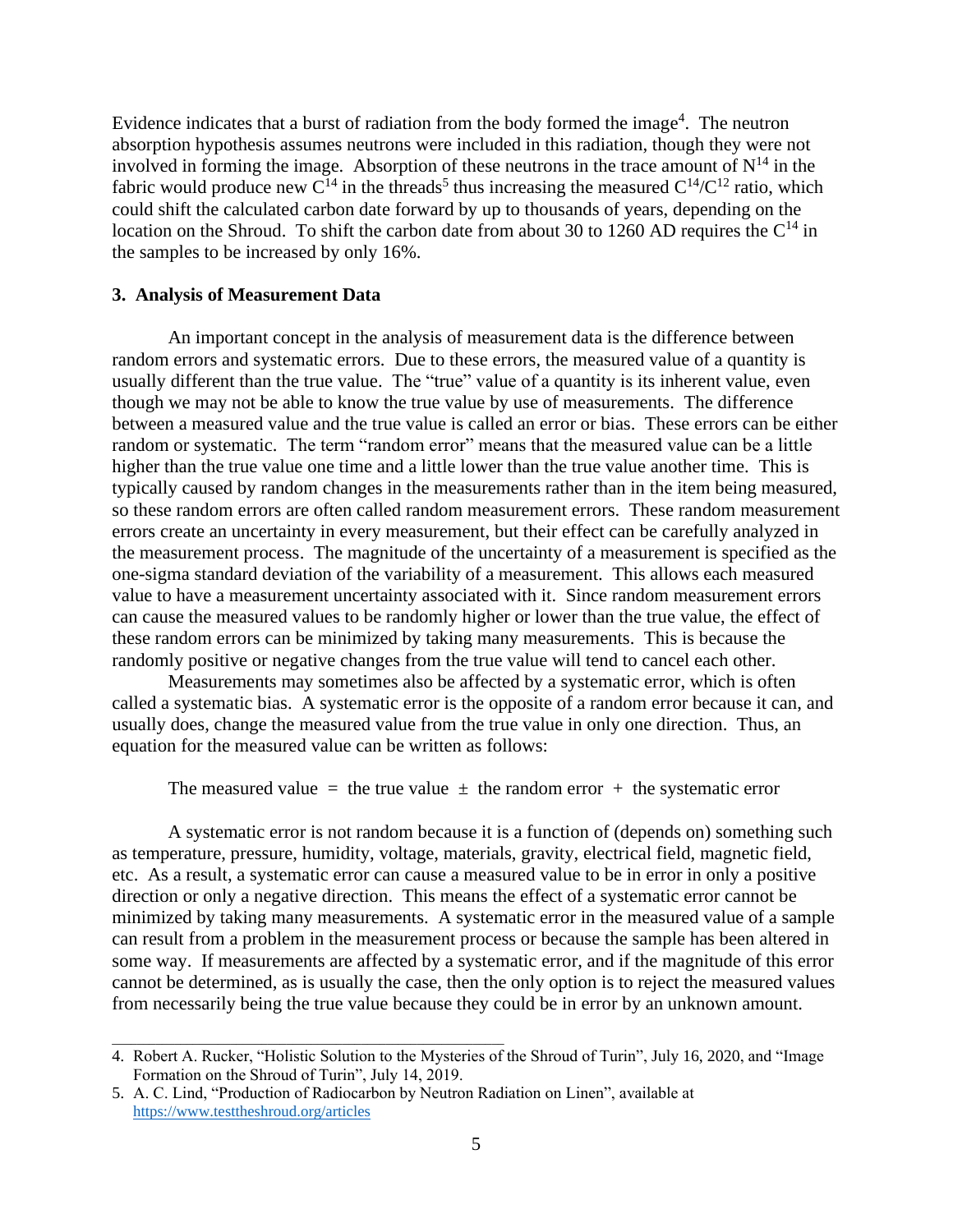Another important concept in the analysis of measurements is homogeneous vs. heterogeneous. Homogeneous means "the same" whereas heterogeneous means "different". For a specific quantity being measured, samples are called homogeneous when the variation or distribution of their measured values are consistent with (can be explained by) their measurement uncertainties, whereas samples are called heterogeneous or non-homogeneous when the variation or distribution of their measured values exceed the variation allowed by their measurement uncertainties. For heterogeneous samples, the fact that the variation of the measured values exceeds that allowed by the measurement uncertainties implies that an unexpected factor has likely altered the measured values. This unexpected factor could have altered the measurement process, or it could have altered the samples that were measured. In this latter case, the measurements could obtain the correct values for the samples but result in measured values that are not the true value because the samples had been altered. This alteration of the measured value from the true value by an unexpected factor is the systematic error discussed above. Thus, if analysis of the measured values compared to the measurement uncertainties indicates that an unexpected factor likely caused a systematic error, then there are two options: determine how much the measured values have been changed from the true value, or recognize that the measured values are likely not the true value. Since it is usually not possible to determine how much the measured values have been altered from the true value, the only remaining option is to reject the conclusion of the measurement process, i.e. give it no credibility. This means that the crucial item in determining whether the conclusion of the measurement process should be accepted or rejected is whether the variation of the measured values is within the variation allowed by the measurement uncertainties. To summarize: 1) if the variation of the measured values is consistent with the measurement uncertainties, then the samples are called "homogeneous" and the measured values can be accepted as representative of the true value, but 2) if the variation of the measured values is not consistent with the measurement uncertainties, then the samples are called "heterogeneous" or "nonhomogeneous" and it should not be claimed that the measured values represent the true value.

Two things should be accomplished by a statistical analysis of the measurement data. The statistical analysis should:

- Average the measured values, possibly weighting them by the measurement uncertainties, to calculate the best estimate of the true value. This averaging should be done after outliers are identified and eliminated from consideration.
- Compare the variation or distribution of the measured values with the measurement uncertainties to determine whether a systematic error is likely to have altered the measured values. If it is likely, and if the magnitude of this error cannot be determined, as is usually the case, then it is not valid to use the average of the measured values as the best estimate of the true value.

It should never be assumed that the measurement uncertainties are under-predicted to allow them to be ignored, as was done in the statistical analysis of the 1988 carbon dating. Doing this could easily hide the presence of a systematic error that could significantly change the measured values from the true value. This is the root cause of why the 1988 carbon dating of the Shroud produced a date (1260-1390 AD) that is inconsistent with so much other information about the Shroud. Assuming the measurement uncertainties to be under-predicted allowed them to be ignored. This caused those doing the analysis to ignore the evidence within the measured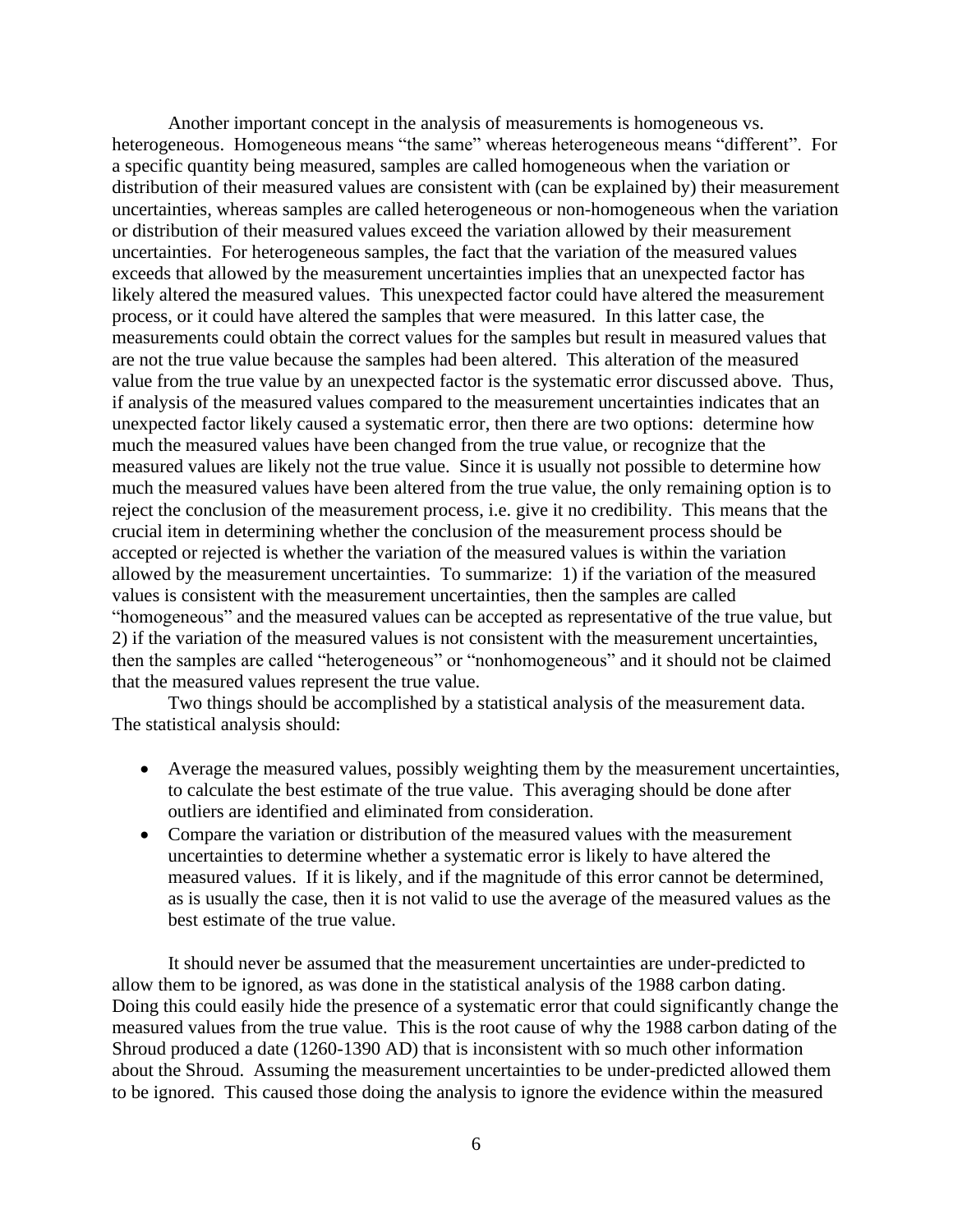values that a systematic error, caused by an unexpected factor, had probably altered the measured values.

The latest statistical analysis by Walsh and Schwalbe<sup>6</sup> considers two factors that could have altered the measured values:

- 1. "An approximate linear dependence of the dates on the original sample locations suggests a variation in the carbon isotopic compositions."
- 2. "Differences in the cleaning protocols of the three laboratories may have given rise to differences in residual contamination."

It seems unlikely that the "cleaning protocols of the three laboratories" would have altered the measured dates for the Shroud because:

14. The various cleaning methods evidently did not alter the measured dates for the three pieces of other cloth run as standards along with the Shroud samples. This is based on comparison of the measured values with the measurement uncertainties for the three standards. This issue is addressed in paragraph 17 of Walsh and Schwalbe where "Sample #1" is the Shroud and "Samples #2, #3, and #4" are the standards that were run along with the Shroud samples:

"no statistical issues arise with Samples #2, #3, and #4, which indicates it likely that the cleaning procedures used were sufficient to substantially reduce any contamination that may have been present on the control samples. Whether they were sufficient for the level and types of contamination seen on Sample #1 is unclear."

- 2. According to Damon, the three laboratories used multiple types of cleaning that were progressively more severe, with measurements between the steps in the cleaning process. This should have indicated whether there was any issue with remaining contamination because the full array of cleaning methods should have removed any known contamination. This is recognized in paragraph 21 of Damon which says that from their data "it can be seen that, for each laboratory, there are no significant differences between the results obtained with the different cleaning procedures that each used."
- 3. It also seems unlikely that the "cleaning protocols of the three laboratories" would have altered the measured dates for the Shroud in a way that would have produced "an approximate linear dependence of the dates on the original sample locations on the Shroud" whereas this "linear dependence of the dates" is a prediction of the neutron absorption hypothesis (Figure 17). The probability that the neutron absorption hypothesis is true is increased because it is part of a larger radiation hypothesis that explains the characteristics of the image, the carbon dating, and the blood on the Shroud<sup>7</sup>.
- 4. If it is assumed that the Shroud is from 1260 to 1390 AD and that the different cleaning methods used at the three laboratories caused "an approximate linear dependence of the dates on the original sample locations on the Shroud", then:

\_\_\_\_\_\_\_\_\_\_\_\_\_\_\_\_\_\_\_\_\_\_\_\_\_\_\_\_\_\_\_\_\_\_\_\_\_\_\_\_\_\_\_\_\_\_\_\_\_\_\_\_\_\_\_\_\_\_\_\_\_\_\_ 6. Bryan Walsh, Larry Schwalbe, "An Instructive Inter-Laboratory Comparison: The 1988 Radiocarbon Dating of the Shroud of Turin", *[Journal of Archaeological Science: Reports](https://www.sciencedirect.com/science/journal/2352409X)*[, Volume 29,](https://www.sciencedirect.com/science/journal/2352409X/29/supp/C) February 2020.

<sup>7.</sup> Robert A. Rucker, "Holistic Solution to the Mysteries of the Shroud of Turin", July 16, 2020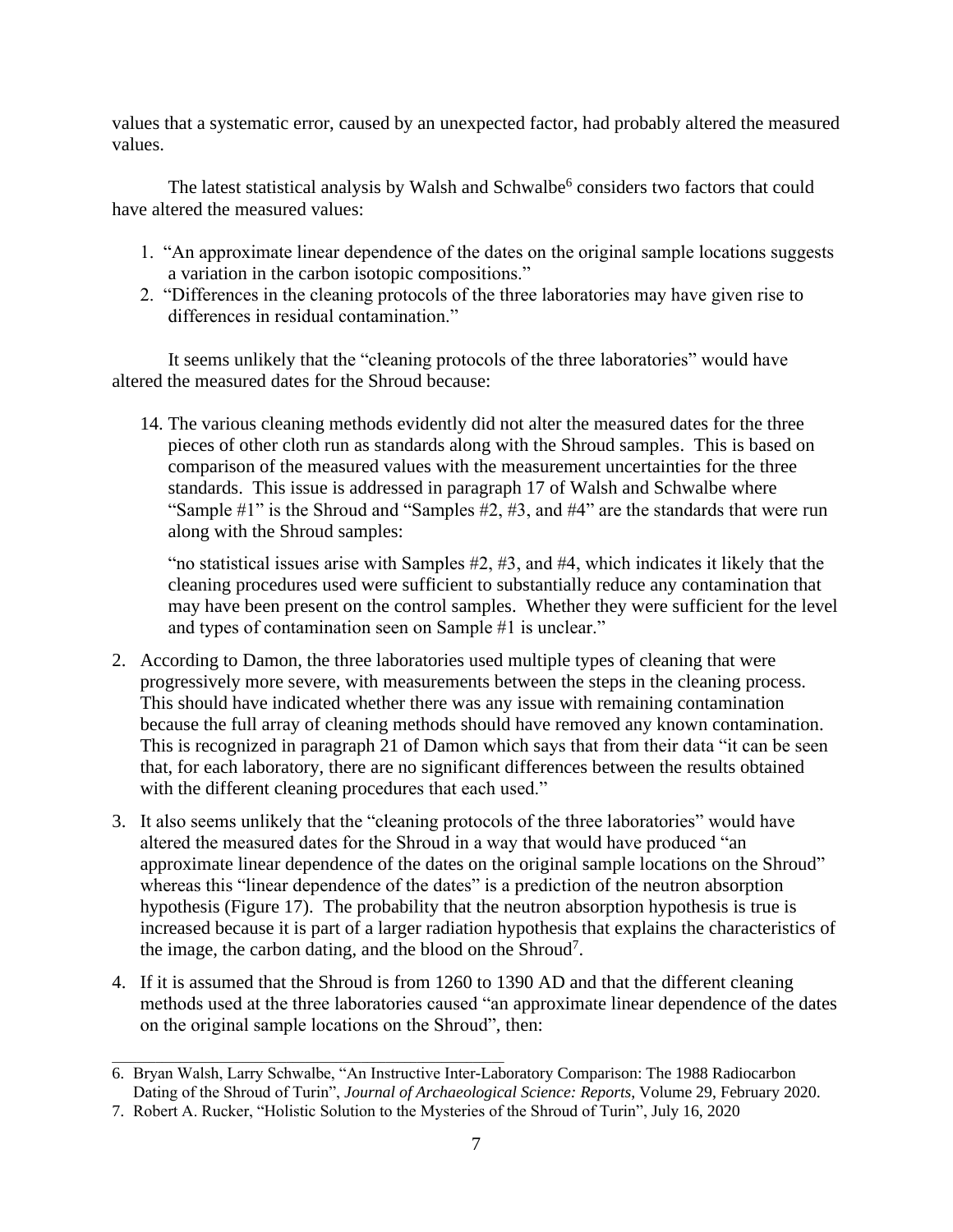- A. Explanations must be given for how the 14 other date indicators discussed in section 7 can be consistent with a date of 1260-1390,
- B. Explanations must be given for how the unique characteristics of the image and the blood on the Shroud were made in 1260-1390, and
- C. An explanation must be given for why the Sudarium carbon dated to about 700 AD when its history and multiple characteristics are closely associated with the Shroud. For the neutron absorption hypothesis, a good explanation exists. The MCNP nuclear analysis code calculated that the Sudarium would carbon date to 700 AD, in agreement with the experimental value, if it were placed at a reasonable location on the side shelf in the tomb. The shift in the date for the Sudarium (30 to 700 AD) is less than for the Shroud (30 to 1260 AD) because it would have received less neutron irradiation at its larger distance from the body than the Shroud.

Thus, it is more likely that the measured dates have been altered by the first option above of "a variation in the carbon isotopic compositions" of the samples than the second option of "differences in the cleaning protocols of the three laboratories". According to the neutron absorption hypothesis, neutron absorption caused the above "variation in the carbon isotopic compositions" that caused a systematic error in the measurements. Absorption of neutrons in the trace amount of nitrogen-14 ( $N^{14}$ ) in the threads would have created new  $C^{14}$  on the Shroud, including on the samples that were cut from the Shroud in 1988. If the  $C^{14}/C^{12}$  ratio in the samples was increased by only 16%, it would have shifted the carbon date from about 30 to 1260 AD. Thus, according to this hypothesis, the  $C^{14}/C^{12}$  ratio for the samples was correctly measured but the samples had their  $C^{14}/C^{12}$  ratios altered by neutron absorption.

#### **4. Example 1: Distance Measured with a Ruler**

Two examples of the above principles will be discussed. The first example involves the measurement of distance with a ruler. Assume you ask three friends to measure the distance between two points on a concrete sidewalk. You give each friend a 12-inch (12") ruler to measure the distance. You tell each friend how to do the measurement. He is to start by putting the 0" (zero inches) end of the ruler at one point on the sidewalk, then put his finger at the 12" end of the ruler, then move the ruler so the 0" end lines up with his finger, then repeat the process until he gets to the other point on the sidewalk. The process of trying to put the 0" end of the ruler exactly where the previous 12" end was located by using your finger creates a random error because each time it might be off in either a positive or negative direction. It is assumed for this example that previous testing indicated that if this process is done carefully, the uncertainty in the measurements due to this random error over the distance between the two points on the sidewalk is expected to be only 2 or 3 inches. When the measurements are completed, your three friends report their results to you: 95 feet 3 inches, 90 feet 1 inch, and 86 feet 2 inches (95'3", 90'1", and 86'2"). The problem is these three values are different, and the difference is much larger than would be expected just due to the expected random error of 2" to 3". The question is whether the significant difference between the three values should be ignored so that the three values can be averaged to 90 feet 6 inches. But if you don't know why the three values are different, how can you trust the average value (90'6") to be an accurate estimate of the true value? Without further investigation, the average value of 90'6" should be rejected because the variation in the values (95'3", 90'1", and 86'2") does not make sense.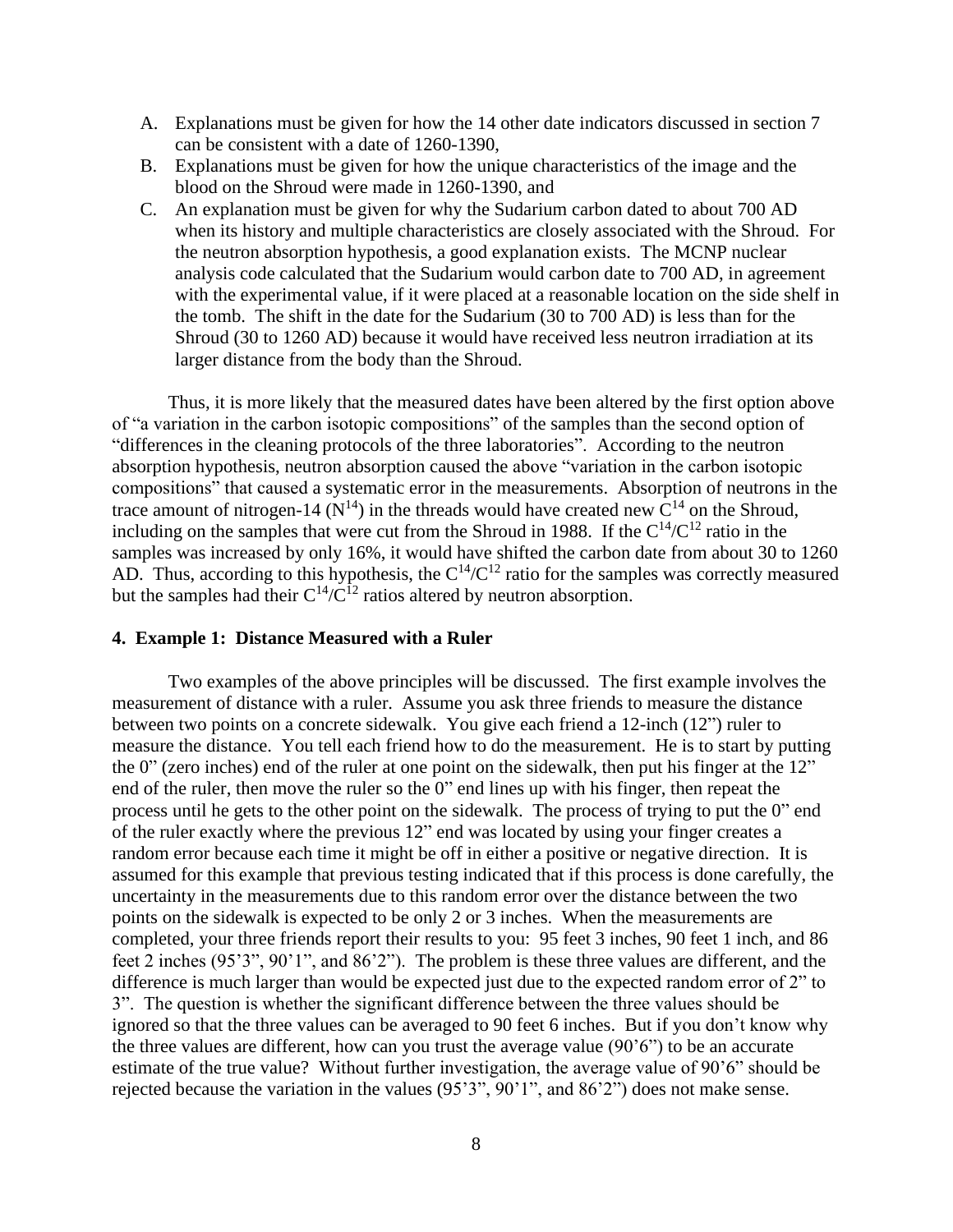With further investigation, the cause of this difference in the measurements might be discovered. In this example, the three rulers were not a standard 12 inches long, though each of them was marked off in 12 segments to give them the appearance of being the correct length. This created a systematic error in the measurements. If the three friends would have remeasured the distance many times with their same ruler, each of them would have obtained about the same values (95'3", 90'1", and 86'2") because their rulers were the wrong lengths. We learn from this that repeating measurements does not reduce the error created by a systematic error. In this example, the true distance between the two points on the sidewalk was 100 feet, but the three rulers were too long by 5%, 11%, and 16%, which created the apparent average value of 90 feet 6 inches.

This example demonstrates the problem with the analysis of the 1988 carbon dating results. The dates from the three laboratories were different, and these differences were larger than should be expected from the measurement uncertainties created by random errors in the measurements. How could this happen? It is reasonable to conclude there was probably an unexpected factor beyond the measurement uncertainties that had changed the measured values of the samples. This unexpected factor would have produced a systematic error in the measurements. Since it was not known how much the measured values were changed by this unexpected factor, the only option should have been to reject use of the measured values to determine the true value. Instead, they assumed, without adequate justification, that the measurement uncertainties were underpredicted. This meant that the measurement uncertainties could be ignored, which allowed the values from the three laboratories to be averaged to produce the uncorrected date of 1260 AD. When corrected for the changing  $C^{14}$  concentration in the atmosphere, this date of 1260 became a range of 1260-1390 AD. But this corrected range of 1260-1390 should have no credibility because it was based on the uncorrected 1260 date, which should have had no credibility.

A measured value can be wrong either because there is a problem with the measurement process or because there is a problem with the items being measured. In example 1, the problem was with the measurement process due to the wrong lengths for the rulers. The problem was not in the item being measured, which was the distance between the two points on the concrete sidewalk. It is believed the problem with the 1988 carbon dating is that the samples were altered. To demonstrate this, in the next example, the samples are altered rather than there being a problem with the measurement process.

#### **5. Example 2. Measurements of Uranium in a Tank**

This second example involves a tank of unspecified liquid containing many types of compounds and many different elements including enriched uranium (U). Assume you work at the company where this tank is located and are assigned a very important task. You are told to determine how much uranium is in the tank to assure a nuclear criticality accident is not possible. Such an accident would result from too much enriched uranium in the tank. This could cause the number of fissions in uranium to rapidly increase, which would cause a large amount of energy to be released, which would cause water and other liquids in the tank to boil. The resulting pressure would cause the tank to rupture and spread radioactive material over a large area. People might be hurt or even killed. It would not cause a mushroom cloud as in the explosion of a nuclear weapon, but it might cost hundreds of millions or even billions of dollars to clean up, which might cause the company to go bankrupt and thousands of people to be laid off. On the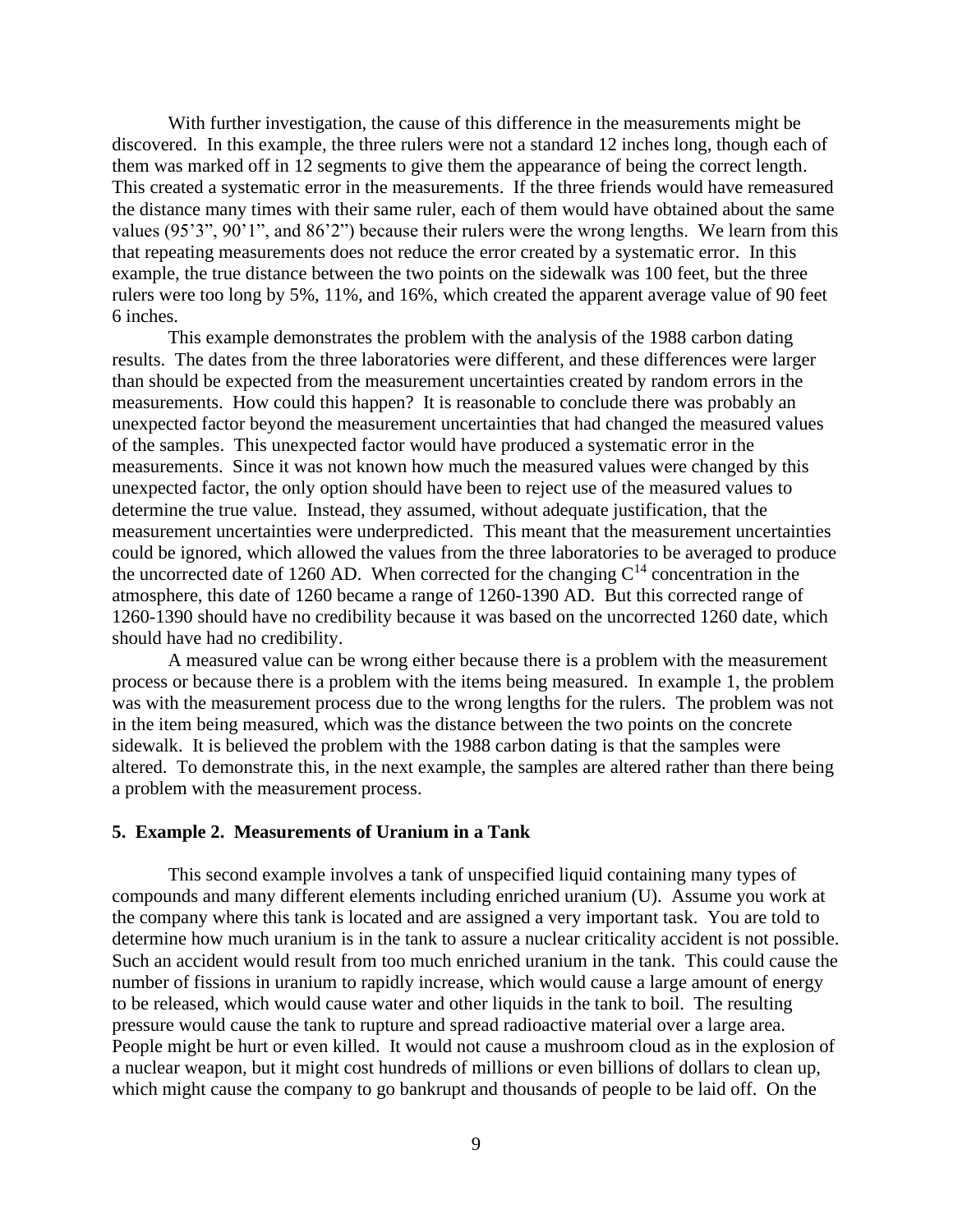other hand, if you tell your company that no more uranium should be placed into the tank, it could shut down operations, and if you told them the tank needs to be cleaned out, it would cost the company many millions of dollars to accomplish. You must do this assignment correctly.

The tank is 2.17 meters (about 7 feet 1 inch) high with a diameter of the same dimension. Your boss tells you to turn on the mixer in the tank and let it run for at least 24 hours to assure the materials in the tank are thoroughly mixed, i.e. homogeneous. He then tells you to take three samples from the tank. You are to send each of the samples to a different laboratory to measure the uranium concentration in micrograms of uranium per gram of sample. Three laboratories are used to assure the uranium concentration is measured correctly. You are then to analyze the results from these three laboratories to determine how much uranium is in the tank, and then recommend to the company's top management what should be done with the tank and its contents.

Each of the laboratories will take its sample and divide it into smaller volumes, called subsamples, so multiple measurements will be made on the sample sent to each laboratory. Each laboratory will then determine an average value from the measurements of their subsamples and report their average value back to you. Because each measured value on each subsample is expected to be slightly different due to normal random measurement uncertainties, the average value will be reported to you in terms of a distribution rather than a single value. Under normal conditions where variations in the measured values are only caused by random effects, the measurements should fall along the curve in Figure 1. This distribution is called a normal or Gaussian distribution, or a bell curve. It shows how much a measured value can change due to random variations in the measurements. The horizontal axis is divided into standard deviations, which is a technical term in statistical analysis. In simple terms, for a normal distribution and a large number of measurements, i.e. over about 30 measurements, a plus or minus variation of one standard deviation should include 68% of the measurements of a sample, if the variation in the measurements is only due to random effects. This is called a "one-sigma" range. As shown in Figure 1, for a large number of measurements, a two-sigma range will include 95% of the measurements, and a three-sigma range will include about 99.7% of the measurements. In our example, since each of the subsamples will be measured, each laboratory will report back to you the average of the values, which is the peak of the normal or Gaussian distribution, as well as the one-sigma value of the standard variation to characterize the width of the distribution. Both the maximum of the distribution and the width of the distribution are calculated from the measured values of the subsamples.

[Technical note: If there are not a large number of measurements, then it becomes more complex. In this situation, a Student's t-distribution is used to determine the number of standard deviations needed to include 68%, 95% or 99.7% of the measurements. Values for the Student's t-distribution are listed in the appendix of textbooks on statistical analysis, and involves a term called the degrees of freedom, which is equal to one less than the number of measurements. For example, if there are only five measurements, then there are four degrees of freedom. This value is used to look up the correct value in the table of the t-distribution. For only five measurements, this process results in a value of 2.776 standard deviations for 95% of the measurements in the possible population to be included, rather than 2.0 standard deviations if there are a large number of measurements, as discussed in the above paragraph.]

In this example of measuring uranium in a tank, Table 1 shows the values reported by the three laboratories, including the average or mean value of the uranium concentration and the one-sigma standard deviation to characterize the width of the distribution. Table 1 also includes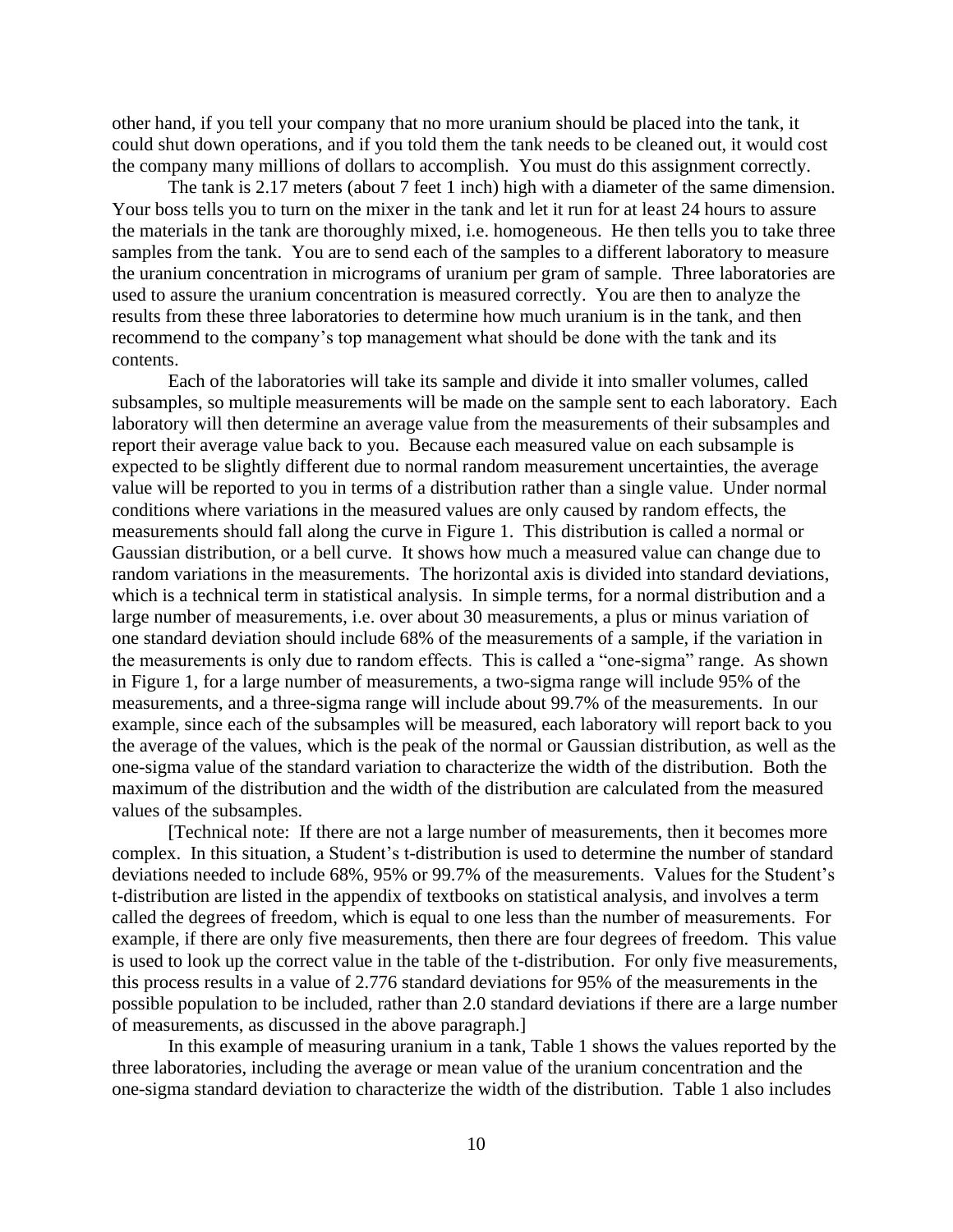the distance into the liquid at which each of the samples was taken. The question that must be resolved is what do the measured values mean and should the uranium concentrations reported by the three laboratories simply be averaged. If it is true that the mixer being on for 24 hours has produced a homogeneous mixture of materials in the tank, then, using the simplest methodology, the three measured values can be averaged to determine the uranium concentration in the tank:

 $(1200.8 + 1273.9 + 1303.5) / 3 = 1259.4$  micro-gram (ug) of uranium per gram of material

A more correct but complex methodology would be to weight the three measured values by their one-sigma uncertainties (30.7, 23.7, and 17.2). This process increases the calculated average value to 1277.5 micro-gram  $(\mu g)$  of uranium per gram of material, but this value is only 1.4% higher than the simpler method.

This average concentration of uranium calculated to be in the tank could then be multiplied by the volume of the tank to obtain the total weight of uranium in the tank. It might be tempting to take this quick and easy approach, but this project is too important to the company to take the quick and easy approach. It must be done right.

With a closer look at the reported results, you notice the laboratories do not agree with each other. The average value reported by laboratory 3 minus the average value reported by laboratory 1 is  $1303.5 - 1200.8 = 102.7$ . To determine whether this value is significant, you must determine the uncertainty in the 102.7 value. This is done by squaring the uncertainty reported by laboratory 3, adding it to the square of the uncertainty reported by laboratory 1, and then taking the square root:

The uncertainty of the 102.7 value is the square root of  $(17.2^2 + 30.7^2) = 35.2$ 

Thus, the difference between the two laboratories is  $102.7 \pm 35.2$ , where 35.2 is the onesigma uncertainty. But  $102.7 / 35.2 = 2.9$ , so the difference (102.7) is 2.9 times the one-sigma uncertainty. The usual acceptance limit is less than or equal to 2.0 times the uncertainty. This means we should conclude there is a real difference between the values reported by the two laboratories, which means the samples sent to laboratories 1 and 3 were different in their uranium concentrations, which means there is something we don't understand, at least at this point. Why don't the laboratories agree with each other within the measurement uncertainties?

As indicated in Table 1, the samples were taken very close to the top of the tank, at 5.0, 6.4, and 7.7 cm into the 217 cm high tank. As we look at the measured uranium concentrations for samples 1, 2, and 3, the values increase with the depth of the sample location. This is plotted in Figure 2. The uranium concentration is on the y-axis and the distance of the sample location from the top of the tank is on the x-axis. The red circles plot the uranium concentration (µg of U per gram of sample) as a function of the distance from the top of the tank. It should be kept in mind that each red circle represents the peak value of a probability distribution as shown in Figure 1, with the distribution vertically oriented from each circle. Two lines are also plotted in Figure 2. The red dashed line is the best fit line (weighted least squares line) for the three data points. This line would be appropriate if the uranium concentration is a function of (depends on) the vertical location in the tank. The black dashed line would be appropriate if the uranium concentration were the same at every vertical location in the tank. The red dashed line would indicate there is much more uranium in the tank than would be indicated by the black dashed line.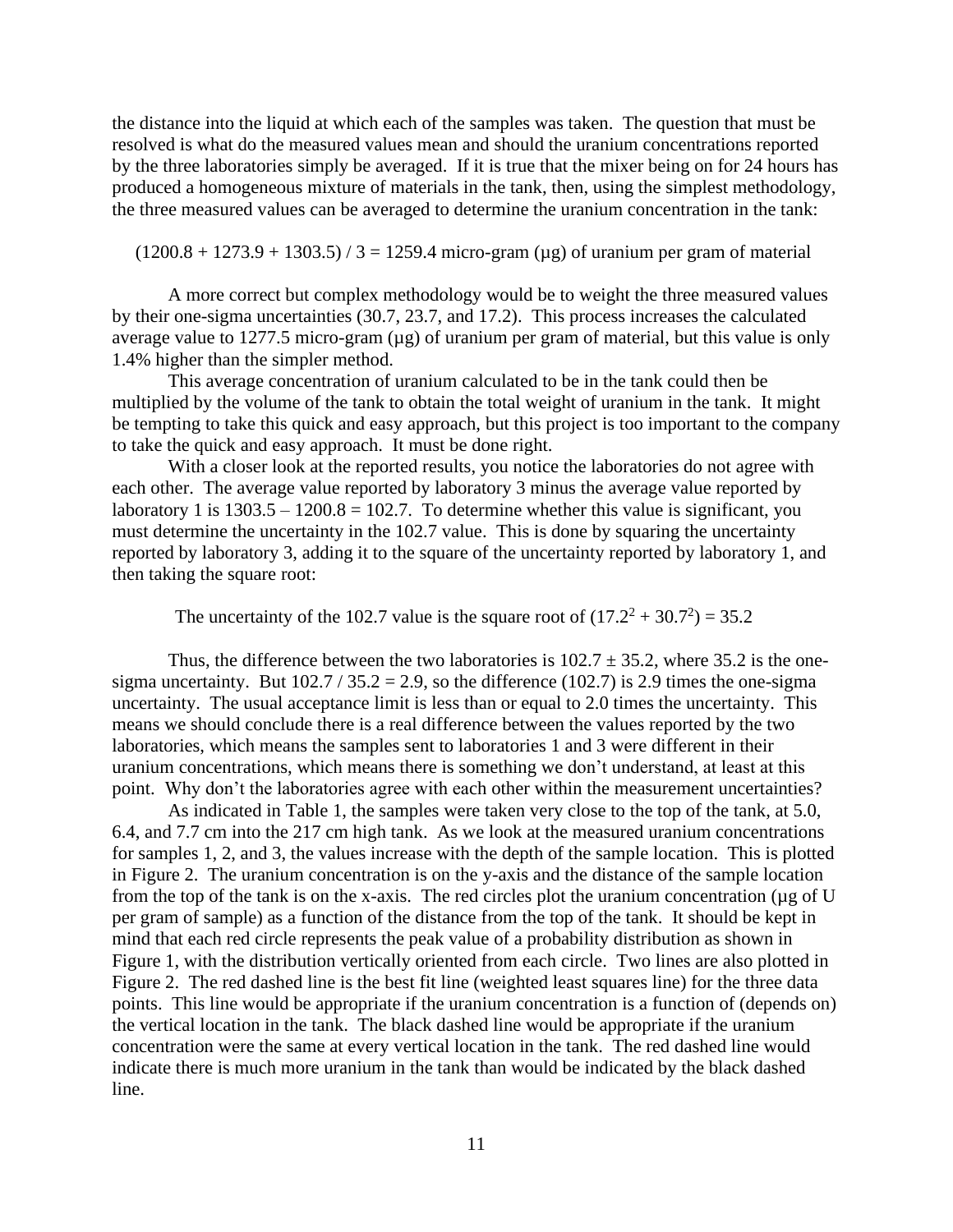To help us decide which line is more appropriate, the red or the black dashed line, we need to consider the width of the probability distribution for each data point. For this consideration, Figure 3 plots the one-sigma uncertainties (one-sigma standard deviation for each distribution) for each sample from the data in Table 1. The one-sigma uncertainty is represented by the vertical red bar extending through each circle. The red dashed line goes through the onesigma bars of all three points, whereas the black dashed line only goes through the one-sigma uncertainty of one point. This shows that the red dashed line appears to be the better line through the data points, but the black dashed line may also be an acceptable line depending on the magnitude of the measurement uncertainties.

If the uncertainties for each sample were one third as large, as in Figure 4, then the uranium concentrations would very likely be a function of the vertical location in the tank, and the black dashed line for no vertical dependence would be very unlikely. But if the uncertainties for each sample were three times as large, as in Figure 5, then the uranium concentrations may or may not be a function of the vertical location in the tank, since either the red dashed line or the black dashed could be an acceptable fit to the data. The important point to remember is that the measurement uncertainties determine how the measured values ought to be interpreted, i.e. whether the uranium concentration is, or is not, a function of (depends on) the vertical location in the tank.

If we go back to consider the measured values and their reported uncertainties, as plotted in Figure 3, what conclusion should we make? We should conclude the data has a better fit to the red dashed line than to the black dashed line, so the uranium is probably a function of the vertical location in the tank. What would cause this? It is probably because the mixer was inadequate to produce a homogenous mixture of uranium in the tank. In this situation, we cannot simply average the three measured values from the top of the tank to get the average uranium concentration in the tank. The concentration of uranium is probably much higher in the bottom of the tank due to the uranium settling toward the bottom. If this is the case, then the measured values would have been affected by normal random measurement error but also by a systematic error caused by the uranium settling in the tank. This systematic error would have caused the variation of the measured values to be higher than would be expected due to random measurement errors alone. Thus, the presence of the systematic error could be detected by determining whether the variation of the measured values exceeds the variation allowed by the measurement uncertainties. If the variation in the measured values exceed that allowed by the measurement uncertainties, then the presence of a systematic error is needed to explain the variation of the measured values. If this systematic error had been ignored to allow the three measured values to be averaged, a wrong answer would have been obtained for the total amount of uranium in the tank, thus creating the possibility of a nuclear criticality accident. The conclusion is that the measured values from the three samples cannot be used to produce an accurate value for the weight of uranium in the tank. Many more samples would be needed for an accurate value, including samples taken all the way down to the bottom of the tank.

Example 2 for measurements of the uranium concentration in a tank was set up to simulate the 1988 carbon dating of the Shroud. The height of the tank was half the length of the Shroud, three samples were removed and sent to three laboratories in the example and in the carbon dating, and the distances of the sample locations from the top of the tank were the same as the distances of the Shroud samples from the bottom of the cloth.

The measured values and one-sigma uncertainties were also the same, except in example 2 the measured values were the uranium concentration in micrograms of uranium per gram of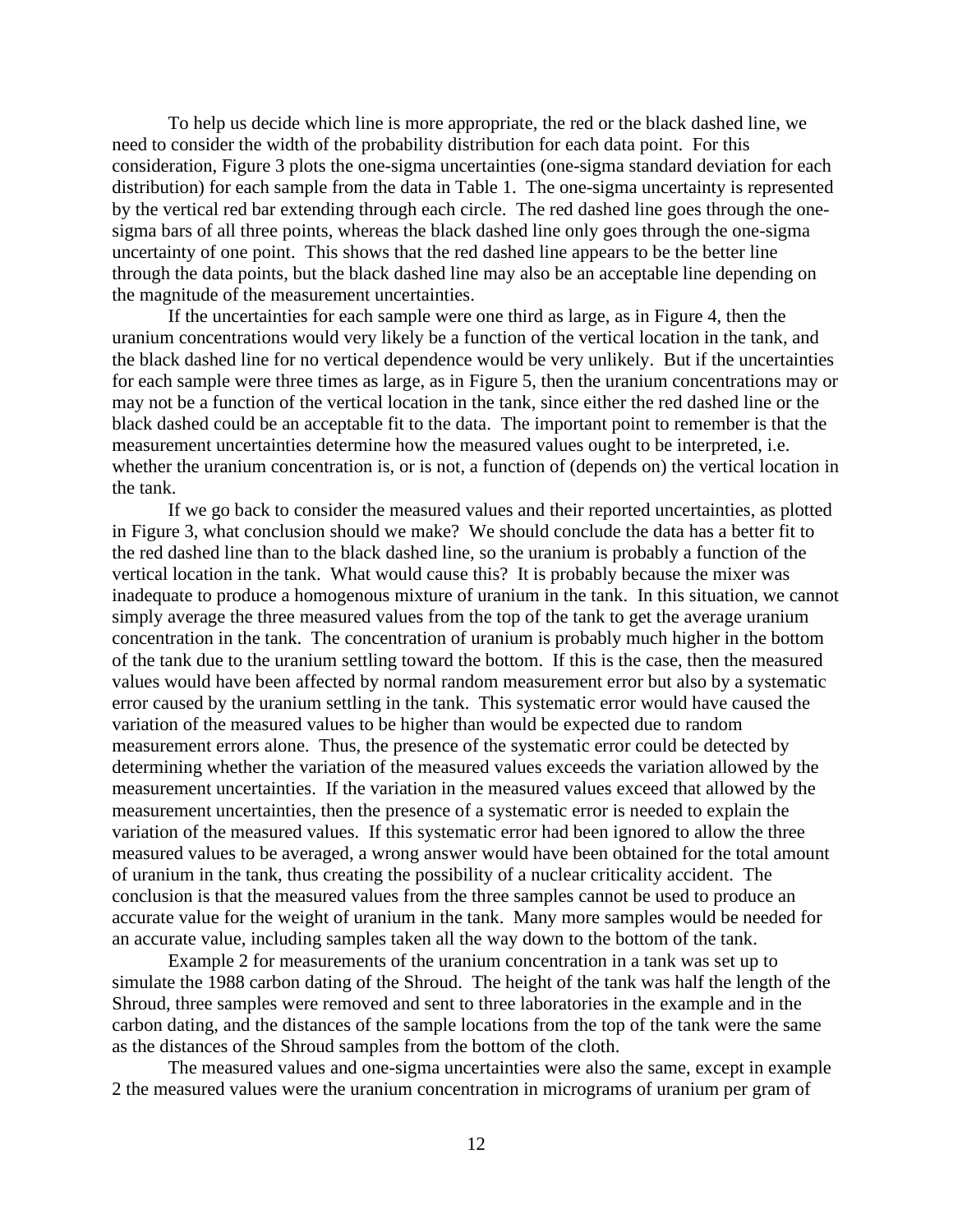sample  $(\mu g/g)$  whereas in the 1988 carbon dating the results were the dates of the samples. A second difference is that in example 2, the failure of the mixer to produce a homogeneous mixture caused the samples to have uranium concentrations that were a function of their distance into the tank. This can be explained in terms of our current understanding of the laws of physics. But in the 1988 carbon dating, according to the neutron absorption hypothesis, the distribution of neutrons in the tomb caused the samples to have different  $C^{14}/C^{12}$  ratios that were a function of their distance from the bottom of the cloth. This is beyond or outside our current understanding of the laws of physics. There is no known mechanism by which a dead body can emit an intense burst of radiation to produce an image of itself on fabric, with enough neutrons included in this radiation to significantly alter the  $C^{14}/C^{12}$  ratio for samples as a function of their distance from the bottom of the cloth. Yet the presence of the image of a crucified man on the Shroud forces us to acknowledge that a unique event has happened that is outside or beyond our current understanding of the laws of physics. The relation between science and research on the Shroud is discussed elsewhere<sup>8</sup>.

# **6. The 1988 Carbon Dating of the Shroud**

To understand carbon dating, it is first necessary to understand some things about the carbon atom, as shown in Figure 6. Though all atoms of an element contain the same number of protons and electrons, they can contain different numbers of neutrons. These are called isotopes of the element. 99% of all carbon atoms are the  $C^{12}$  isotope, with 6 protons and 6 neutrons in the nucleus, thus making a total of 12 total protons + neutrons in the nucleus, which is why the superscript on  $C^{12}$  is a 12. 1% of all carbon atoms are the  $C^{13}$  isotope, with 6 protons and 7 neutrons in the nucleus. Only a very small fraction of carbon atoms is the  $C^{14}$  isotope with 6 protons and 8 neutrons in the nucleus of each atom. For most calculations, the fraction of  $C^{14}$ atoms in carbon at the surface of the earth is usually assumed to be 1.0 x  $10^{-12}$  (one  $C^{14}$  atom per trillion carbon atoms). The  $C^{14}$  nucleus is not stable because its ratio of neutrons to protons (8/6)  $= 1.33$ ) is higher than in C<sup>12</sup> and C<sup>13</sup> atoms. As a result, C<sup>14</sup> atoms decay with approximately a 5730-year half-life. This means that for a sample of carbon, after 5730 years, only half of the initial number of  $C^{14}$  atoms would still exist, the rest having decayed. In another 5730 years, the number of  $C^{14}$  atoms would be reduced by half again, thus leaving only  $\frac{1}{4}$ th of the initial number of  $C^{14}$  atoms. A  $C^{14}$  atom decays by one of the neutrons emitting an electron thus changing into a proton ( $C^{14} \rightarrow N^{14}$  + electron). This natural process of the decay of the  $C^{14}$  atoms in a material, such as the linen Shroud, is what allows the  $C^{14}$  dating methodology to work.

New  $C^{14}$  atoms are produced primarily in the upper atmosphere by cosmic rays from outer space but are also produced to a small extent in nuclear reactors and nuclear weapons testing. The new  $C^{14}$  atoms gradually diffuse throughout the atmosphere until a small fraction is taken in by growing plants during photosynthesis. While the flax plants used to make the Shroud were growing, the  $C^{14}$  already in the plants was decaying but this loss of  $C^{14}$  atoms was compensated by new  $C^{14}$  atoms being brought into the plant in the process of photosynthesis, so the  $C^{14}/C^{12}$  ratio in the plant would have been constant. This is shown in Figure 7 by the horizontal black line to the left of the zero age on the x-axis. The zero age in Figure 7 is assumed to be when the flax plant is cut down and made into the linen that was used to make the Shroud. The black line shows that the  $C^{14}/C^{12}$  ratio would have decreased in the flax fibers after the plant is cut down since after the death of the plant no new  $C^{14}$  was brought into the flax fibers

<sup>8.</sup> Robert A. Rucker, "Status of Research on the Shroud of Turin", July 16, 2020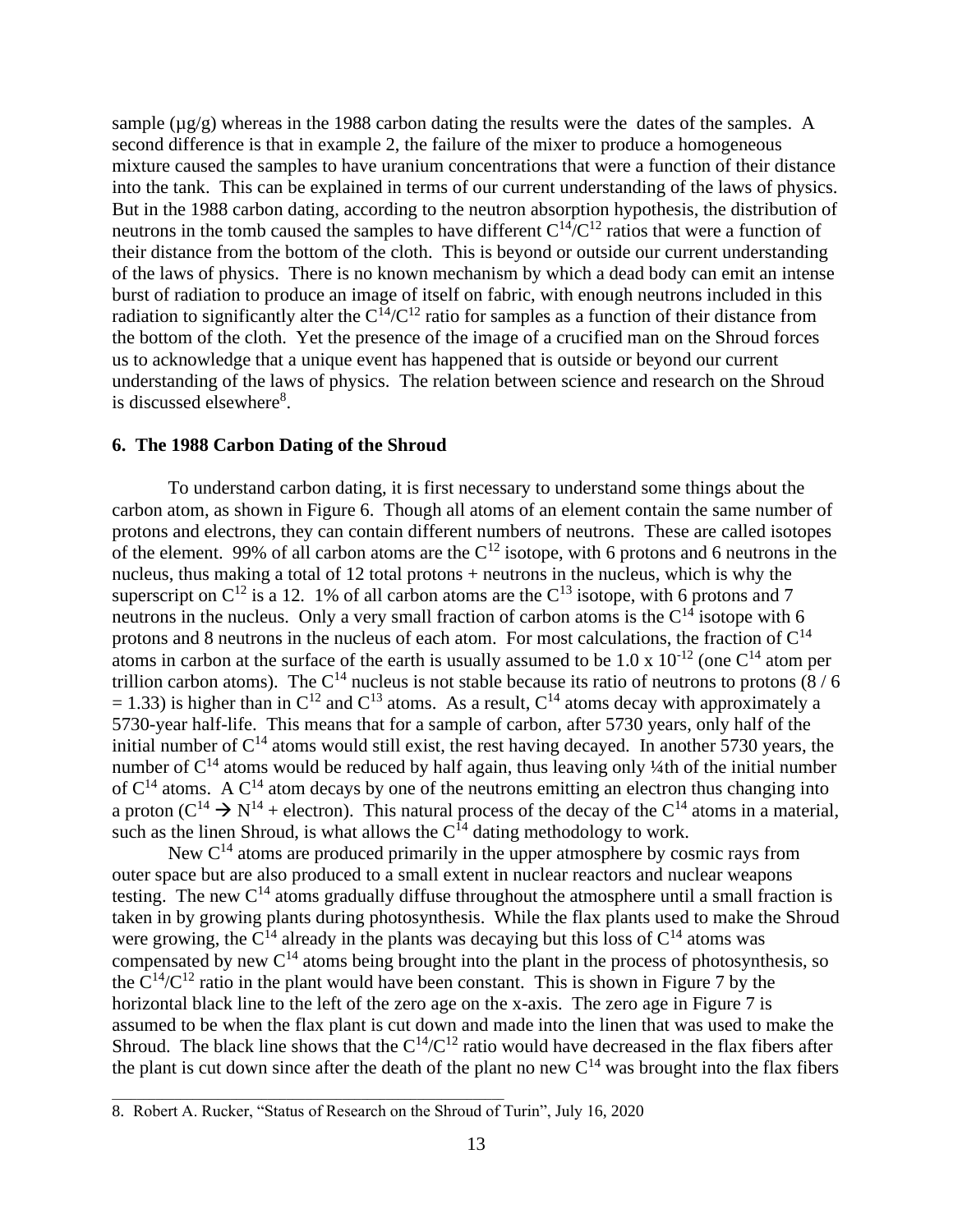by photosynthesis. The decay of the  $C^{14}$  atoms causes the  $C^{14}/C^{12}$  ratio to decrease with a 5730year half-life. This allows the date of the linen to be determined by measurement of the  $C^{14}/C^{12}$ ratio, if it is true that the  $C^{14}/C^{12}$  ratio in the sample has only changed due to the decay of the  $C^{14}$ atoms.

An erroneous carbon date could either be caused by a problem with the measurement procedure or a problem with the samples. Since the 1988 carbon dating utilized three different laboratories, and three standards were run at the same time as the Shroud samples and these standards were dated with reasonable accuracy, it is appropriate to believe that the accelerator mass spectroscopy (AMS) procedure, including the equipment, personnel, procedures, materials, and standards, would have accurately measured the  $C^{14}/C^{12}$  ratios for the Shroud samples within the stated measurement uncertainties. The only other option for the 1260-1390 date to not be the true date for the Shroud, as is generally believed by Shroud researchers, is for there to be a problem with the samples. This requires the  $C^{14}/C^{12}$  ratios for the samples to have been altered by something other than decay of  $C^{14}$ . For the carbon date to be shifted from about 30 to 1260 AD, the amount of  $C^{14}$  in the sample would have to be increased by 16%. This change is too large for it to be the result of normal contamination<sup>9</sup>. The first documented hypothesis to explain why the Shroud could have dated incorrectly was neutron absorption<sup>10</sup>. According to the neutron absorption hypothesis<sup>11</sup>, neutrons were included in the burst of radiation emitted from the body that is believed to have produced the image. A small fraction of these neutrons would have been absorbed in the trace amount of  $N^{14}$  in the threads to produce new C<sup>14</sup> by the [N<sup>14</sup> + neutron  $\rightarrow$  $C^{14}$  + proton] reaction. New  $C^{14}$  would have been produced in various amounts across the entire Shroud, including the samples cut from the cloth in 1988. This new  $C^{14}$  would have increased the measured  $C^{14}/C^{12}$  ratio, which would have shifted the calculated carbon date in the forward direction by up to thousands of years depending on the location on the Shroud.

The average uncorrected date obtained in the 1988 carbon dating of the Shroud was 1260. This date is 728 years before 1988, but all the dates reported in Damon were recalculated to be relative to 1950, which is the standard reference year used in the carbon dating industry. Thus, this 1260 AD date for the Shroud was reported as 690 YBP, where YBP is the Years Before Present, with the present defined as 1950. When the scientists measured the  $C^{14}/C^{12}$  ratio in the samples in 1988, they measured about 92% of the  $C^{14}/C^{12}$  ratio that would have been present when the flax plants were alive. Believing this ratio must be following the black decay curve in Figure 7 as time progressed, those doing the analysis of the carbon dating would have used the black decay curve to conclude the Shroud is about 690 years old (relative to 1950), as shown by the horizontal and vertical red dashed lines. As a result, they assigned an uncorrected date (not corrected for changes in  $C^{14}$  concentration in the atmosphere) of  $1950 - 690 = 1260$  AD to the Shroud. The validity of this approach is discussed below.

A strip of linen about 1.2 x 8 cm was cut from the cloth by Giovanni Riggi on April 21, 1988. The cutting of this strip is shown in Figure 8. This strip was used to produce samples that were sent to three laboratories in three different countries for carbon dating. The result of this process was a date range of 1260 to 1390 AD, with a 95% probability that the true date falls within this range. The consensus of Shroud researchers is this 1260-1390 date is faulty and

<sup>9.</sup> Robert A. Rucker, "Carbon Dating of the Shroud of Turin to 1260-1390 AD is not Explained by Normal Contamination", Rev. 0, August 9, 2019

<sup>10.</sup>Thomas J. Phillips, "Shroud Irradiated with Neutrons?", Nature, Vol. 337, No. 6208, page 594, February 16, 1989, published in the same edition of *Nature* as Damon.

<sup>11.</sup> Robert A. Rucker, "The Carbon Dating Problem for the Shroud of Turin, Part 3: The Neutron Absorption Hypothesis", July 7, 2018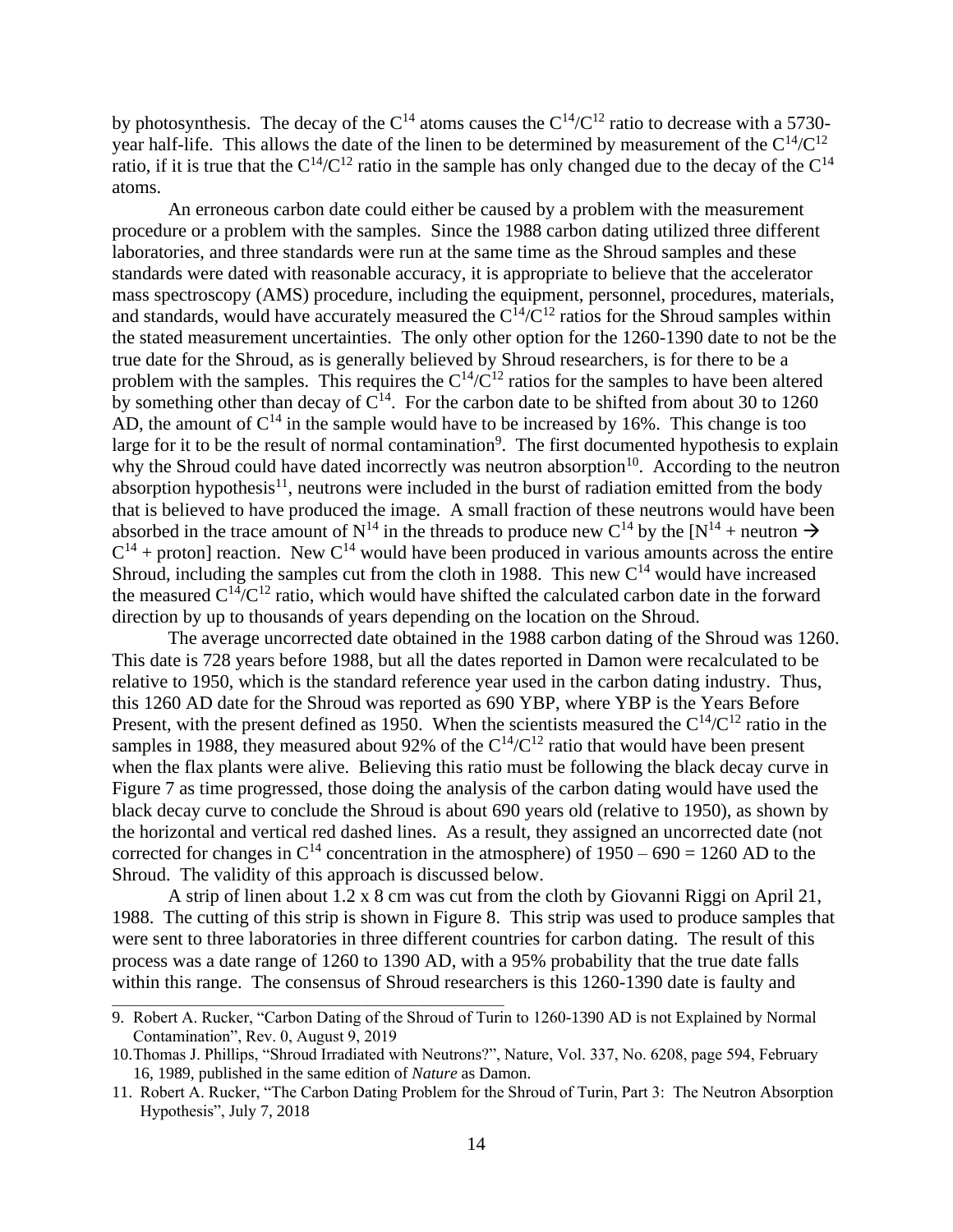should be rejected. How carbon dating could produce a date of 1260-1390 AD for a cloth that much other evidence indicates could not be from 1260-1390 is explained below.

This strip was cut from the bottom corner of the cloth next to the front image (Figure 9). It was cut off parallel to the seam that attaches the three inch wide side strip to the main Shroud cloth (Figure 10), and adjacent to one corner that had torn off or was possibly cut off at some point in the past, thus revealing only the backing cloth that was attached to the Shroud in 1534. Samples for three laboratories were cut from this 1.2 x 8 cm linen strip. Although there is some confusion regarding the process of cutting samples from this strip, it is generally believed that a sample, designated A1, was first cut from the right end of this linen strip. It was to be sent to the dating laboratory in Tucson, Arizona. Samples were then cut for dating laboratories in Zurich, Switzerland, and Oxford, England. These samples, designated "Z" and "O", were probably cut in sequence along the linen strip as shown in Figure 10. These cuts were intended to provide each of the laboratories with samples of at least 50 mg, but it was found that sample A1 was only about 40 mg whereas samples Z and O were slightly over 50 mg. As a result, it was decided to remove a second sample, designated A2, to also be sent to the laboratory in Tucson, Arizona. Sample A2 was probably cut from the remainder of the linen strip next to where sample O had been removed from the strip. When the laboratories received these samples, they cut subsamples from them for carbon dating, except the laboratory in Tucson did not cut subsamples from sample A2 but rather put it into a vault in Tucson where it is to this day.

To assure proper measurement results, three standards were also dated at the same time as the Shroud samples. These standards were cloth samples taken from cloth of known dates based on their history. The measured dates, the measurement uncertainties, and the analysis of data from both the Shroud subsamples and the standards were reported<sup>1</sup> in the British journal *Nature* in 1989. The title is "Radiocarbon Dating of the Shroud of Turin". Twenty-one authors are listed for this paper with the first author being P. E. Damon, so this paper is commonly called "Damon". The measured dates and uncertainties reported in Damon, et al., are summarized in Tables 1 and 2 of Rucker's statistical analysis $^{12}$ .

Carbon dating of a sample does not measure the date directly. It measures the ratio of  $C^{14}$ to  $C^{12}$  in the sample and then a date is calculated from this ratio for the sample. This calculation assumes that the  $C^{14}/C^{12}$  ratio has only changed due to the  $C^{14}$  atoms in the sample decaying with a half-life of 5730 years whereas  $C^{12}$  atoms do not decay. According to Damon, the average date for the Shroud samples from the three laboratories (Tucson, Zurich, and Oxford) was determined to be  $1260 \pm 31$  AD. This is the raw or uncorrected value. When this value was corrected for the changing concentration of  $C^{14}$  in the atmosphere, a date range of 1260 to 1390 was obtained. This is claimed to be a two sigma or 95% range. This means there should be a 95% probability the true date for the Shroud is between 1260 and 1390 AD. Based on this, Damon states in both the abstract and the conclusion that, "These results provide conclusive evidence that the linen of the Shroud of Turin is mediaeval." When the raw data for the 1988 carbon dating was finally obtained<sup>13</sup> from the British Museum in 2017, it was learned that one of the peer reviewers of this paper (Professor Anthos Bray) recommended this concluding statement be removed from the paper, presumably because it was not justified by the analysis of the data. However, *Nature*

<sup>12.</sup> Robert A. Rucker, "The Carbon Dating Problem for the Shroud of Turin, Part 2: Statistical Analysis", August 7, 2018

<sup>13.</sup> T. Casabianca, E. Marinelli, G. Pernagallo, and B. Torrisi, "Radiocarbon Dating of the Turin Shroud: New Evidence from Raw Data", (2019), *Archaeometry*, 61(5), 1223-1231.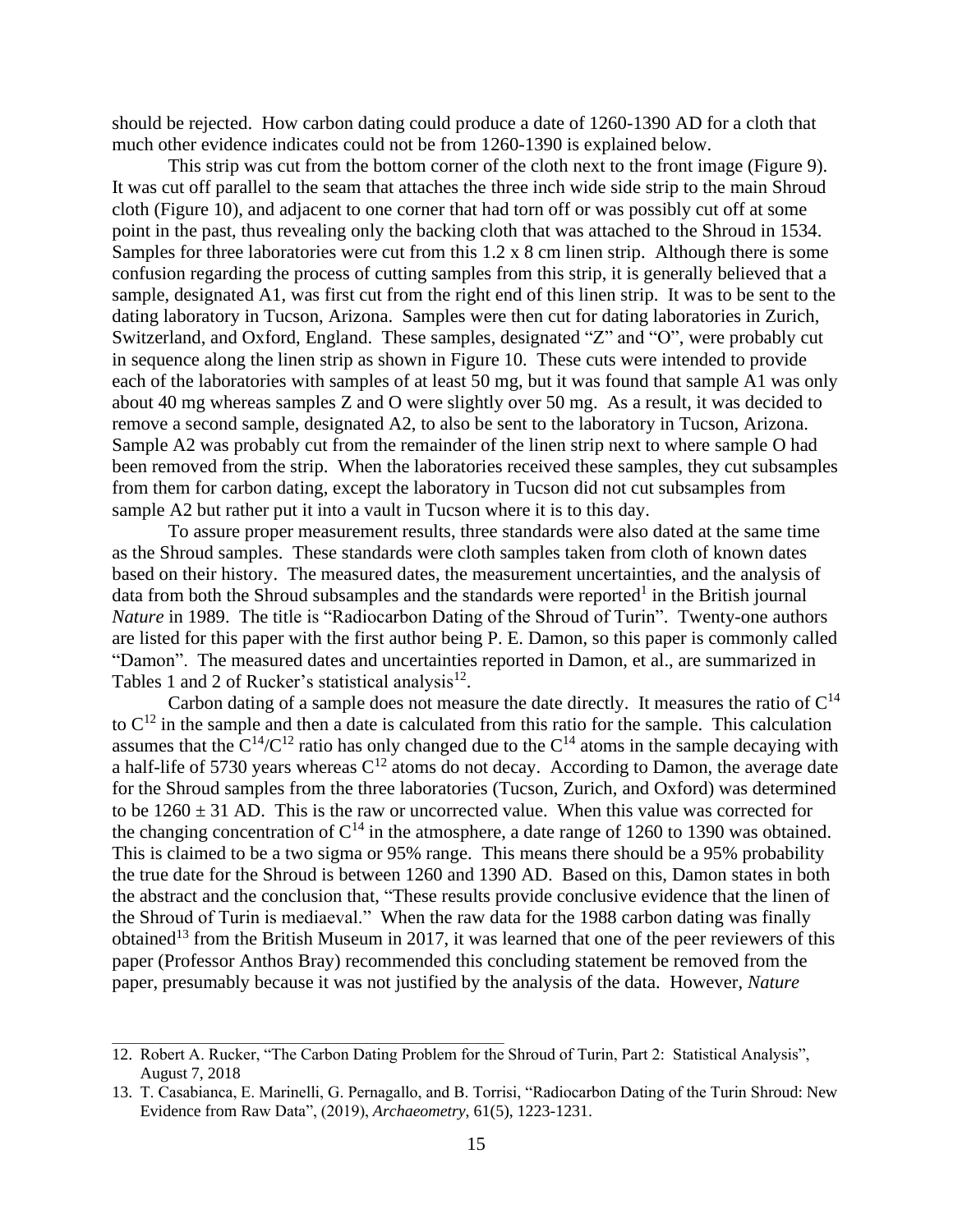published this paper without removing this concluding statement, thus ignoring the recommendation of Professor Bray.

The dates obtained by each laboratory are given in Tables 2 and 3. The three values obtained by the Oxford laboratory and the five values obtained by the Zurich laboratory are from Table 1 of Damon. The eight values obtained by the laboratory in Tucson, Arizona, are from Table 4 of Rucker<sup>11</sup>, which are based on values from Remi Van Haelst<sup>14</sup>. Table 1 of the 2019 paper by Casabianca<sup>13</sup> lists two changes in the measurement uncertainties:  $676 \pm 40$  instead of  $676 \pm 59$ , and  $540 \pm 37$  instead of  $540 \pm 57$ , with the date given in years before present where present = 1950. Pairs of these eight values were somewhat "correlated" because each pair was run on the same day based on the same measurements of the standards. Because of this, those doing the statistical analysis decided to average the pairs of values, thus reducing the eight values down to the four values published in Damon without revealing there were originally eight measurements. This reduction from the eight original values to the four values in Damon eliminated the earliest and the most recent dates, thus reducing the range of the dates from 213 years to 110 years. This had the effect of bringing the range of the measured dates into better agreement with the measurement uncertainties, which is what determines whether an unexpected factor likely caused a systematic error that could alter the measured values by an unknown amount.

# **7. Objections to the 1260-1390 AD Date for the Shroud**

\_\_\_\_\_\_\_\_\_\_\_\_\_\_\_\_\_\_\_\_\_\_\_\_\_\_\_\_\_\_\_\_\_\_\_\_\_\_\_\_\_\_\_\_\_\_\_\_\_\_\_\_\_\_\_\_\_\_\_\_\_\_\_

By the early 1980s, many were starting to recognize several lines of evidence that the Shroud was the authentic burial cloth of Jesus. Long-standing tradition claimed it to be authentic and historical research did not disprove this as a possibility. Many decades of research on the blood marks appeared to require that the blood came from the dead body of a man that was wrapped in the cloth. The STURP analysis in 1978 and the following years indicated the characteristics of the image were so unique they could not have been produced by an artist or forger. And some Shroud researchers were starting to suspect the best explanation for the image was radiation. But when samples were carbon dated in 1988, a 95% probability range of 1260 to 1390 was obtained, supposedly proving it could not be authentic.

The main objections to a date of 1260-1390 AD for the Shroud are summarized below:

- The characteristics of the image are so unique it seems impossible for the image to have been made in 1260-1390 because the technology did not exist, and still does not exist.
- There are at least 14 other date indicators that are consistent with the first century and contradict the  $1260 - 1390$  date<sup>15</sup>.
- Two of the three laboratories that did the 1988 carbon dating obtained dates that were statistically different (difference =  $102.7 \pm 35.2$ ) at the 2.9-sigma level.
- The average dates from the three laboratories show an increase of about 36 years per cm (91 years per inch) of distance from the bottom of the cloth. This means that the dates are a function of (depend on) the location on the cloth. These experimental results agree

<sup>14.</sup> Remi Van Haelst, "Radiocarbon Dating the Shroud of Turin, A critical review of the Nature report (authored by Damon, et al.) with a complete unbiased statistical analysis", Oct. 2002, and "A critical review of the radiocarbon dating of the Shroud of Turin. ANOVA – a useful method to evaluate sets of high precision AMS radiocarbon measurements", June 1999

<sup>15.</sup> Robert A. Rucker, "Summary of Scientific Research on the Shroud of Turin", Rev. 3, Nov. 14, 2018, Section 6C.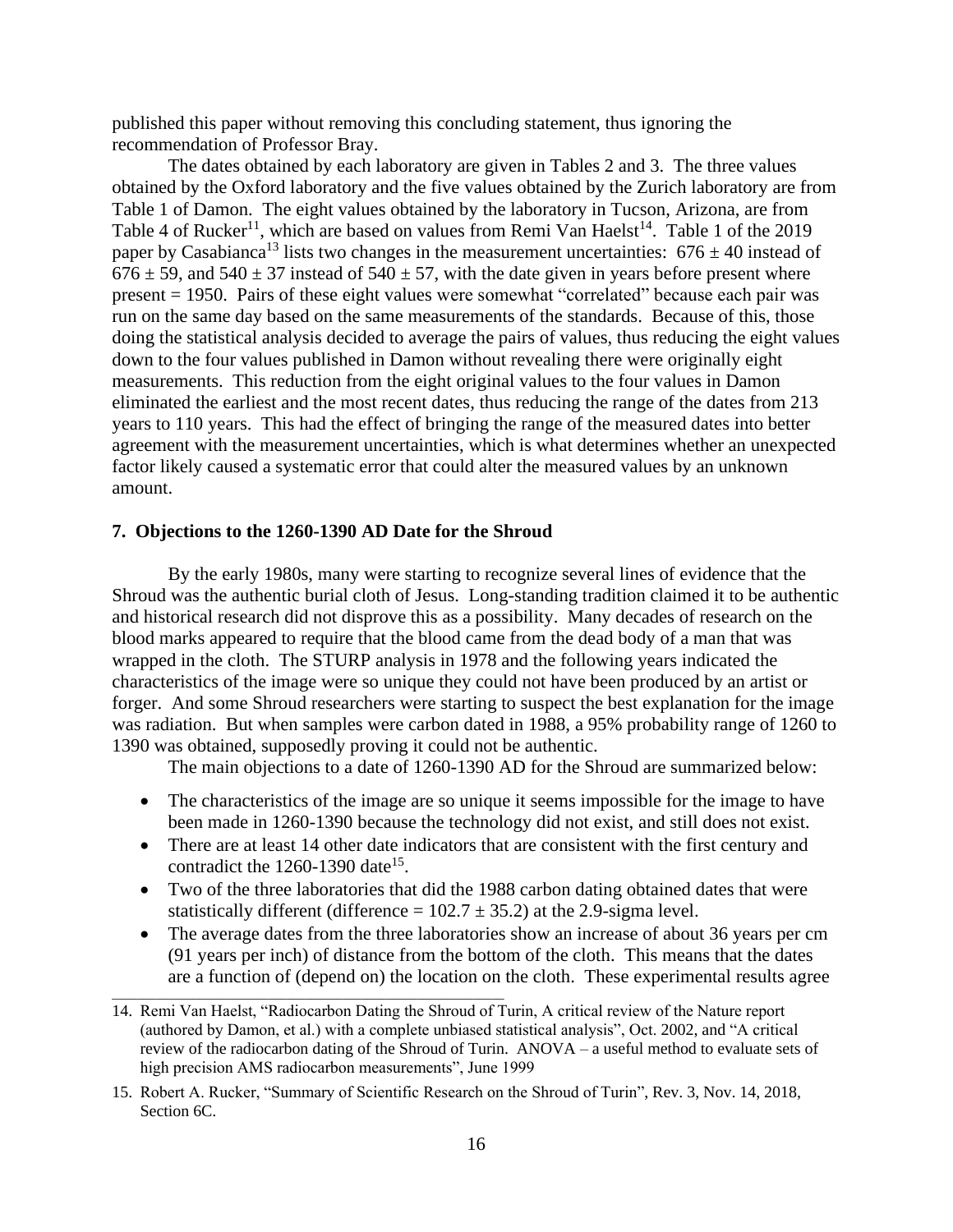with the results of nuclear analysis computer calculations that were based on the neutron absorption hypothesis.

• An analysis of the data using a chi-squared statistical analysis technique indicates an unexpected factor probably caused the measured dates to be different than the true date, which in statistical analysis terminology is called a systematic error. Thus, the credibility of the 1260-1390 date range should be rejected.

These objections are discussed more fully below.

The technology did not exist to make the image in 1260-1390. The STURP team that performed experiments on the Shroud in 1978 concluded that the image is not due to pigment, and has no carrier, no brush strokes, no capillarity (soaking up of a liquid), no stiffening of the fabric, and no cracking of the image along the fold lines. This means the image could not be due to paint, dye, stain, acid, or any organic or inorganic liquid. Lack of fluorescence under ultraviolet light proves the image was not made by a scorch from a hot object. The presence of 3D information in the image proves the image was not made by a photographic process. The extreme superficiality of the image is very difficult to explain but suggests it might have been caused by radiation which discolored the fibers by an electrical discharge from the tips of the fibers<sup>16</sup>. This superficiality includes: 1) only the top one or two layers of fibers in a thread are discolored, and 2) the discoloration in a fiber is only about 0.2 microns thick around the circumference of the fiber, which is about 15 microns in diameter, with the inside of the fiber not discolored. The very thin discolored layer in a fiber is caused by some of the carbon atoms in the cellulose having some of their single electron bonds changed into double electron bonds in a pattern to create the image of a naked crucified man. The technology to accomplish all these characteristics has never existed, even today.

The date indicators for the Shroud are discussed in section 4 of "Date of the Shroud of Turin"<sup>17</sup>. The following summary starts with the most recent date and then moves to earlier dates:

- The carbon dating gave a date of 1260 to 1390 AD.
- Coins were often rubbed onto the Shroud and jewelry such as rings would have often contacted the Shroud. This left micro-particles of gold and gold-alloy metals on the Shroud. The composition of these micro-particles has been analyzed and found to be consistent with the history of the composition of coins and jewelry during the Byzantine empire<sup>18</sup>. This probably indicates the Shroud existed before the fall of Constantinople in 1204 AD.
- The Hungarian Pray Codex or manuscript, which is dated to 1192-1195, contains a colored picture that includes the Shroud.
- Since the spinning wheel is believed to have been invented between 500 and 1000 AD in India, and the Shroud is made of hand-spun linen, it was probably made before the invention of the spinning wheel.

<sup>16.</sup> Robert A. Rucker, "Image Formation on the Shroud of Turin", July 14, 2019.

<sup>17.</sup> Robert A. Rucker, "Date of the Shroud of Turin", July 16, 2020

<sup>18.</sup> Giulio Fanti, Claudio Furlan, "Do Gold Particles from the Shroud of Turin Indicate its Presence in the Middle East During the Byzantine Empire", *Journal of Cultural Heritage*, August 8, 2019, available on [www.sciencedirect.com](http://www.sciencedirect.com/)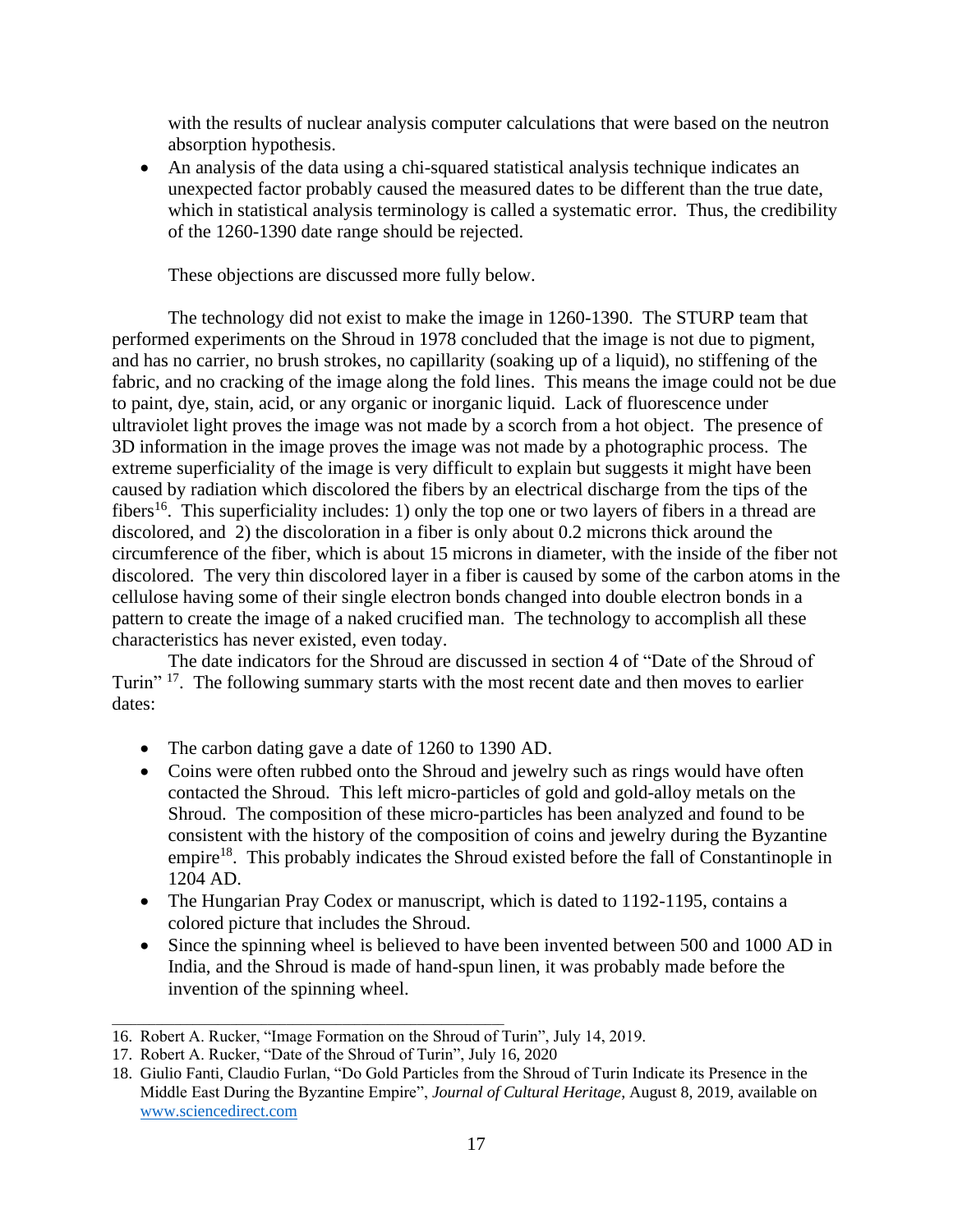- The size of the linen cloth is very close to  $2 \times 8$  Assyrian cubits, with this unit of measurement being very ancient.
- Coins with the image of the face from the Shroud date back to about 675 AD.
- The historical link between the Shroud and the Sudarium of Oviedo, which is in Oviedo, Spain and is believed to be the face cloth of Jesus (John 20:7), would take the date for the Shroud back to at least 570 AD.
- Paintings based on the image from the Shroud date back to about 550 AD.
- Crucifixion was outlawed by Constantine possibly in 337 AD. Knowledge of the details of crucifixion would have gradually been lost after it was banned but the Shroud gets the details correct, in contrast to paintings from the  $13<sup>th</sup>$  and  $14<sup>th</sup>$  centuries.
- Ancient traditions indicate the burial cloth of Jesus was taken to Edessa, Turkey, in the first or second centuries.
- A strip of linen about eight cm (three inches) wide is attached along one side of the Shroud. This strip is attached by a seam with stitching that is unique. Similar stitching has only been found on a piece of cloth from Masada, which was destroyed in 73 to 74 AD. Thus, the stitching dates the Shroud to the first century.
- Tradition maintains the image is Jesus, which dates the cloth to about 30 to 33 AD.
- A possible coin over one eye has been identified as a Roman lepton minted by Pontius Pilate in 29 to 32 AD. This identification is uncertain due to the image enhancement used to obtain the image.
- Experimental testing of fibers from the Shroud regarding their reflectance and tensile strength, in comparison to linen of various known ages, indicates the Shroud is from about 90 AD  $\pm$  200 years<sup>19</sup>.
- Natural background radiation causes radiation tracks of damage in flax fibers. Ray Rogers, who was a chemist at the Los Alamos National Laboratory (LANL) in Los Alamos, New Mexico, claimed the Shroud has about the same density of radiation tracks in the fibers as the dead sea scrolls, which date to about 250 BC to 70 AD.

Figure 11 is a photo of the front and back of a Byzantine coin owned by the author. The many similarities between the face on the coin and the face on the Shroud indicate the face on the coin was copied from the face on the Shroud, proving the Shroud was in existence at the time this coin was minted. The face on the Shroud could not have been copied from the coin because the image of the face on the Shroud is not due to pigment, based on the STURP analysis. The identity of this person whose face is on the coin is indicated by the nimbus around his head and by the words in capital Greek on the back of the coin, "Jesus Christ King of Kings". Jesus' burial cloth was so well known and treasured in the Byzantine empire that they minted this coin with the image of the Shroud's face rather than the image of the emperor's face. According to coin experts, this coin is an authentic Byzantine coin minted under Constantine VIII from 1025 to 1028. Since the uncertainty in the uncorrected carbon date is 31 years ( $1260 \pm 31$ ), this coin is 7.5-sigma below the carbon date  $[(1260-1028)/31 = 7.5]$  so the measurement uncertainty cannot explain the difference between the 1260 and 1028 dates. The conclusion is this coin contradicts

<sup>19.</sup> Page 2 of Bryan Walsh, Larry Schwalbe, "An Instructive Inter-Laboratory Comparison: The 1988 Radiocarbon Dating of the Shroud of Turin", *[Journal of Archaeological Science: Reports](https://www.sciencedirect.com/science/journal/2352409X)*, [Volume 29,](https://www.sciencedirect.com/science/journal/2352409X/29/supp/C) February 2020, quoted from G. Fanti, P. Malfi, F. Crosilla, "Mechanical and Olpto-Chemical Dating of the Turin Shroud", 10.1051/matecconf/20153601001, with details in Giulio Fanti, Pierandrea Malfi, "The Shroud of Turin, First Century After Christ", 2015, Pan Stanford Publishing, ISBN 978-981-4669-12-2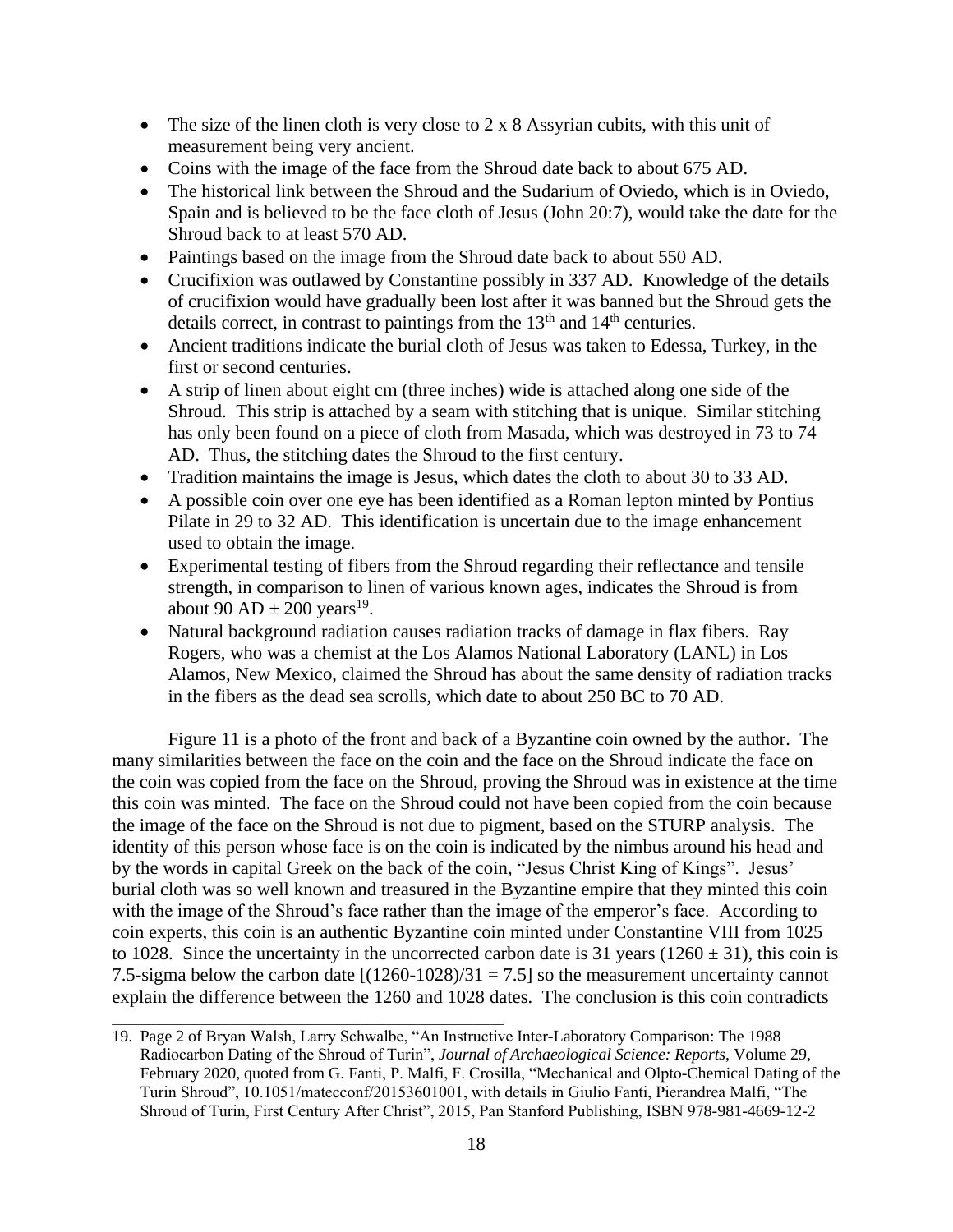the carbon date of 1260-1390 for the Shroud. Coins containing this image go back to about 675 AD.

The Sudarium of Oviedo (Figure 12) is mentioned above. It is currently located in the Cathedral of San Salvador in Oviedo, Spain. According to tradition, it is Jesus' face cloth mentioned in John 20:7. Documents that arrived with it indicate that it left Jerusalem in 570 AD and came into Oviedo in 840 AD. It is a low-quality rectangular piece of linen cloth about 84 x 53 cm (33 x 21 inches) in dimension. It contains no image but contains blood in a pattern similar to the pattern of blood on the Shroud. It was carbon dated to about 700 AD, which is consistent with the neutron absorption hypothesis as discussed relative to Figure 20.

Figure 13 is a painting from St. Catherine's Monastery in the Sinai, and has been dated to about 550 AD. It is called the Christ Pantocrator. Due to the many similarities to the image on the Shroud, it should be concluded this painting is a copy from the image on the Shroud, so that the Shroud must have existed in 550 AD. The Shroud could not be a copy of the painting because the image on the Shroud is not caused by pigment, based on the STURP analysis.

Another objection to the 1988 carbon dating of the Shroud to 1260-1390 is that the laboratories don't agree with each other. Consider the results from Arizona and Oxford, whose samples were on either end of the sampled region. Taking data from Table 6 of Rucker's statistical analysis<sup>11</sup>, the difference between the dates from Arizona (1303.5  $\pm$  17.2) and Oxford  $(1200.8 \pm 30.7)$  is  $1303.5 - 1200.8 = 102.7$  years. The uncertainty of this difference is obtained from the square root of the sum of the squares of the individual uncertainties = square root of  $(17.2 \text{ squared} + 30.7 \text{ squared}) = 35.2$ . The difference between the dates from Arizona and Oxford is thus  $102.7 \pm 35.2$ . But  $102.7/35.2 = 2.9$ , which means the dates from Arizona and Oxford are statistically different at the 2.9-sigma level because 2.9 exceeds the normal acceptance level of less than or equal to 2.0 sigma. This indicates the carbon dates were statistically different for the samples sent to Arizona and Oxford, as though the samples came from different pieces of cloth. This shouldn't be true since both samples were cut from the same cloth very close to one another. This suggests that an unexpected factor had altered the  $C^{14}/C^{12}$ ratios of the samples.

Figure 14 shows the average dates from each laboratory (Oxford on the left, Zurich in the middle, and Tucson on the right) and their measurement uncertainties. The y-axis is the carbon date calculated from the measured  $C^{14}/C^{12}$  ratio and the x-axis is the distance of the center of the sample from the bottom edge of the cloth, with the bottom edge of the cloth on the left side in Figures 9 and 10. The red diamond is the measured value, i.e. the date calculated from the measured  $C^{14}/C^{12}$  ratio of the sample, and the vertical bar through each measured date is the onesigma standard deviation of the measurement, i.e. the measurement uncertainty of the date. The one sigma measurement uncertainty is a necessary consideration because each carbon date is not a single point but is a probability distribution caused by uncertainties in the measurements. As shown in Figure 1, this probability distribution is called a normal or Gaussian distribution. It is often also called a bell curve. Each date plotted on Figure 14 indicates the peak of the probability distribution and the vertical red bar through each date indicates the width of the probability distribution. The length of each red bar is the one-sigma width of the probability distribution, which means there is a good probability the true value falls within this range. The question is whether the constant value at 1260 AD (horizontal black dashed line at 1260 in Figure 14) assumed in Damon is an acceptable fit to the three measured dates with their associated uncertainties, or whether the red dashed line with a slope of about 36 years per centimeter (cm) ought to be used instead. It should be recognized that the black dashed line only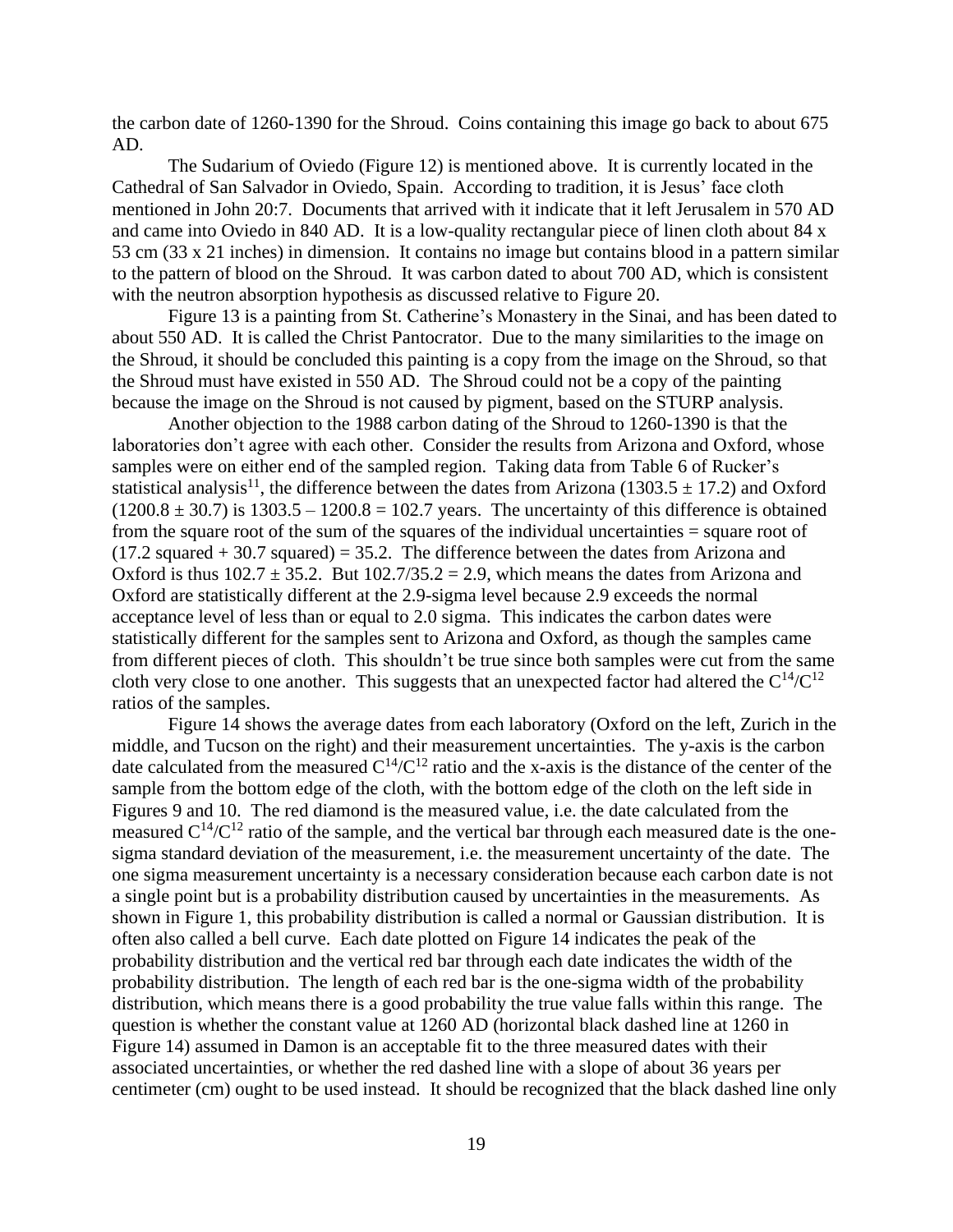goes through the one-sigma uncertainty of one date (Zurich) but the red dashed line goes through the one-sigma uncertainty of all three dates.

If the black dashed line is an acceptable fit to the three probability distributions, i.e. to the average dates with their associated uncertainties, then the measured dates are not necessarily a function of (depend on) the distance from the bottom of the cloth. This would be the case, for example, if the measurement uncertainties indicated by the vertical red bars were three times larger than shown in Figure 14. If this were the case, then the measured carbon date would not have to depend on the location on the Shroud, so the  $1260 \pm 31$  AD uncorrected date could be a legitimate possibility. On the other hand, if the measurement uncertainties were one-third as large as shown in Figure 14, then it would be easily recognized that the horizontal black dashed line at 1260 would not be an appropriate fit to the data, so the red dashed line would be the better fit to the data. This would indicate that the measured carbon date depends on the distance from the bottom of the cloth. But if this is the case, then the slope to the data in Figure 14 was likely caused by an unexpected factor that caused a systematic error in the measurements. This could cause the measured values to differ from the true value by an unknown amount, so there would be no guarantee the measured dates represent the true date. If this were the case for the 1988 carbon dating, then the  $1260 \pm 31$  AD carbon date should be rejected as the date for the Shroud. Thus, whether  $1260 \pm 31$  AD should be accepted or rejected depends on the magnitude of the measurement uncertainties.

The statistical analysis in Damon used a chi-squared  $(\chi^2)$  statistical test to determine whether the variation in the dates exceeded the variation allowed by the measurement uncertainties. This process found that for the three standards (labelled samples 2, 3, and 4 in Damon), the variation in the dates were reasonably consistent with their uncertainties (significance level  $p = 0.9, 0.5,$  and 0.3), but this was not true for the samples from the Shroud (labelled sample 1 in Damon). Why would this be? In paragraph 23 of Damon, which begins, "More quantitatively", it is stated that since "it is unlikely that the errors quoted by the laboratories for sample 1 fully reflect the overall scatter" they decided to use "the scatter of results" to estimate the uncertainties. This is the key mistake in the analysis of the data because it fails to allow for the possibility that the measured dates had been affected by an unexpected factor that produced a systematic error in the evaluation. When the original measurement uncertainties produced by the normal experimental and calculational process are used, instead of those calculated from the scatter of results, the chi-squared statistical analysis indicates that the variation in the measured dates likely exceeds the variation allowed by the measurement uncertainties. There is only a 1.4% chance they are consistent<sup>20</sup>, if the analysis is performed as in Damon for the three standards that were run at the same time as the Shroud samples. The 1.4% is below the usual acceptance level of 5.0%, and thus indicates an unexpected factor probably caused the measured dates to be different than the true date, which in statistical analysis terminology is called a systematic error. Since the magnitude of this systematic error cannot be known, the credibility of the 1260-1390 date range should be rejected.

In other words, in the statistical analysis of the data in Damon, a decision was made to assume that the original measurement uncertainties were underpredicted, i.e. less than the true values, and thus could be ignored. But in ignoring the original measurement uncertainties, they ignored the crucial item in the decision process as to whether the  $1260 \pm 31$  AD date should be

<sup>20.</sup> Significance level  $p = 0.014$  in Table 6 in Rucker, "The Carbon Dating Problem for the Shroud of Turin, Part 2: Statistical Analysis" and Table 4 in Walsh and Schwalbe, "An Instructive Inter-Laboratory Comparison: The 1988 Radiocarbon Dating of the Shroud of Turin".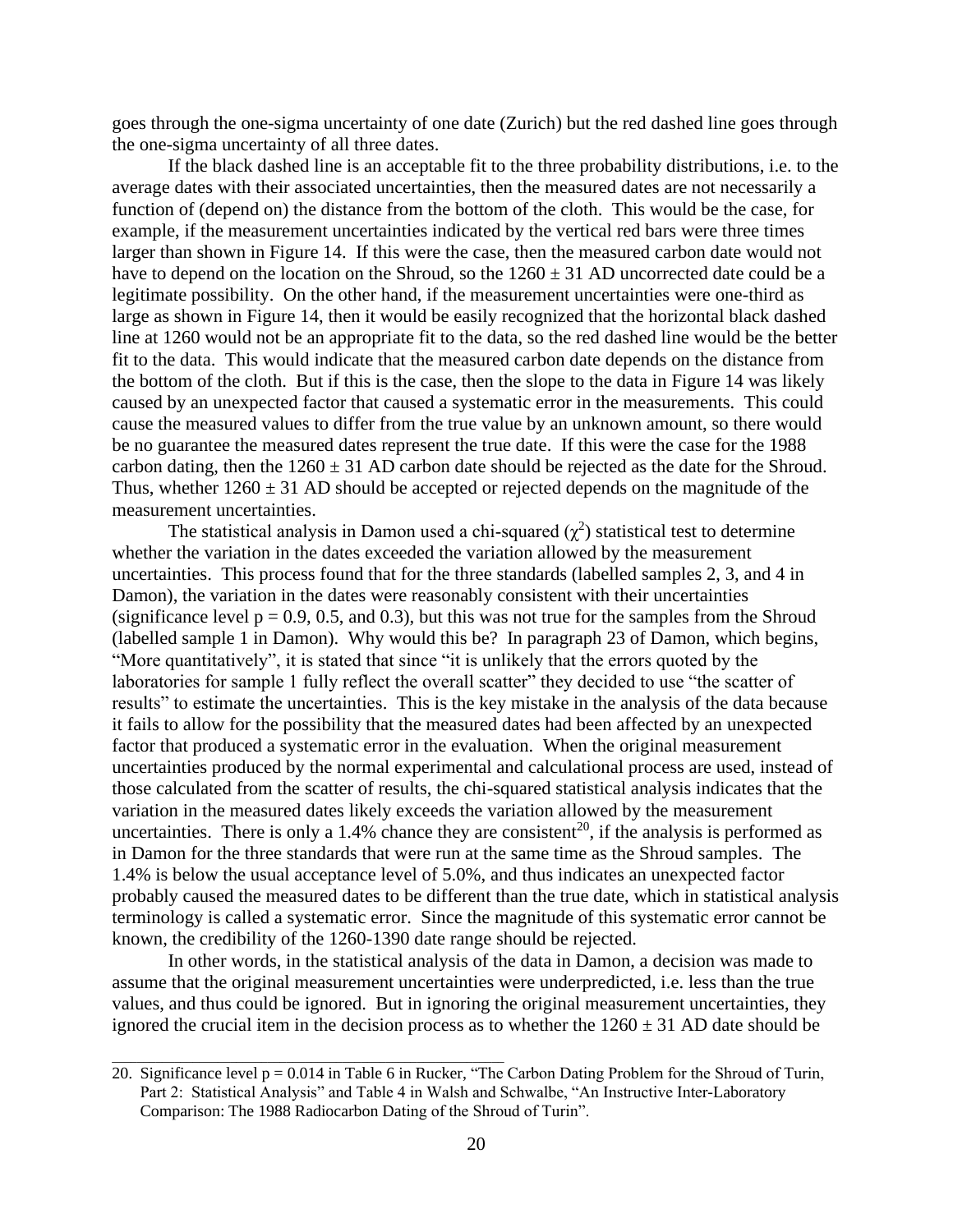accepted or rejected. This was probably done because there were problems in the statistical analysis that should have caused them to question the 1260 date for the Shroud and because their main goal was to validate the accuracy of their small sample dating technique. Dating the Shroud was merely a means to that end. But when they ignored the original measurement uncertainties in Damon, they could no longer perform a statistical analysis to prove the variation in the measured dates was within that allowed by the measurement uncertainties, without the presence of some unexpected factor that had significantly altered the measurement results. Thus, they could not assure that no unexpected factor had altered the measurement process or had altered the samples. It is believed the  $C^{14}/C^{12}$  ratios of the samples were accurately measured within the stated measurement uncertainties in Damon, but the dates calculated from these  $C^{14}/C^{12}$  ratios could have been very different from the true date for the Shroud because something had altered the  $C^{14}/C^{12}$  ratios in the samples, such as neutron absorption creating new  $C^{14}$  in the samples.

### **8. Is the Data in Damon Heterogeneous?**

If the Shroud is a normal piece of cloth, with nothing unusual ever happening to it, then it is reasonable to assume that every location on the cloth should carbon date to the same value. This assumption is the black dashed line in Figure 14. This is also the assumption, i.e. the null hypothesis, in the chi-squared statistical analysis technique. This analysis technique determines whether the variation of the measured dates is adequately explained by the random measurement errors. If it is not, it implies that a systematic error had likely affected the measured dates to a significant extent. When a chi-squared statistical analysis is applied to the measured dates and uncertainties obtained for the Shroud samples in 1988, it indicates that the probability of obtaining a variation in the measured dates at least as large as was obtained is only 1.4% (Table 6 in Rucker<sup>11</sup> and Table 4 in Walsh & Schwalbe<sup>5</sup>). In statistical analysis terminology, this value is called the significance level ( $p = 0.014$ ). This calculated significance level of 1.4% is below the usual acceptance limit of 5.0% so the possibility that the carbon date is the same at every location on the Shroud should be rejected. For this case where the significance level is below the 5.0% limit, to explain the variation of the measured dates requires there to have likely been an unexpected factor that altered the measured dates from the true date for the Shroud. This difference is the systematic error. This unexpected factor could have significantly altered the measured dates from the true dates, which is why the uncorrected date for the Shroud of  $1260 \pm$ 31 should be rejected. And if the  $1260 \pm 31$  date should be rejected, then the range of 1260-1390 should also be rejected because it was obtained starting from the  $1260 \pm 31$  date.

As discussed in section 3 regarding samples being homogeneous (essentially the same) or heterogeneous (essentially different) in the quantity being measured:

- If the variation of the measured values does not exceed the variation allowed by the random measurement uncertainties, i.e. if the calculated significance level is equal to or above the 5.0% limit, then the samples are called "homogeneous" and the measured values can be accepted as representative of the true value, but
- If the variation of the measured values exceeds the variation allowed by the measurement uncertainties, i.e. if the calculated significance level is less than the 5.0% limit, then the samples are called "heterogeneous" or "nonhomogeneous" and it should not be claimed that the measured values represent the true value.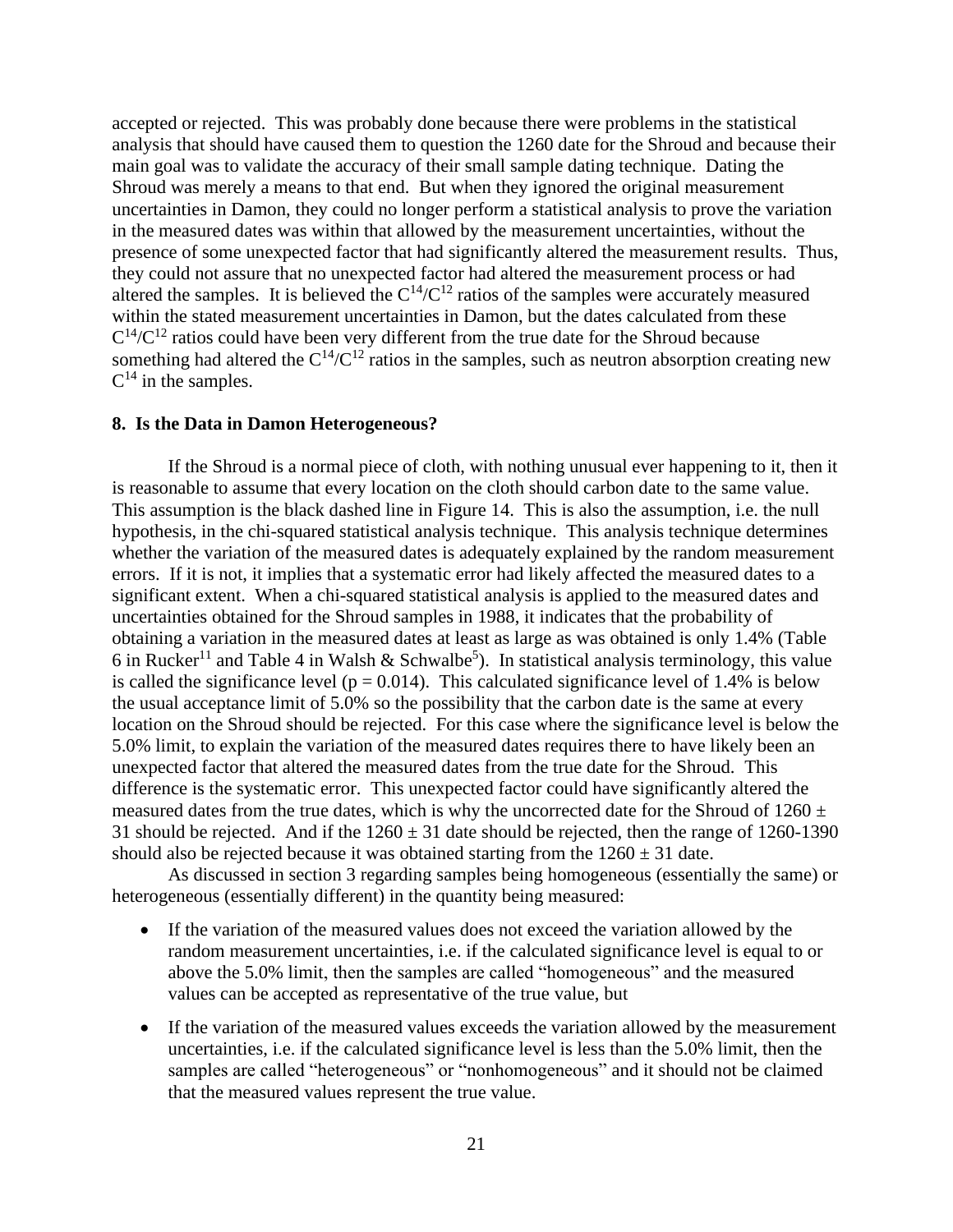Many statistical analyses<sup>21</sup> of the 1988 carbon dates have calculated the significance level to be less than the 5.0% limit and have thus concluded that the dates are "heterogeneous" or "nonhomogeneous", which means that the 1260-1390 date for the Shroud should be rejected, i.e. given no credibility. The two most recent journal articles on the statistical analysis of the data in Damon are examples of this. Casabianca, et al., $3$  concluded that "the presence of serious incongruities among the raw measurements … strongly suggest that homogeneity is lacking in the data." Bryan Walsh and Larry Schwalbe<sup>3</sup> concluded "We find the Shroud data to be heterogeneous." Di Lazzaro, et al., $3$  concluded that "The results of statistical analysis ... reveal the reasons for the lack of homogeneity of the Shroud data and identify the systematic spatial gradient of the ages as the source of the heterogeneity in means … ".

It has long been recognized by specialists in statistical analysis that the data published in Damon is heterogeneous so that the 1260-1390 date for the Shroud should be rejected. As previously mentioned, Professor Bray, who was one of the peer reviewers for the Damon paper, required that Damon's conclusion ("The results provide conclusive evidence that the linen of the Shroud of Turin is mediaeval.") be deleted<sup>12</sup>. Unfortunately, this requirement was rejected, and the above conclusion was included when Damon was published in *Nature*. Another example is the "Paris Scientific Symposium on the Shroud of Turin" that was held in Paris on September 7 and 8 of 1989, only seven months after Damon was published. Professional statisticians, including Bourcier de Carbon who was the symposium moderator, reported to the leadership of this symposium that they "had expressed strong reserves about the manner in which the results obtained by the three laboratories had been statistically analyzed" because a chi-squared analysis of the data in Damon led them to conclude that "the samples are not homogeneous in radiocarbon date" so that the "statistical estimates are devoid of value"  $^{22}$ .

- 21. Robert A. Rucker, "The Carbon Dating Problem for the Shroud of Turin, Part 2: Statistical Analysis", August 7, 2018, Remi Van Haelst, "Radiocarbon Dating the Shroud, A Critical Statistical Analysis", 1997, "Radiocarbon Dating the Shroud of Turin, The Nature Report", June, 1999, "Radiocarbon Dating the Shroud of Turin, A critical review of the Nature report (authored by Damon, et al.) with a complete unbiased statistical analysis", Oct. 2002, "A critical review of the radiocarbon dating of the Shroud of Turin. ANOVA – a useful method to evaluate sets of high precision AMS radiocarbon measurements", June 1999, "The Validity of the 1988 Shroud Sampling", April 2001, Collegamento pro Sindone Internet, Bryan J. Walsh, "The 1988 Shroud of Turin Radiocarbon Tests Reconsidered, Part 2", 1999, "The 1988 Shroud of Turin Radiocarbon Tests Reconsidered, Part 1", 1999, Marco Riani, A. C. Atkinson, Giulio Fanti, Fabio Crosilla, "Carbon Dating of the Shroud of Turin: Partially Labelled Regressors and the Design of Experiments", May 4, 2010, "Regression Analysis with Partially Labelled Regressors: Carbon Dating of the Shroud of Turin", Journal of Statistical Computation and Simulation, 23:551-561, 2013, T. Casabianca, E. Marinelli, G. Pernagallo, and B. Torrisi, "Radiocarbon Dating of the Turin Shroud: New Evidence from Raw Data", (2019), *Archaeometry*, 61(5), 1223-1231, Bryan Walsh, Larry Schwalbe, "An Instructive Inter-Laboratory Comparison: The 1988 Radiocarbon Dating of the Shroud of Turin", *[Journal](https://www.sciencedirect.com/science/journal/2352409X)  [of Archaeological Science: Reports](https://www.sciencedirect.com/science/journal/2352409X)*, [Volume 29,](https://www.sciencedirect.com/science/journal/2352409X/29/supp/C) February 2020, and Paolo Di Lazzaro, Anthony C. Atkinson, Paola Iacomussi, Marco Riani, Marco Ricci, and Peter Wadhams, "Statistical and Proactive Analysis of an Inter-Laboratory Comparison: The Radiocarbon Dating of the Shroud of Turin", *Entropy*, August 24, 2020.
- 22. "Declaration of the Scientific Committee of the Paris International Scientific Symposium", unanimously signed September 29, 1989 by the 10-member Scientific Committee for *The Paris Scientific Symposium on the Shroud of Turin* held in Paris September 7 to 8, 1989, Available in Shroud Spectrum International, Issue 32/33, September/December 1989, pages 33 to 35, https://www.shroud.com/pdfs/ssi3233part5.pdf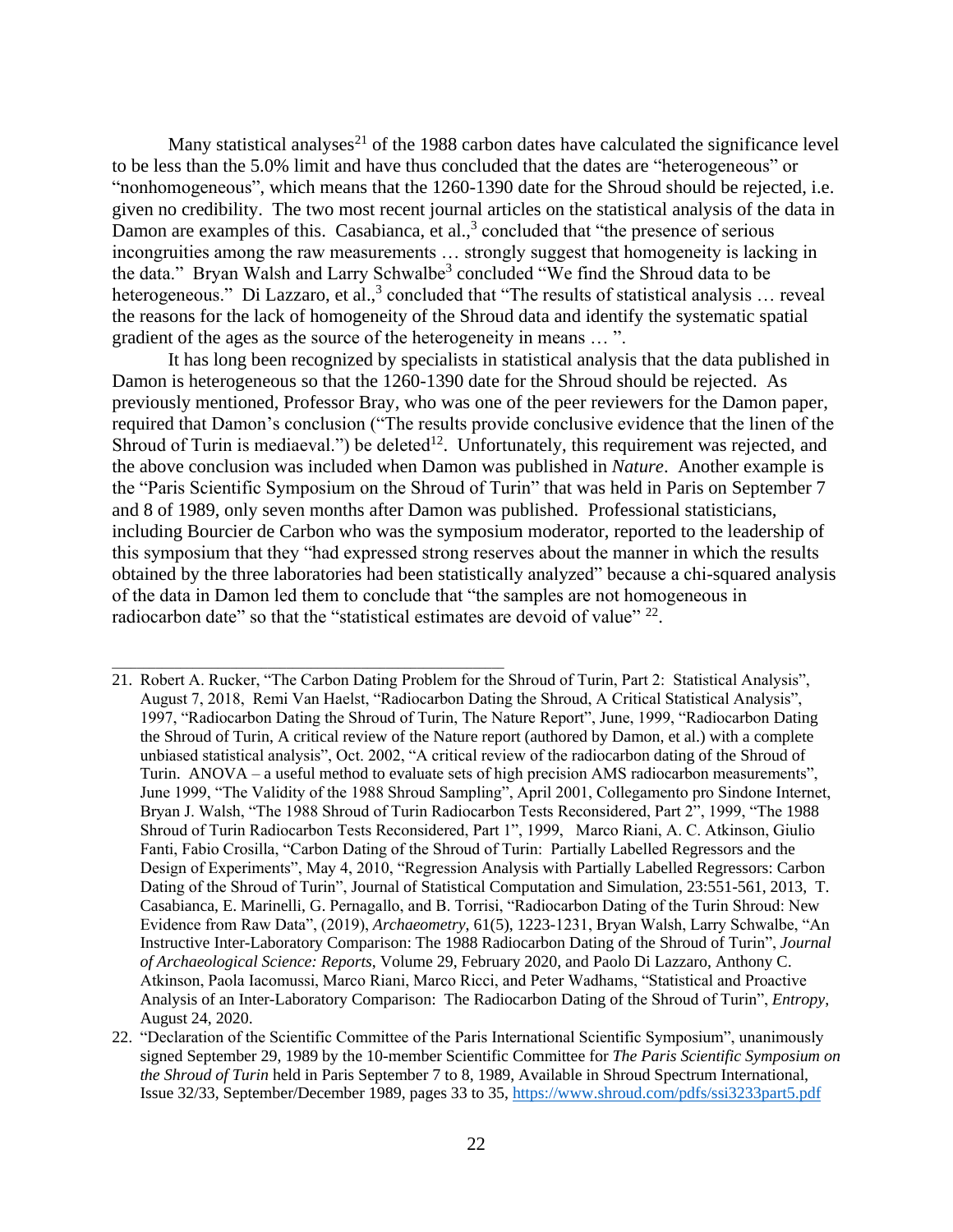The proposed explanation for the 1988 carbon date of  $1260 \pm 31$  AD is the neutron absorption hypothesis<sup>10</sup>, first proposed in 1989 by Dr. Thomas Phillips<sup>9</sup> then at the Harvard Laboratory. The modern version of this hypothesis<sup>10</sup> is the following. If neutrons were included in a burst of radiation from the body that caused the image, then a small fraction of the neutrons would have been absorbed in the trace amount of  $N^{14}$  in the cloth to produce new  $C^{14}$  atoms primarily by the  $[N^{14} +$  neutron  $\rightarrow C^{14} +$  proton] reaction. This could shift the carbon date forward by thousands of years depending on the location on the cloth, thus explaining the 1988 carbon dating.

Those who carbon dated the samples in 1988 evidently assumed there was no reason to believe there could be anything unusual about this linen cloth, so the black dashed line in Figure 15 could be used for dating. When they measured that the  $C^{14}/C^{12}$  ratio had decreased from 100% of its value for a living plant to only 92%, they would have moved horizontally from 92% on the y-axis over to the black line in Figure 15 to conclude that the flax was cut down in about 1260 AD. But according to the neutron absorption hypothesis, neutron absorption increased the  $C<sup>14</sup>$  at the sample location by about 16% in a small fraction of a second, as shown by the vertical section of the red line in Figure 15. As time passed, this red line would then have decreased with the usual 5730-year half-life as shown on the graph. According to the neutron absorption hypothesis, when they measured their 92% value, they should have moved horizontally over to the red line, which would have given them a date of about 30 AD, as shown in Figure 15. Thus, the root cause of their dating the Shroud to 1260 AD resulted from assuming nothing unusual had happened to the Shroud so that no unexpected factor could have altered the measured values. But if the Shroud had wrapped Jesus' body and if a unique event that was outside or beyond our current understanding of the laws of physics had happened to Jesus' body, then we would have no idea how the Shroud would have been altered by such an event. Thus, this is an example of how an assumption (the Shroud is an ordinary piece of linen) can predetermine the conclusion (the Shroud is not the burial cloth of Jesus).

### **9. Should All the Data in Damon be Rejected?**

In summary, the conclusion in Damon (1260-1390 AD) should not be trusted for dating the Shroud. This is because an unexpected factor, which is believed to be neutron absorption, likely caused a systematic error in the measurement values. This is proven by the data being heterogeneous (statistically different from each other), based on the calculated significance level  $(p = 0.014)$  being below the 5.0% acceptance limit. But in rejecting the 1260 to 1390 date for the Shroud, it is important to understand what should be rejected and what should not.

It is important to realize that carbon dating does not produce a date directly but is a twostep process. Step 1 is to measure the  $C^{14}/C^{12}$  ratio of the samples. Step 2 is to use this measured  $C^{14}/C^{12}$  ratio to calculate the date assuming that the  $C^{14}/C^{12}$  ratio has only changed due to decay of  $C^{14}$ . This means there are two types of errors. A type 1 error occurs if the  $C^{14}/C^{12}$ ratios of the samples are measured incorrectly. A type 2 error occurs if the  $C^{14}/C^{12}$  ratios in the samples are altered by something other than  $C^{14}$  decay. Regarding a type 1 error; sources of error in the  $C^{14}/C^{12}$  ratio measurements are carefully monitored in the measurement process so that the uncertainty of each measurement can be determined with reasonable accuracy. This accuracy is confirmed by running standards in the measurement process. This means that measurement of the  $C^{14}/C^{12}$  ratios should be accurate within the stated measurement uncertainty. Regarding a type 2 error, the  $C^{14}/C^{12}$  ratio of the samples can occasionally be altered by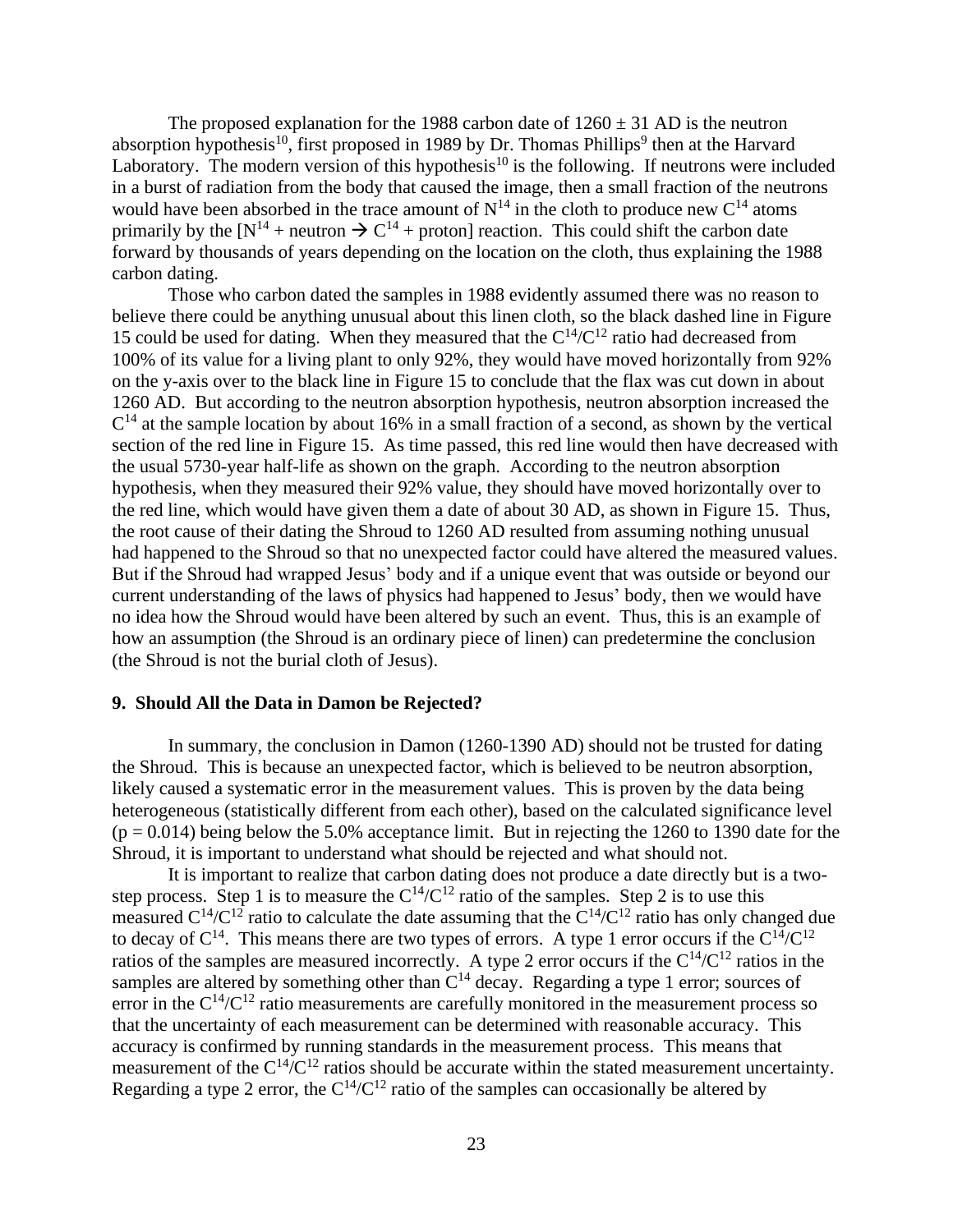processes other than decay of  $C^{14}$ . This is the explanation for the many examples in the literature where the carbon dates are very likely incorrect. These examples of bad results are probably not due to an error in the measurement of the  $C^{14}/C^{12}$  ratio in the samples but are probably due to something changing the  $C^{14}/C^{12}$  ratio in the sample other than decay of  $C^{14}$ . Thus, in these examples in the literature, it is probably not a measurement problem but is a sample problem. It is important to make this distinction when discussing the accuracy of carbon dating.

Thus, for the Shroud, it is most reasonable to believe that the  $C^{14}/C^{12}$  ratios were measured accurately within their stated uncertainties, so that both the  $C^{14}/C^{12}$  ratio measurements and their uncertainties should be regarded as accurate. This allows a statistical analysis to be performed on the data in Damon for the Shroud. The resulting significance level  $p = 1.4\%$ indicates that the measured dates are heterogeneous (nonhomogeneous) due to the likely presence of an unexpected factor which altered the  $C^{14}/C^{12}$  ratios in the samples, so that the 1260-1390 date for the Shroud should be rejected. And if an unexpected factor altered the  $C^{14}/C^{12}$  ratios in the Shroud samples, then perhaps it also altered the  $C^{14}/C^{12}$  ratios in the samples from the Sudarium of Oviedo to produce a carbon date of 700 AD for an object that historically is probably the face cloth of Jesus (John 20:7). But since the  $C^{14}/C^{12}$  ratios were accurately measured, the dates stated in Damon for the samples and the subsamples should not be totally ignored but should be used to better understand the nature of the unexpected factor that altered the  $C^{14}/C^{12}$  ratios in the samples to cause the systematic error in the measurements. These considerations lead to four requirements that should be met for a hypothesis to explain the results of the 1988 carbon dating of the Shroud.

- 1. To be true, the hypothesis should explain why a date of  $1260 \pm 31$  was obtained for the 1988 sample location. It is believed that this value was produced by correct measurements of the  $C^{14}/C^{12}$  ratios for the samples, but that the  $C^{14}/C^{12}$  ratios had been altered, so this is not the true date of the Shroud. But this value is important to help us understand what altered the  $C^{14}/C^{12}$  ratios of the samples.
- 2. To be true, the hypothesis should explain why there was a slope or gradient of about 36 years per cm as the sample location is moved away from the bottom of the cloth. This slope in the experimental data in Figure 2 is consistent with the slope in the results of nuclear analysis computer calculations at the second point from the left in Figure 3.
- 3. To be true, the hypothesis should explain why the variation or distribution of the subsample dates that were obtained in the 1988 carbon dating of the Shroud exceeded the variation allowed by the measurement uncertainties. The variation of the subsample dates obtained in the 1988 experiments is consistent with the nuclear analysis computer calculations that were based on the neutron absorption hypothesis $^{23}$ .
- 4. To be true, the hypothesis should explain why the Sudarium of Oviedo carbon dated to 700 AD, since it is believed to be related to the Shroud. This date is also consistent with nuclear analysis computer calculations based on the neutron absorption hypothesis<sup>10</sup>, assuming that the Sudarium was placed at a reasonable location on the side bench in the tomb.

<sup>23.</sup> Table 11 and 12 of Rucker, "The Carbon Dating Problem for the Shroud of Turin, Part 2: Statistical Analysis".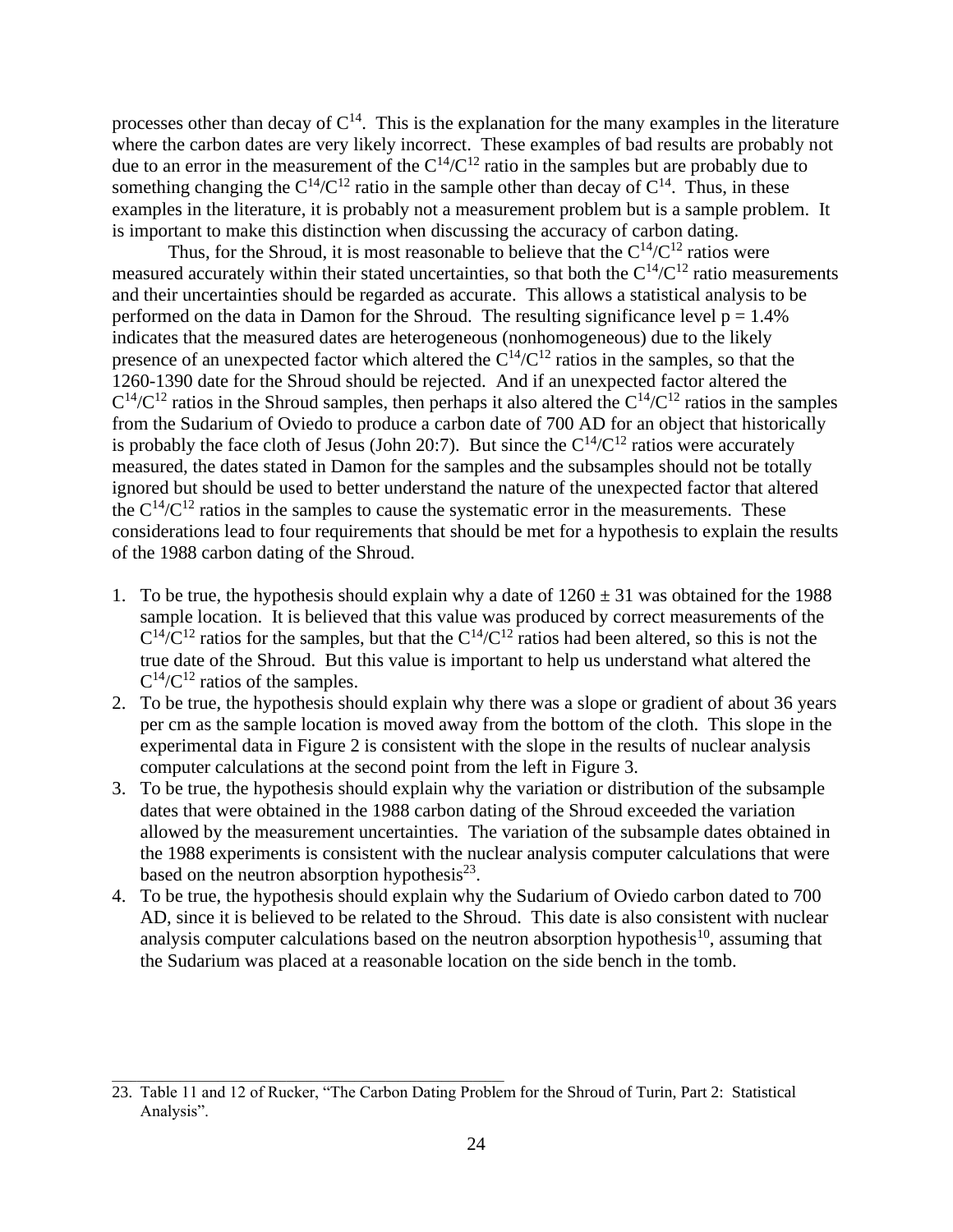### **10. Nuclear Analysis Computer Calculations**

If Jesus' body disappeared from the tomb as claimed in the New Testament, this disappearance was probably due to his body transitioning into an alternate dimensionality<sup>24</sup>. In this scenario, it is reasonable to assume that the process that caused this transition may have also caused the release of radiation. This radiation could explain how the image was encoded onto the Shroud by charged particles and/or electromagnetic radiation, how the carbon date was shifted from about 30 AD to 1260 AD by neutron capture, and explain the characteristics of the blood that is now on the Shroud<sup>4</sup>. Since the entire body made this transition, it is reasonable to assume that this radiation was homogeneously (uniformly) emitted from within the body. With this as a basis, computer calculations can be performed to model the emission of the radiation within the body.

The assumption that neutrons were included in the burst of radiation that formed the image is called the neutron absorption hypothesis<sup>10</sup>. Based on this hypothesis, nuclear analysis computer calculations were performed to understand the 1988 carbon dating of the Shroud. These calculations used the MCNP (Monte Carlo N-Particle) nuclear analysis software that was developed over many decades at the Los Alamos National Laboratory (LANL) in Los Alamos, New Mexico. The accuracy of this computer code has been verified and validated for use on United States NRC (Nuclear Regulatory Commission) and DOD (Department of Defense) projects by comparison of thousands of nuclear experiments with MCNP calculations.

In these computer calculations, MCNP was used to model a human body with simple geometrical volumes. The body was surrounded by a linen cloth on the back bench in a limestone tomb (Figure 16) as it would have been constructed in first-century Jerusalem. Calculations with this model assumed neutrons were included in an extremely brief intense burst of radiation that is believed to have been emitted in the body, with this radiation forming the image<sup>4</sup>. MCNP was used to calculate the distribution of neutron absorption in the trace amount of  $N^{14}$  in the Shroud, which would have produced new C<sup>14</sup> in the fibers of the Shroud by the [N<sup>14</sup> + neutron  $\rightarrow$  C<sup>14</sup> + proton] reaction. This new C<sup>14</sup> would have shifted the carbon date forward. This is because carbon dating is based on a measurement of the  $C^{14}$  to  $C^{12}$  ratio. If the  $C^{14}$ concentration in the threads of the Shroud was increased by only 16% by this process, then the carbon date would have been shifted forward from 30 to 1260 AD.

The distribution of the carbon dates calculated by MCNP is shown in Figure 17. This curve is for locations on the dorsal (back) image along the centerline of the body, i.e. along the backbone, from the feet at the left to the head at the right. On the x-axis, the zero point is at the mid-height of the body. This curve is normalized to the laboratory's average value of 1260 AD at the second point from the left. The curve shows that according to the hypothesis of neutrons being emitted homogeneously in the body, the calculated carbon dates are predicted to be quite variable by position with a maximum value of about 8500 AD on the back image below the center of the body mass. About 75% of locations on the cloth are predicted to date to the future. Such dates to the future result when the usual equations are used to calculate a date from the  $C^{14}/C^{12}$  ratio and there is more  $C^{14}$  present in the sample than ought to be present in a living plant. The most important point is that MCNP predicts a significant slope in the carbon date at the second point from the left, which is about where the samples were removed from the cloth in 1988. This MCNP calculated slope in the carbon date is about the same as the slope measured by the three laboratories shown in Figure 14. This agreement between the calculated slope

<sup>24.</sup> Robert A. Rucker, "The Disappearance of Jesus' Body Part 2: Physical Considerations", Oct. 11, 2016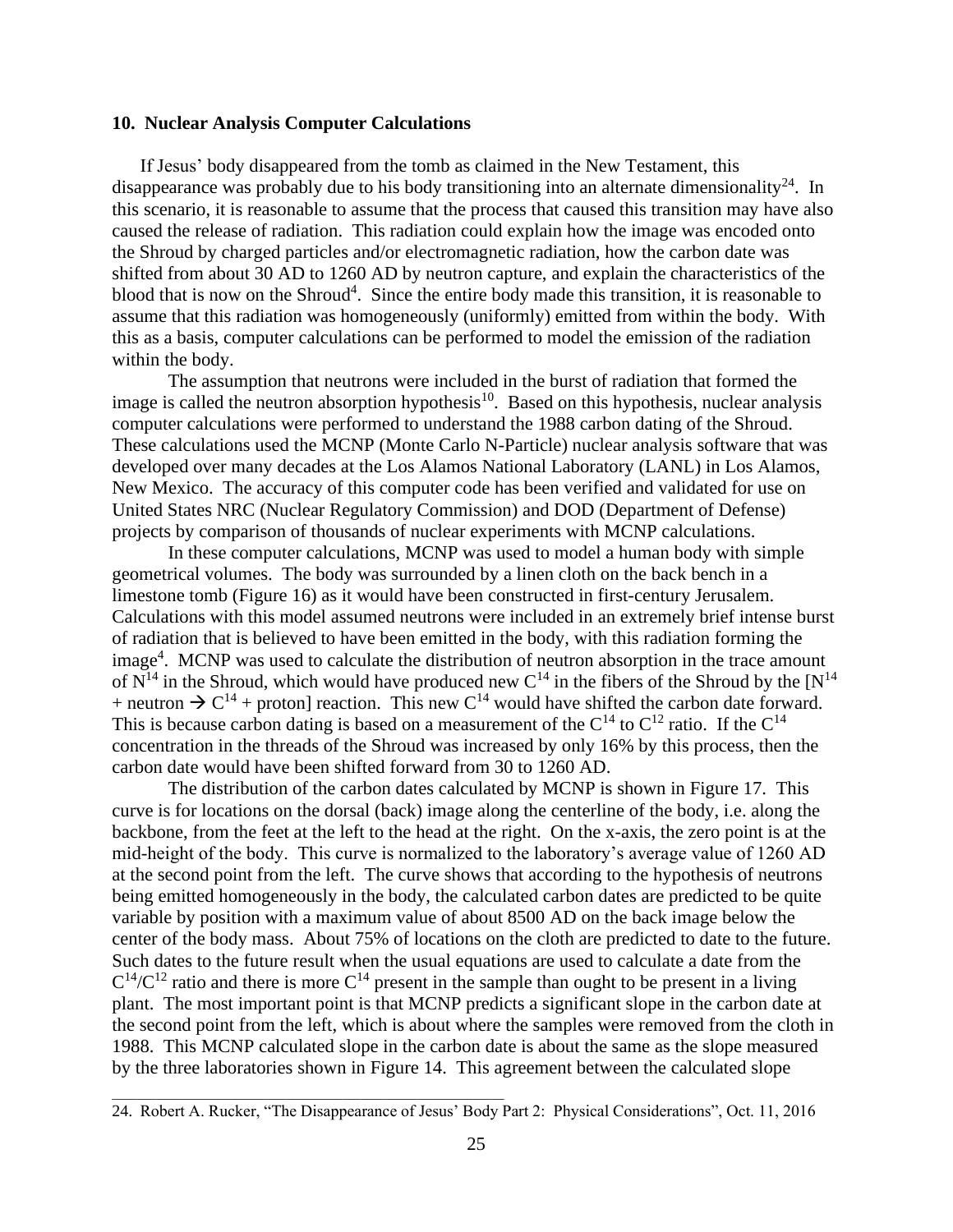(Figure 17.) and the slope experimentally determined by the three laboratories (Figure 14) supports the validity of the neutron absorption hypothesis. The carbon date also slopes in the direction perpendicular to the direction in Figure 17. This is discussed on pages 18 and 19 of Rucker's statistical analysis<sup>11</sup>.

According to the neutron absorption hypothesis, the neutron distribution in the tomb calculated by MCNP at the 1988 sample location caused different amounts of new  $C^{14}$  to be produced on each of the samples sent to the three laboratories. This is shown in Figure 18 by the vertical line rising to different values for the three samples, based upon the measured dates: a 15.20% increase in the  $C^{14}$  content for the sample sent to the laboratory in Oxford, a 16.24% increase for the sample sent to Zurich, and a 16.66% increase for sample A1 tested by Arizona. These different increases in the  $C^{14}$  content caused the different carbon dates to be obtained by the three laboratories. Thus, it was the neutron distribution in the tomb that caused the carbon date at the 1988 sample location to increase by about 36 years per cm (91 years per inch) of distance from the bottom of the cloth. According to the neutron absorption hypothesis, these neutrons changed the average carbon date of the 1988 sample locations from about 30 AD to 1260 AD.

Neutrons from this hypothesized burst of radiation emitted within the body would have scattered within and from the limestone walls of the tomb, resulting in neutrons throughout the tomb. The number of neutrons at any specific location in the tomb would have depended on the distance from the source of the neutrons, which was the body, with the number of neutrons decreasing as distance from the body increases. This distribution of neutrons in the tomb would have caused a distribution in how much the carbon date was shifted for linen anywhere in the tomb. Data from the MCNP calculations was used to determine the carbon dates for linen that would have been exposed to neutrons at various locations in the tomb. The regions for which the carbon dates were calculated are shown in Figure 19. This figure shows a top view of the left side bench, the back bench, and the right-side bench in the tomb. The body was modelled in MCNP on the back bench with the head facing to the right. The linen Shroud that covered the body on the back bench was modeled in a rectangle around the body, with the Shroud in thin flat regions below the body, to the right of the body, above the body, and to the left of the body. The MCNP calculations were used to calculate the carbon dates for the linen in these regions: on the back bench under the body, on the side of the rectangle next to the wall, on the top of the rectangle above the body, and on the side of the rectangle away from the wall. The sides of this rectangular cloth are unfolded in Figure 19 to allow display of the calculated results on the "Shroud below the body", the "Shroud to the right of the body", the "Shroud above the body", and the "Shroud to the left of the body". Carbon dates were also determined for linen on the left and right benches.

The carbon dates calculated by MCNP are shown in Figure 20 based on the patten in Figure 19. Of most significance is the yellow highlighted area on the right bench, which shows the region where a calculated carbon date of  $700 \pm 50$  AD is obtained on the side bench according to the neutron absorption hypothesis. When the person doing the burial removed the face/head cloth from the body prior to covering the top of the body with the Shroud, if he was right-handed, the most likely place for him to have dropped it is at this location, beside his body, on the right-side bench. The Sudarium of Oviedo is believed by many to be the face cloth of Jesus. It has been carbon dated to about 700 AD, in excellent agreement with the date distribution calculated in MCNP, as shown in Figure 20. The shift in the carbon date for the Sudarium (700 – 30 = 670 years) is less than the shift in the carbon date for the Shroud (1260 –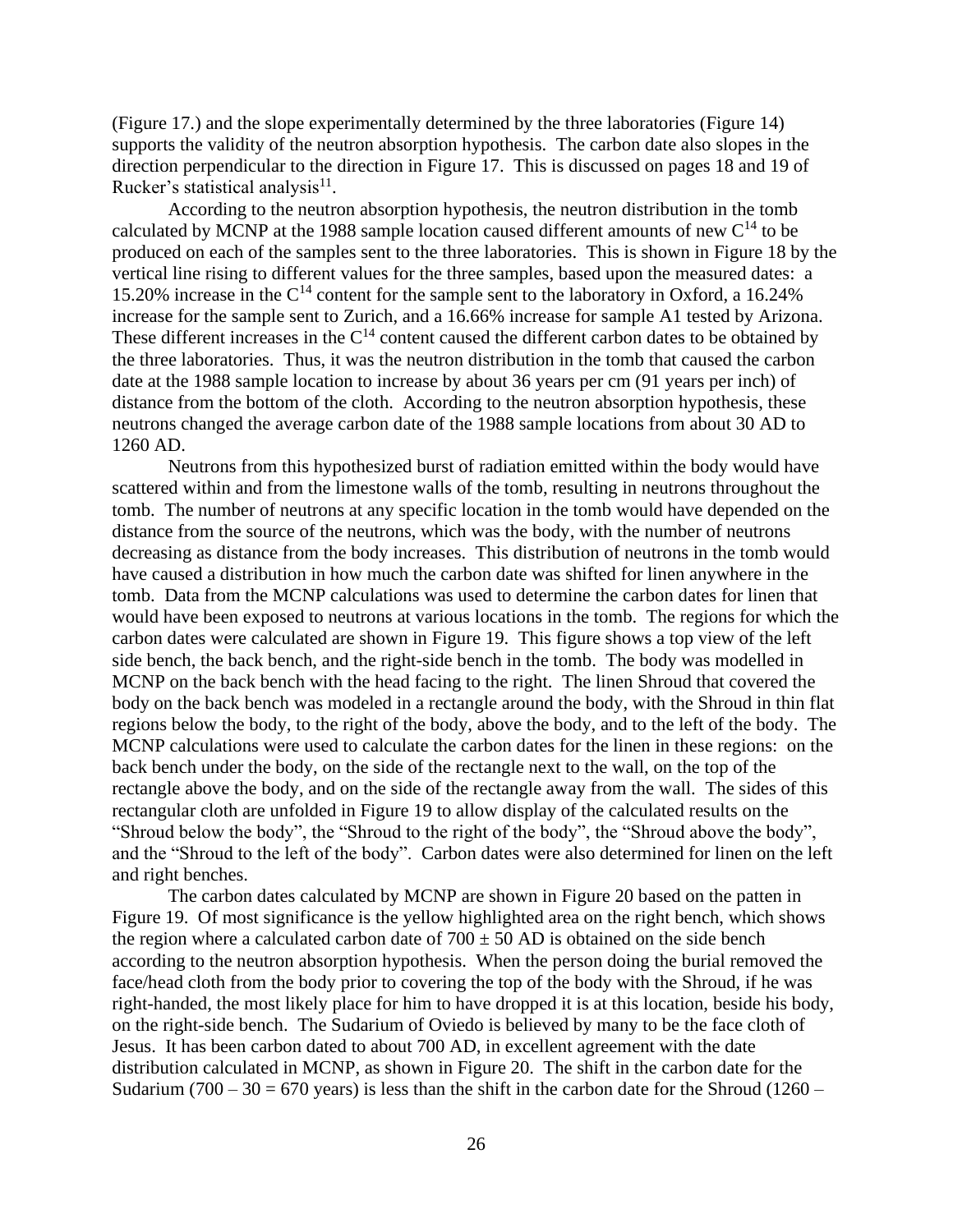$30 = 1230$  years) because the Sudarium was further from the neutron source in the tomb, which according to the neutron absorption hypothesis, was the body.

# **11. Evidence for the Neutron Absorption Hypothesis**

In using the scientific method to explain a phenomenon, the first step is to develop a hypothesis that is consistent with what is known to be true about the phenomenon. As discussed above, there are four things that are true for carbon dating as it relates to the Shroud:

- 1. For the 1988 sample location, the uncorrected average date is calculated to be  $1260 \pm 31$ , based on what is believed to be correct measurements of the  $C^{14}/C^{12}$  ratios in the samples, though this is not the true date due to the  $C^{14}/C^{12}$  ratio in the samples being altered by the addition of  $C^{14}$ .
- 2. For the 1988 sample location, the carbon date increases by about 36 years per cm (Figure 14) as the sample location is moved away from the bottom of the cloth.
- 3. For the 1988 sample location, the variation in the subsample dates result in a range of 1155 to 1410 AD<sup>25</sup>.
- 4. For the Sudarium of Oviedo, the carbon date was measured to be 700 AD.

A hypothesis to explain the carbon dating of the Shroud must be consistent with these four requirements to be true. The neutron absorption hypothesis is consistent with all four of these requirements. The hypothesis that the image on the Shroud was produced by an artist or forger in 1260-1390 could be consistent with #1, and with #2 and possibly #3 if these could be caused by different cleaning methods of the three laboratories, and with #4 if it is assumed the Sudarium of Oviedo was also produced by an artist or forger, but the unique characteristics of the image and the blood would still have to be explained. The invisible reweave hypothesis could be consistent with requirements #1 and #2 if it is assumed to have the correct ratio of new to old fabric as a function of location on the Shroud, but it appears to be inconsistent with requirement #3. This is because cutting the subsamples from the samples provided to the three laboratories probably would have been a random process. This means some of the 16 subsamples should have dated primarily if not only old material, which should date to about 30 AD, and some of the 16 subsamples should have dated only new material. According to the main proponents of the invisible reweave hypothesis, this new material should probably have dated to the early 1500s. Yet none of the subsamples were dated to about 30 AD or to the early 1500s. Also, regarding requirement #4, an invisible reweave on the Shroud would not have altered the carbon dating of the Sudarium. There are also several other common objections to the invisible reweave hypothesis $2^6$ .

There are two ways to test the neutron absorption hypothesis: the predicted distribution of carbon dates on the cloth and the predicted production of long half-life isotopes in the Shroud and limestone of the tomb. The MCNP nuclear analysis computer calculations predict different carbon dates for every location on the Shroud based on the calculated neutron distribution in the tomb. These predicted dates, and the change in the  $C^{14}/C^{12}$  ratio are shown in Figure 21. A

<sup>25.</sup> Table 6 of Rucker, "The Carbon Dating Problem for the Shroud of Turin, Part 2: Statistical Analysis".

<sup>26.</sup> Section 2 of Rucker, "The Carbon Dating Problem for the Shroud of Turin, Part 3: The Neutron Absorption Hypothesis" and Chapter 9 of Mark Antonacci, "Test the Shroud', 2015, LE Press, LLC, ISBN 978-0-9964300-1-2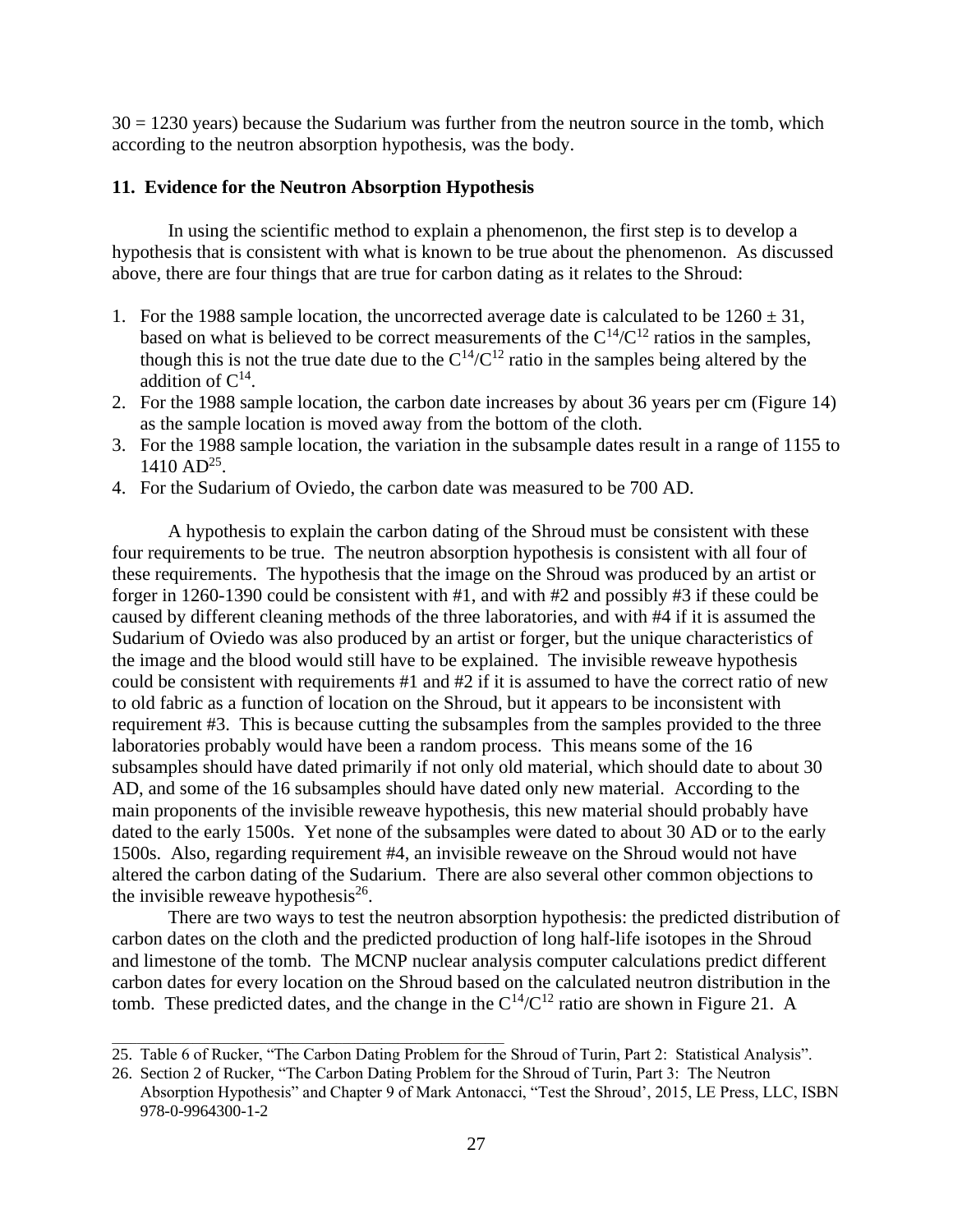positive change in the  $C^{14}/C^{12}$  ratio, when utilized in the normal equations for carbon dating, produce a predicted date to the future. The production of long half-life isotopes in the Shroud and limestone in the tomb have not yet been calculated.

As shown in Figure 21, the neutron absorption hypothesis predicts dates of about 4500 AD at the elbow next to the back wall of the tomb and about 3500 AD at the elbow on the side of the body away from the back wall of the tomb. The difference in the date (4500 vs 3500) is due to neutrons reflected from the back wall of the tomb, thus allowing them a second chance to be absorbed in the linen to create new  $C^{14}$ , which would shift the carbon date further forward. These two areas near the elbows could be carbon dated without removing any new material from the Shroud. This is because the patches on the Shroud were removed in 2002 when the Shroud was refurbished. Fully carbonized material found under these patches was broken off from the Shroud and placed into small sample jars which were placed into a vault in Turin. Though the fully carbonized linen from near the elbows is still available in these sample jars for carbon dating, it is uncertain that the location of this material in the sample jars has been adequately recorded.

A second way to test the neutron absorption hypothesis is to test materials from the prospective tombs for long half-life isotopes such as calcium-41, chlorine-36, and possibly other isotopes, though measurement sensitivity and uncertainties may prevent the accurate measurement of many isotopes. If neutrons were emitted from the body as it lay in the tomb, as predicted in the neutron absorption hypothesis, these neutrons would have been absorbed in the elements in the tomb. For example, calcium is a common element in limestone. If calcium-40 absorbs a neutron, it becomes calcium-41  $(Ca<sup>41</sup>)$  which is not naturally occurring and has a halflife of 99,400 years, so it would still be present today. If  $Ca<sup>41</sup>$  is detected in limestone from a tomb, it would prove neutrons were emitted in the tomb. This would be difficult to explain except by the neutron absorption hypothesis. Nuclear analysis computer calculations will be used to calculate the distribution of these long half-life isotopes in the tomb.

## **12. Conclusion**

Carbon dating is performed by measuring the ratio of  $C^{14}/C^{12}$  in samples, from which the date is calculated assuming that the  $C^{14}/C^{12}$  ratio has only changed due to decay of the  $C^{14}$ . It is believed the  $C^{14}/C^{12}$  ratios of the Shroud samples were accurately measured, but the  $C^{14}/C^{12}$  ratio for each sample had been altered by neutron absorption, which caused a systematic error in the measured dates. There are four reasons why the 1988 carbon dating of the Shroud to 1260-1390 AD should be rejected, i.e. given no credibility:

1. In the 1988 carbon dating of the Shroud, each measurement produced two values: 1) the measured  $C^{14}/C^{12}$  ratio from which the date was calculated, and 2) the uncertainty in the measured  $C^{14}/C^{12}$  ratio. But in the original statistical analysis of the data in Damon, when it was realized that the variation in the measured values exceeded what was allowed by the measurement uncertainties, it was assumed that the measurement uncertainties were underpredicted, i.e. smaller than their true values. This assumption is unjustified because the measurement uncertainties would have been obtained from the same measurement process as produced the dates. Also, the variation in the measured dates for the three standards that were run at the same time as the Shroud samples were within the variation allowed by their uncertainties. Assuming all the measurement uncertainties to be underpredicted allowed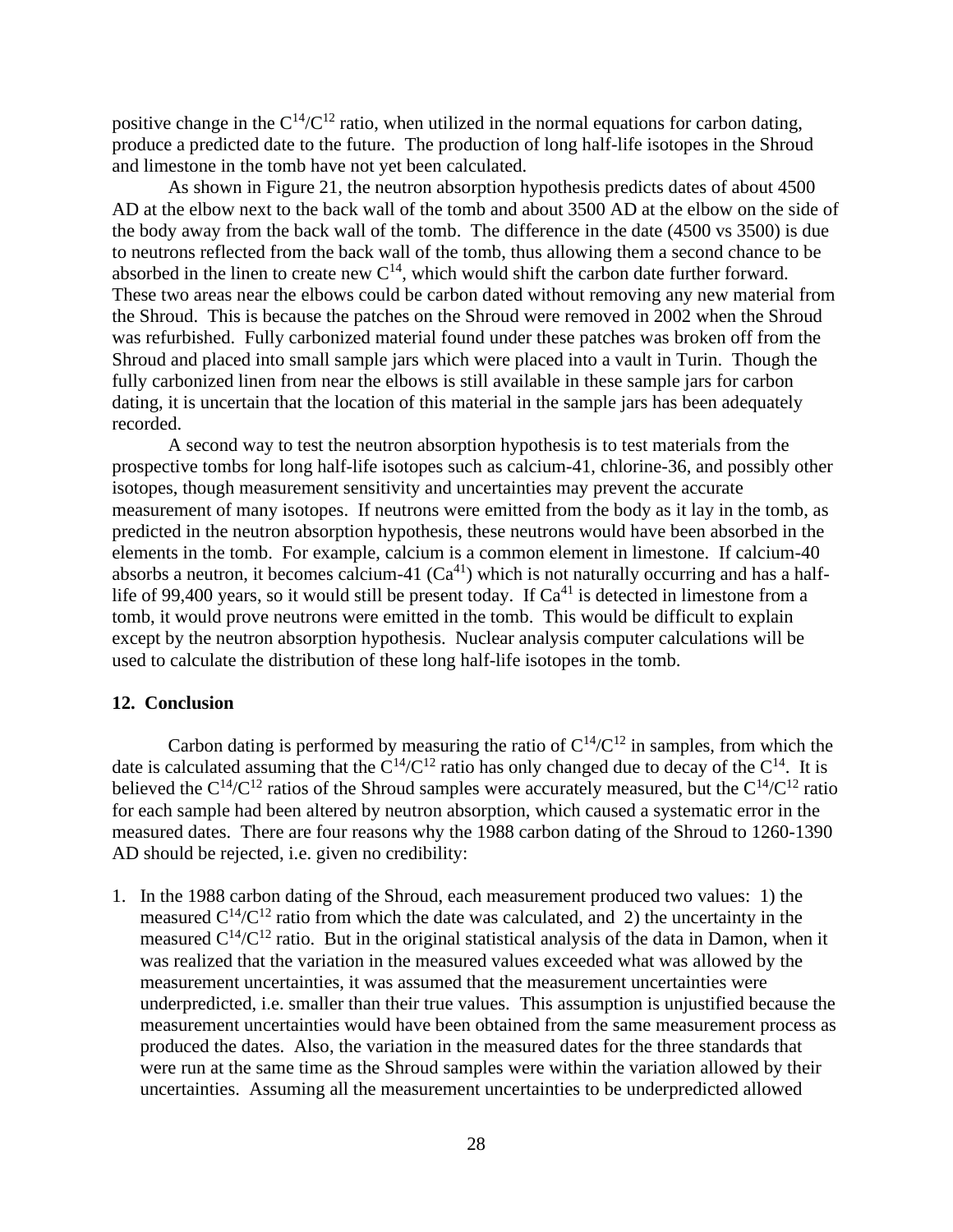them to be ignored. Since each measurement produced two values, the value itself and its uncertainty, this means that half the data, i.e. all the measurement uncertainties, was ignored. Thus, the 1260-1390 AD date for the Shroud should be rejected because it is based on only half the data.

- 2. By assuming that the measurement uncertainties were under predicted, the statistical analysis of the 1988 carbon dating in Damon failed to prove that the random measurement errors alone could account for the variation of the measured values without the presence of a systematic error. If a systematic error were present in the measurements, it could change the measured values by an unknown amount. Since they did not prove that a systematic error could not be present, the conclusion of the carbon dating for the Shroud (1260-1390 AD) cannot be claimed to be true.
- 3. There are various anomalies in the results of the 1988 carbon dating of the Shroud. These anomalies indicate that the 1260-1390 date is not reliable.
	- Two of the three laboratories obtained different dates, with the difference  $(102.7 \pm 35.2)$ being statistically significant at the  $102.7/35.2 = 2.9$  sigma level. This exceeds the normal acceptance level of 2.0 sigma.
	- The average dates from the three laboratories indicate the carbon date is a function of (depends on) the distance from the bottom of the cloth with a change of about 36 years per cm (91 years per inch). This slope or gradient in the experimental data is consistent with the results of nuclear analysis computer calculations (Figure 17) based on the neutron absorption hypothesis.
- 4. A chi-squared statistical analysis of the 1988 measurement values and uncertainties indicates the probability of obtaining a variation of the dates at least as large as was obtained is only 1.4%, if the analysis is conducted as in Damon for the three standards that were run at the same time as the Shroud samples (significance level  $= 0.014$ , Table 6 in Rucker<sup>11</sup> and Table 4 in Walsh & Schwalbe<sup>5</sup>). This value is below the usual acceptance limit of 5.0%, so the possibility that the carbon date is the same at every location on the Shroud should be rejected. This implies the probable presence of a systematic error in the dates, which indicates that the 1260-1390 AD date probably differs from the true date by an unknown amount. The presence of a systematic error would cause the measured dates to be heterogeneous (statistically different from each other) rather than homogeneous (statistically the same). The most recent statistical analysis by Casabianca et al., Walsh  $\&$  Schwalbe, and by Di Lazzaro, et al.<sup>3</sup>, concluded that the three samples were heterogeneous, i.e. nonhomogeneous. This means that an unexpected factor had likely caused a systematic error in the measurements so that the conclusion in Damon that the Shroud dates to 1260-1390 AD should be given no credibility.

According to the neutron absorption hypothesis, the unexpected factor that caused the systematic error in the measured dates is neutron absorption. If the burst of radiation from the body that is believed to have formed the image<sup>4</sup> also included neutrons, then a small fraction of these neutrons would have been absorbed or captured in the trace amount of  $N^{14}$  in the Shroud to produce new  $C^{14}$  in the fibers of the samples that were cut from the cloth in 1988. This new  $C^{14}$ would increase the measured  $C^{14}/C^{12}$  ratio, which would cause the calculated carbon date to be more recent that the true date. This difference between the calculated carbon date and the true date is the systematic error that was discussed previously. Thus, neutron absorption producing new C<sup>14</sup> on the Shroud could have shifted the measured carbon date forward by up to thousands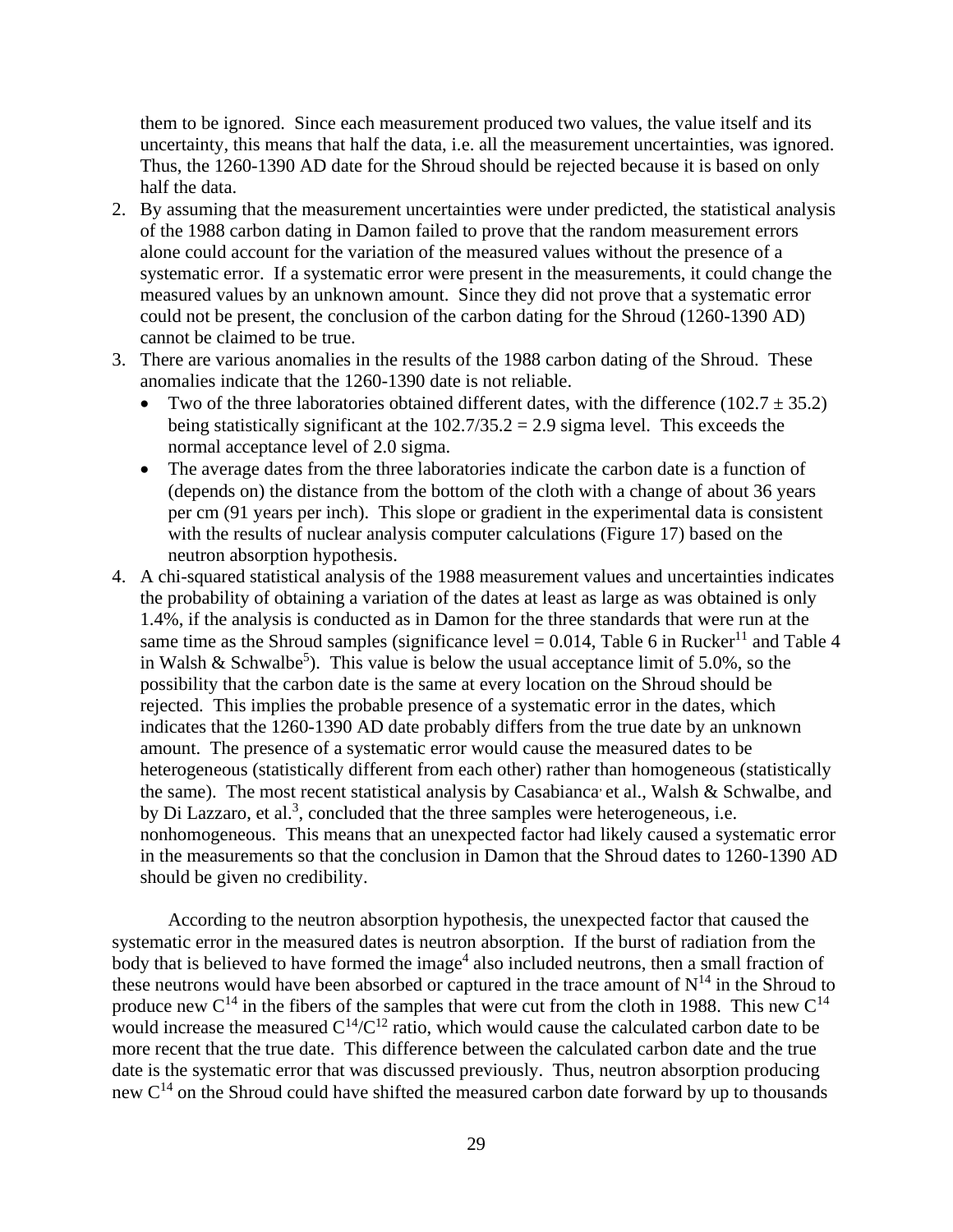of years, depending on the location on the Shroud. To shift the carbon date from 30 to 1260 AD requires only a 16% increase in the  $C<sup>14</sup>$  concentration. Based on MCNP nuclear analysis computer calculations<sup>11</sup>, to cause this date shift at the 1988 sample location would require  $2 \times 10^{18}$  neutrons be emitted from the body. This is a very small fraction, only one in ten billion, of the number of neutrons in an average human body  $(2 \times 10^{28})$ . For example, the required number of neutrons  $(2 \times 10^{18})$  would be emitted if the neutrons and protons were to separate in only 0.0004% of the deuterium (also called heavy hydrogen,  $H^2$ , which has one proton and one neutron in the nucleus of each atom) nuclei in the body. Deuterium is of special interest because it requires the least amount of energy to split the nucleus. At 2.23 Mev (million electron volts) per nuclei, the total energy required to split 2 x  $10^{18}$  deuterium nuclei is 7.2 x  $10^5$  Joules = 7.2 x  $10<sup>5</sup>$  watt-seconds = two minutes operation of a 100-watt bulb. According to Einstein's equation  $E = mc^2$ , this amount of energy would be released if 0.000000000801 (8.01 x 10<sup>-9</sup>) grams of matter were converted into energy (<https://www.omnicalculator.com/physics/emc2> ).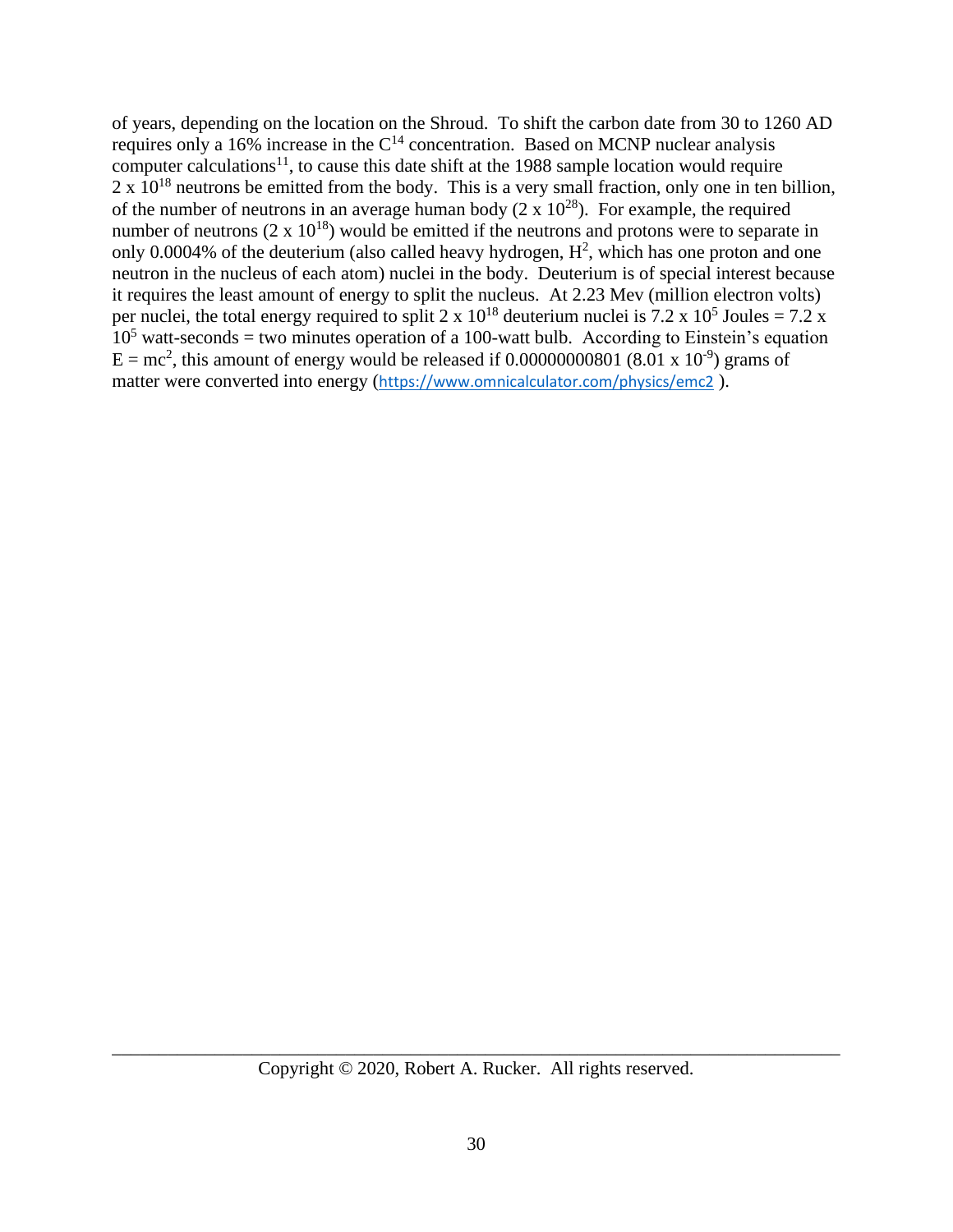|               |              | <b>One Sigma</b> | <b>Depth into the Tank</b> |        |  |  |  |
|---------------|--------------|------------------|----------------------------|--------|--|--|--|
| <b>Sample</b> | $U(\mu g/g)$ | Uncertainty      | cm                         | inches |  |  |  |
|               | 1200.8       | 30.7             | 5.0                        |        |  |  |  |
|               | 1273.9       | 23.7             | n 4                        |        |  |  |  |
|               | 1303.5       |                  |                            |        |  |  |  |

Table 1. Measured Uranium Concentrations in Example 2

Table 2. Results for the 1988 Carbon Dating of the Shroud

| <b>Sample</b> | Date (AD) | <b>One Sigma</b><br>Uncertainty |     | <b>Distance from the</b><br><b>Bottom of the Cloth</b><br>inches<br>2.0<br>2.5 |
|---------------|-----------|---------------------------------|-----|--------------------------------------------------------------------------------|
|               |           |                                 | cm  |                                                                                |
|               | 1200.8    | 30.7                            | 5.0 |                                                                                |
|               | 1273.9    | 23.7                            | 64  |                                                                                |
|               | 1303.5    | 17 2                            |     |                                                                                |

Table 3. Carbon Dates (AD) from Each Laboratory

| <b>Subsample</b> | Oxford            | <b>Zurich</b>     | <b>Arizona</b>    |
|------------------|-------------------|-------------------|-------------------|
|                  | $1155 \pm 65$     | $1217 \pm 61$     | $1344 \pm 41$     |
| 2                | $1205 \pm 55$     | $1228 \pm 56$     | $1376 \pm 45$     |
| 3                | $1220 \pm 45$     | $1315 \pm 57$     | $1197 \pm 51$     |
|                  |                   | $1311 \pm 45$     | $1318 \pm 49$     |
|                  |                   | $1271 \pm 51$     | $1274 \pm 59$     |
| 6                |                   |                   | $1410 \pm 57$     |
|                  |                   |                   | $1249 \pm 47$     |
|                  |                   |                   | $1249 \pm 47$     |
| Weighted<br>Mean | $1200.8 \pm 30.7$ | $1273.9 \pm 23.7$ | $1303.5 \pm 17.2$ |

Figure 1. Normal or Gaussian Distribution



Figure 2. Measurements for Uranium in a Tank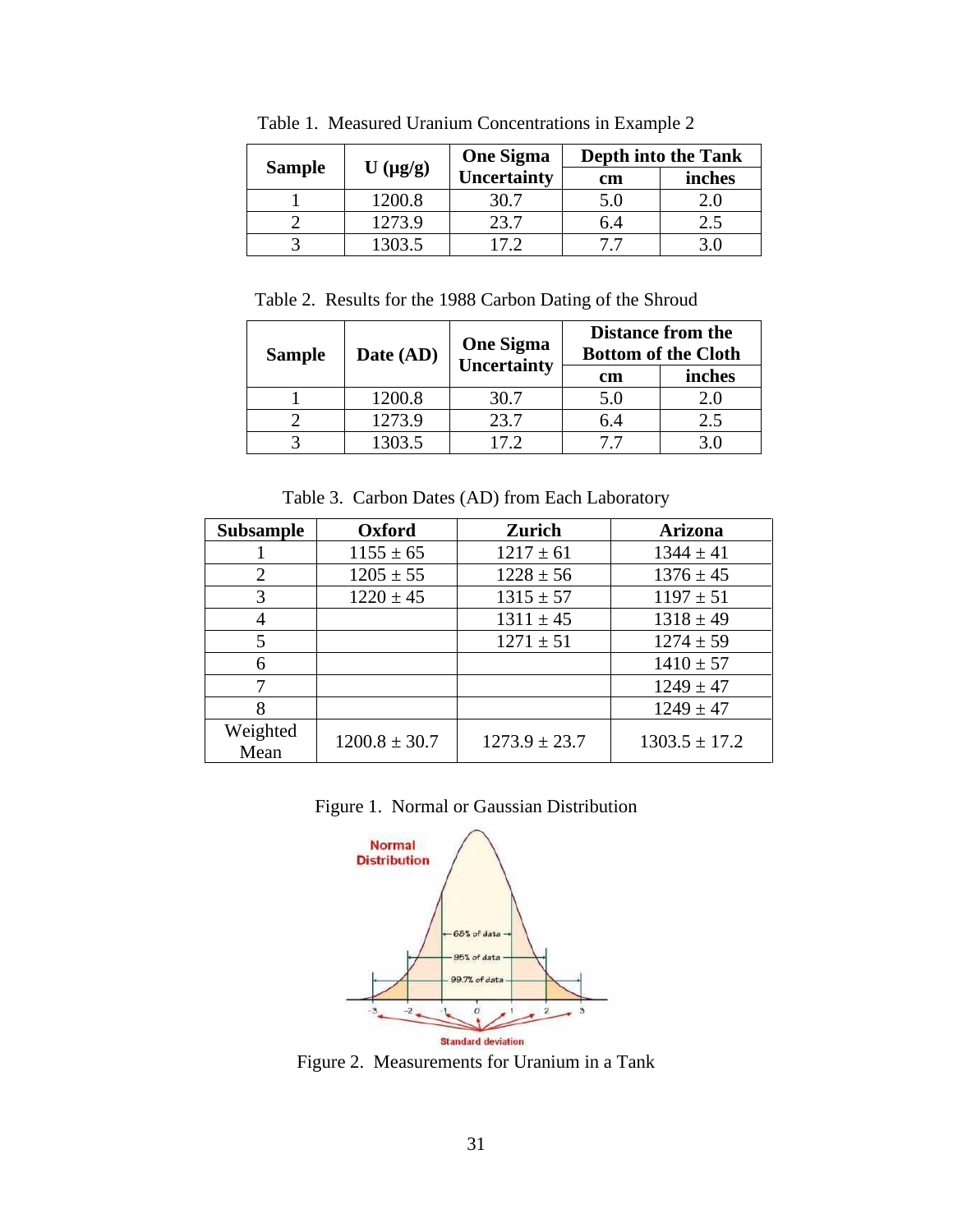

 4.0 5.0 6.0 7.0 8.0 **Uranium Concentration, µg/g Distance from the Top of the Tank, cm** Experimental values Weighted least squares line

Figure 3. Measured Values with Measurement Uncertainties

Figure 4. Measured Values with (1/3) x Measurement Uncertainties



Figure 5. Measured Values with 3 x Measurement Uncertainties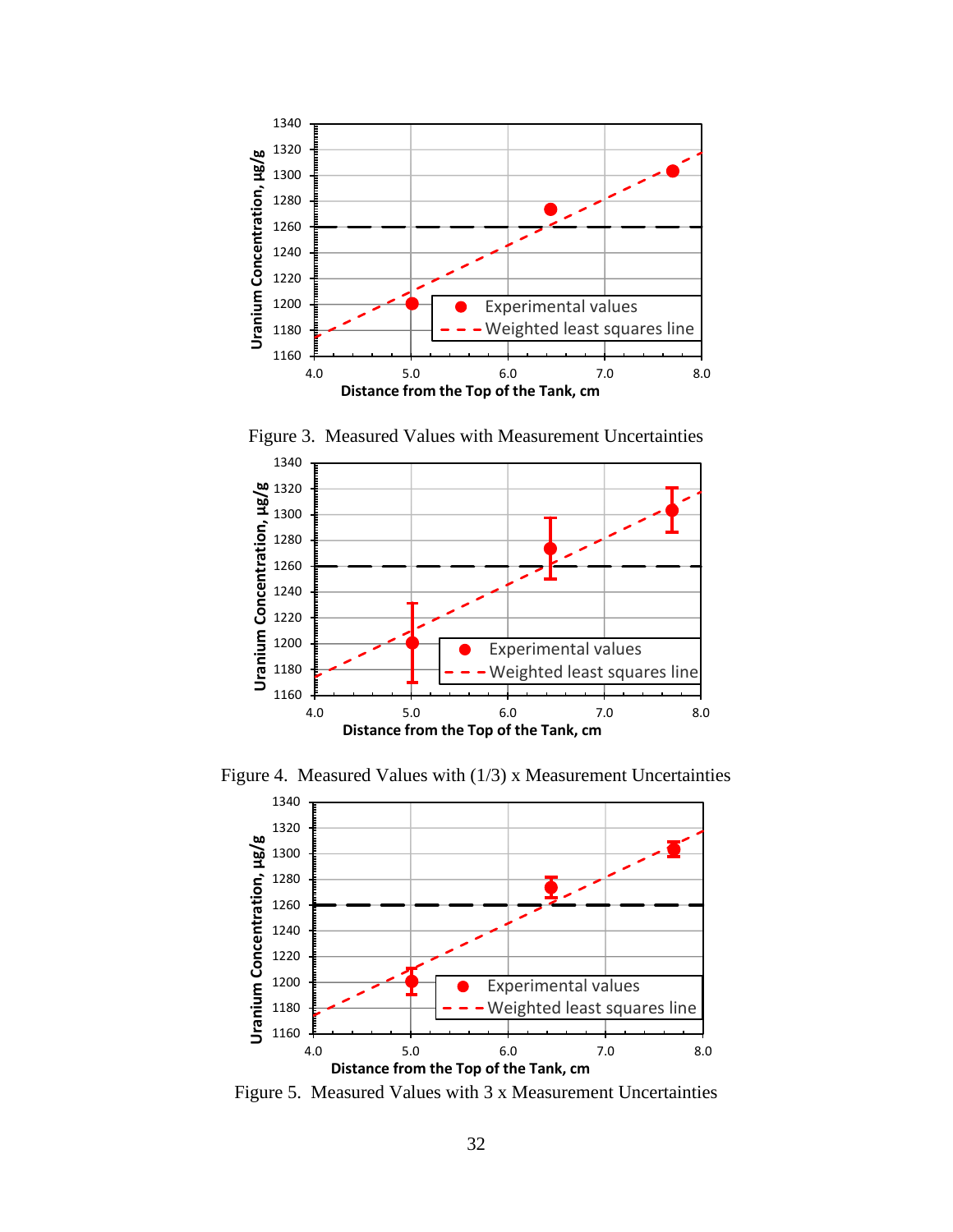

 $\cdot$  <sub>6</sub>C<sup>14</sup> atom has 6 protons and 8 neutrons e C

Figure 7. Normal Decay of  $C^{14}$ 



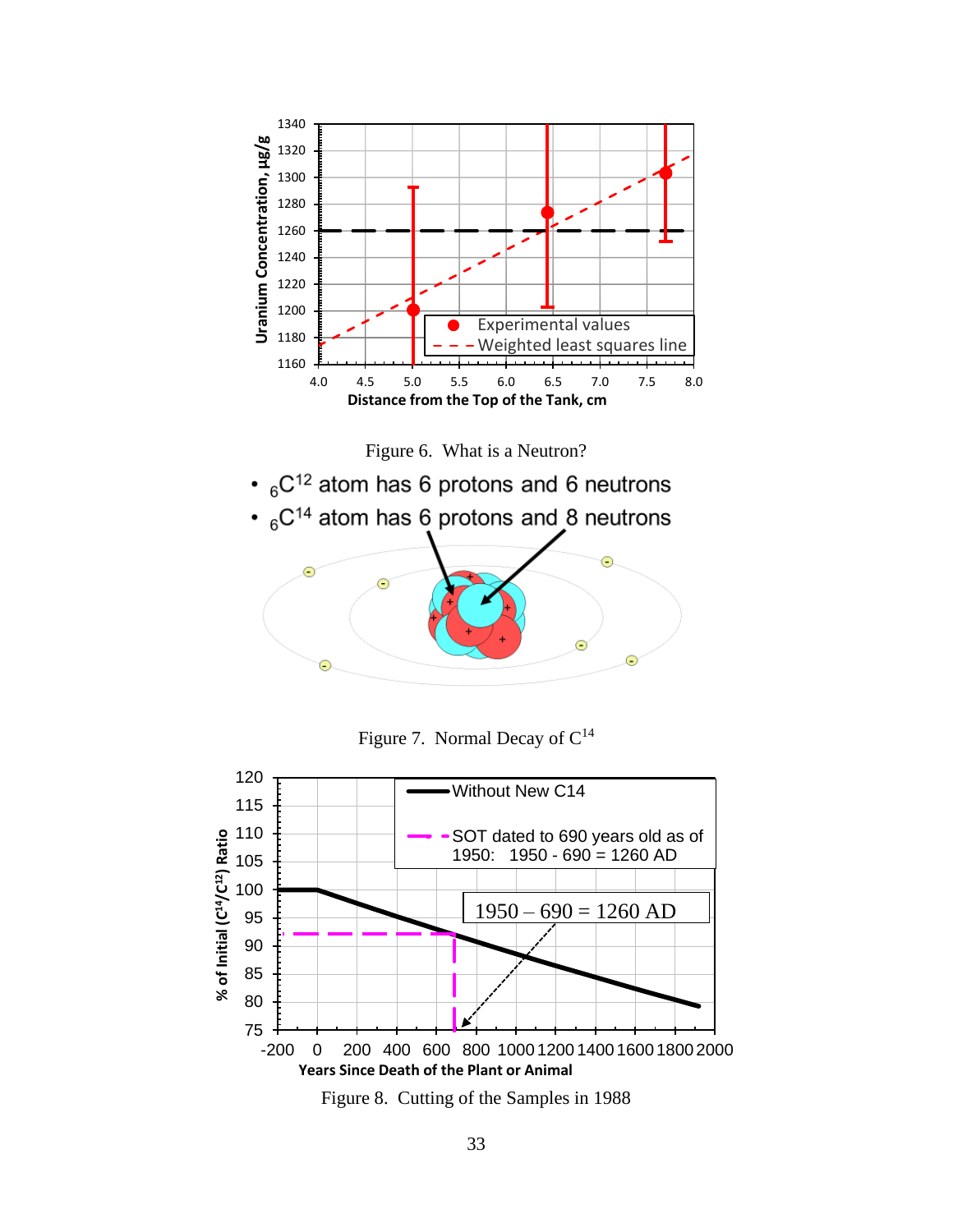

Figure 9. Locations of Samples for  $C^{14}$  Dating 3 samples cut from here



Figure 10. Location of Samples



Figure 11. Byzantine Coin Dated to 1192-1195 AD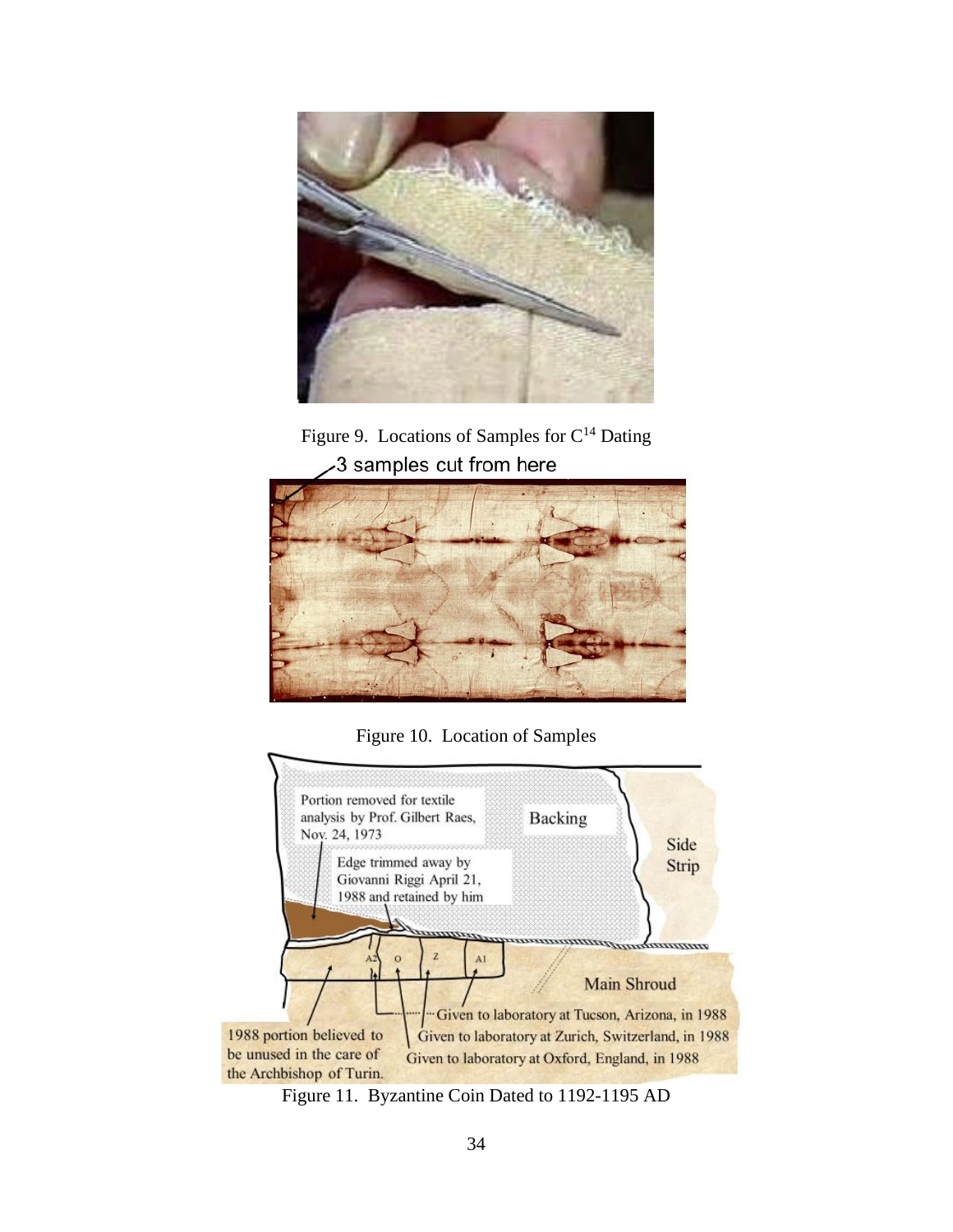

Figure 12. Sudarium of Oviedo, 84 x 53 cm (33 x 21 inches)



Figure 13. Christ Pantocrater, About 550 AD



Figure 14. Dates are a Function of Sample Location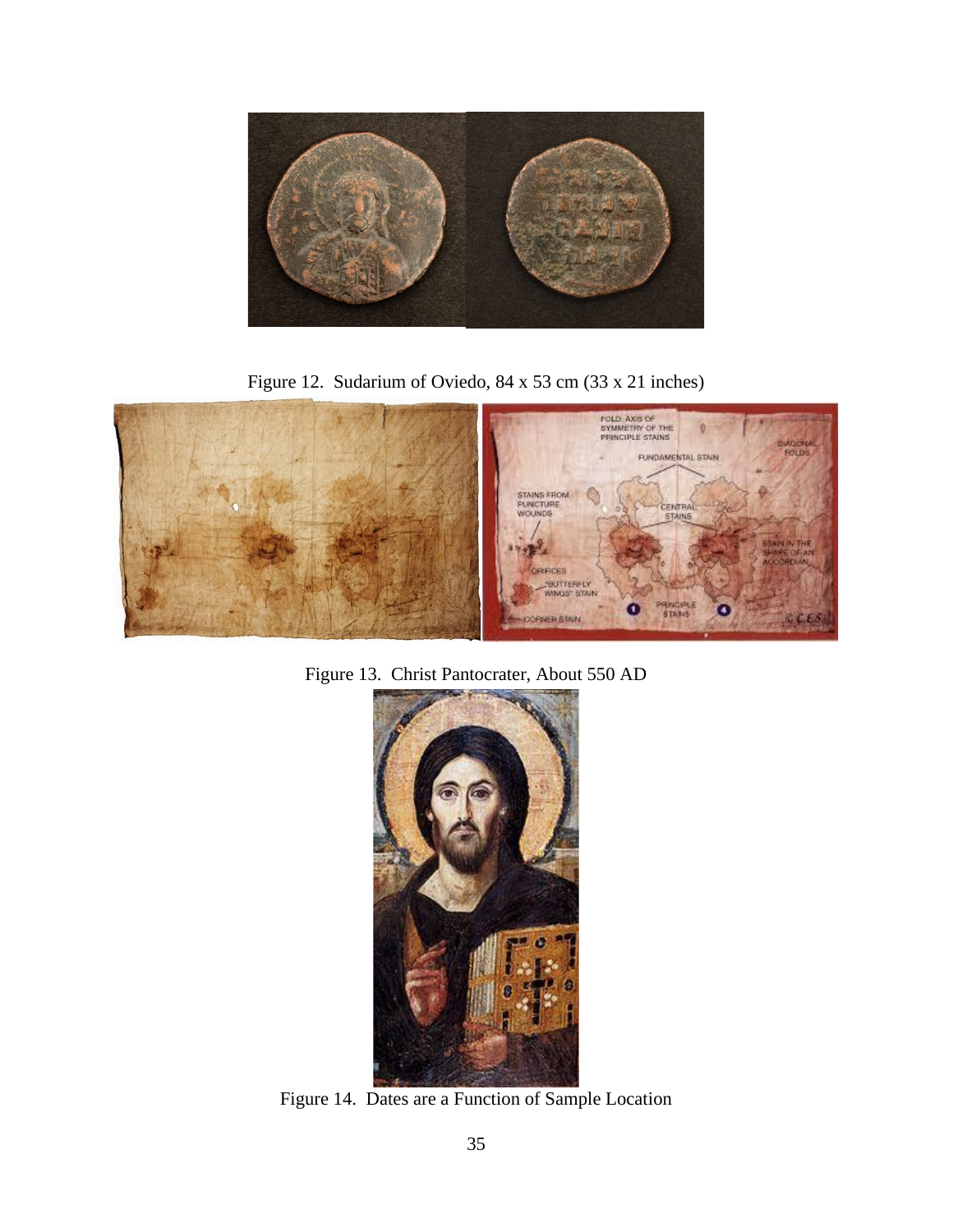

Figure 16. 3D View Inside the Tomb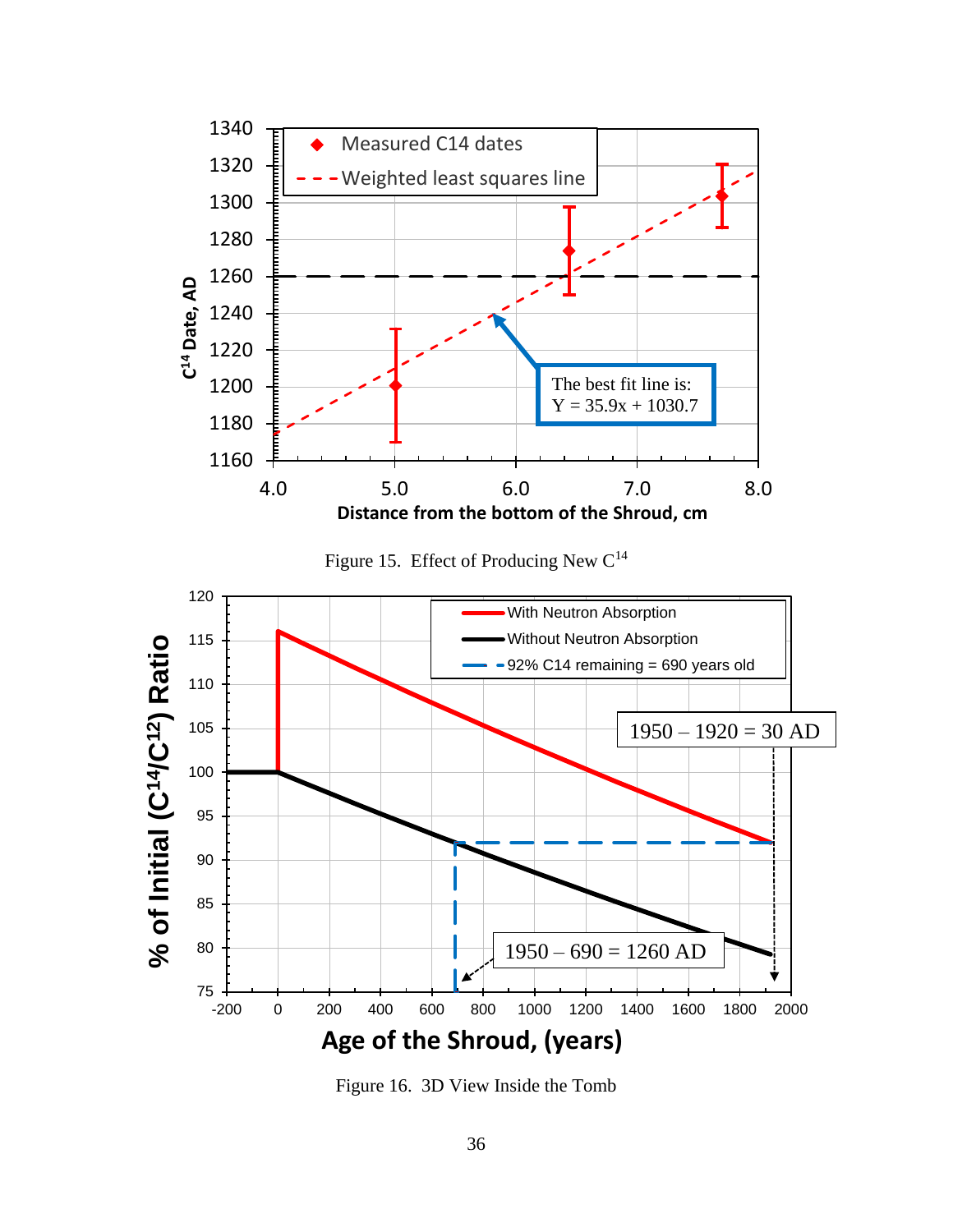